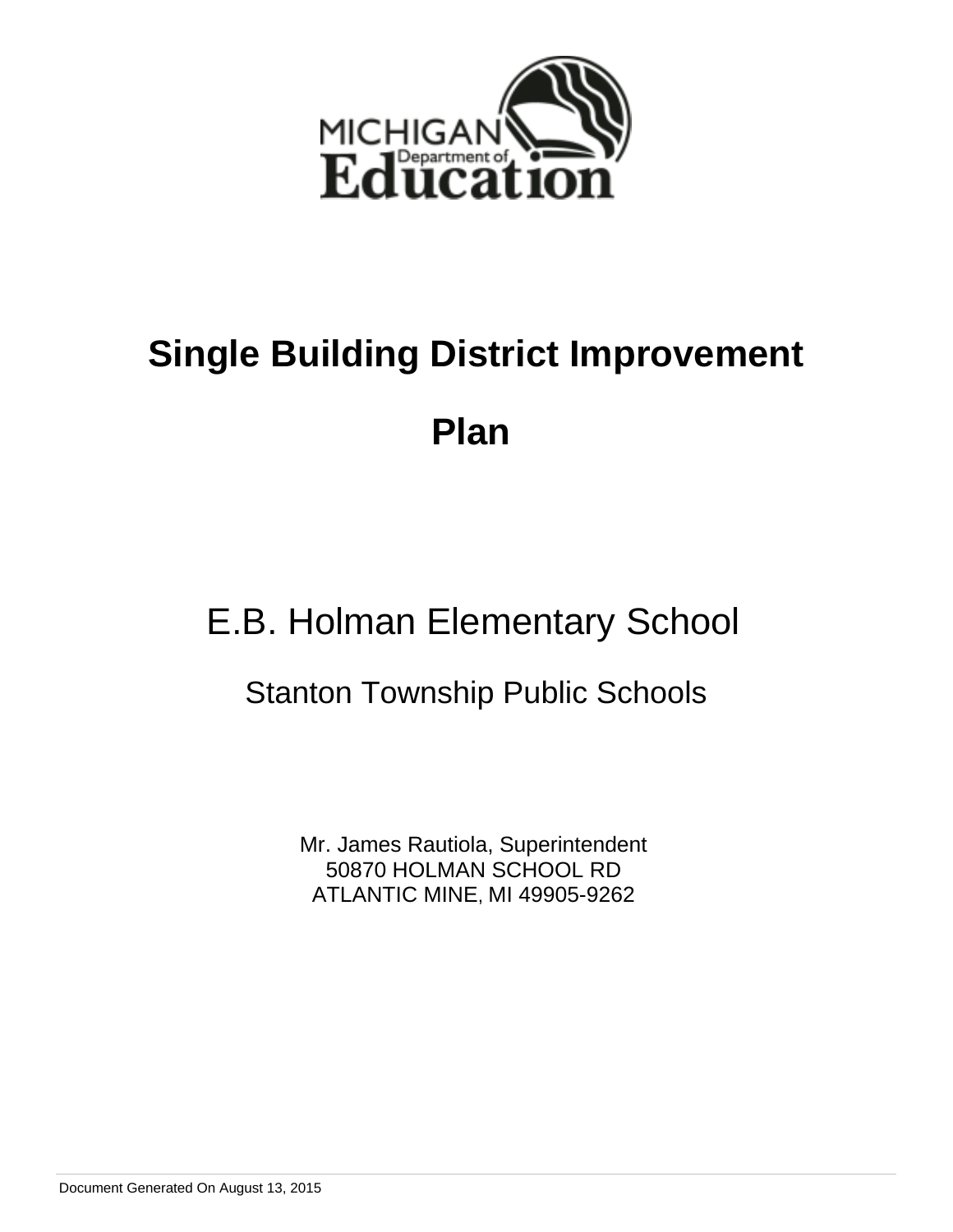# **TABLE OF CONTENTS**

# **Executive Summary**

# **Improvement Plan Stakeholder Involvement**

# **School Data Analysis**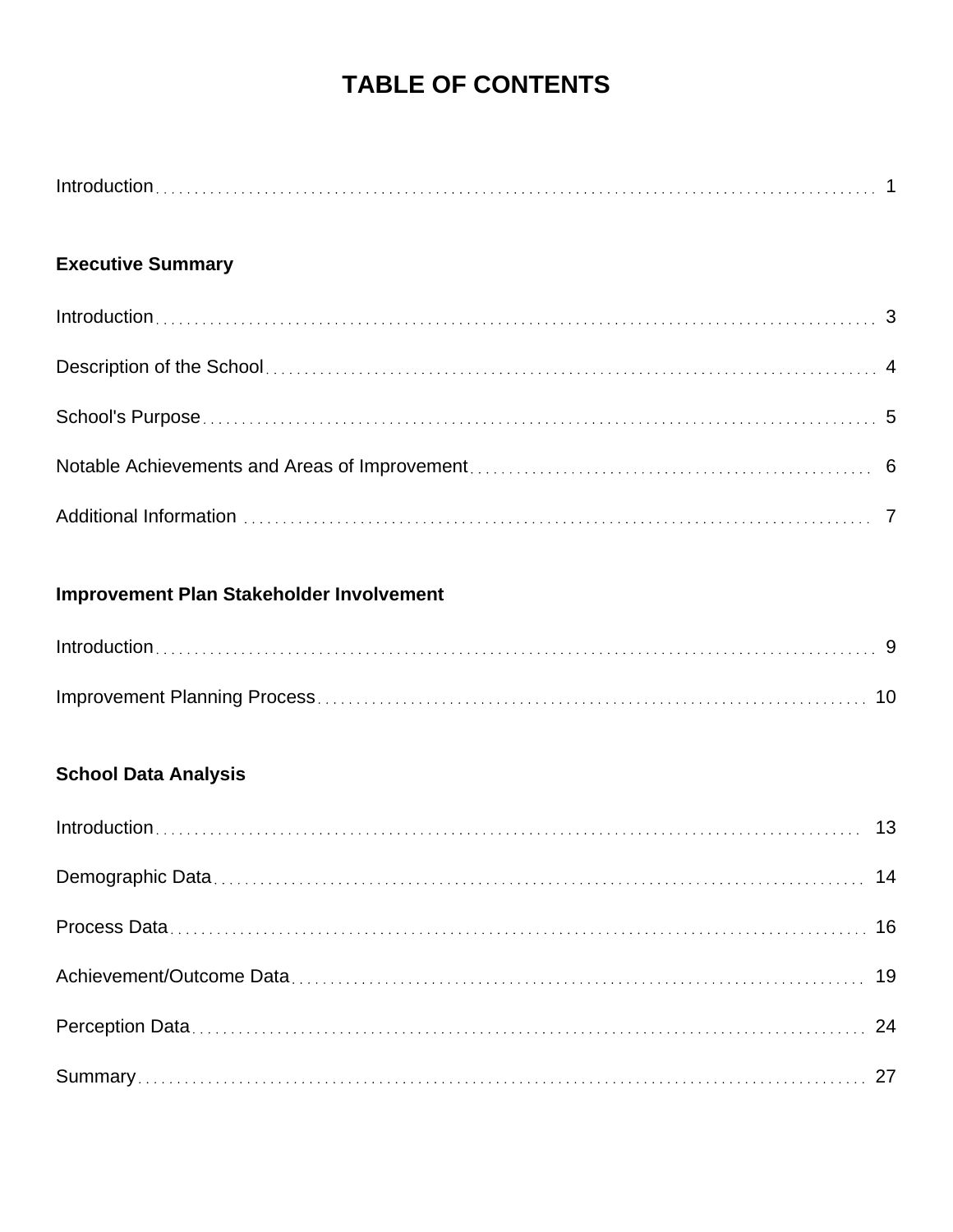# **Single Building District Additional Requirements Diagnostic**

| $Introduction \dots 29$ |  |
|-------------------------|--|
|                         |  |

# **Title I Schoolwide Diagnostic**

| $Introduction \dots 35$                                                                             |  |
|-----------------------------------------------------------------------------------------------------|--|
|                                                                                                     |  |
|                                                                                                     |  |
|                                                                                                     |  |
|                                                                                                     |  |
|                                                                                                     |  |
|                                                                                                     |  |
|                                                                                                     |  |
| Component 8: Teacher Participation in Making Assessment Decisions 44                                |  |
| Component 9: Timely and Additional Assistance to Students Having Difficulty Mastering the           |  |
| Component 10: Coordination and Integration of Federal, State and Local Programs and Resources<br>46 |  |
|                                                                                                     |  |

# **2015/2016 School Improvement Plan**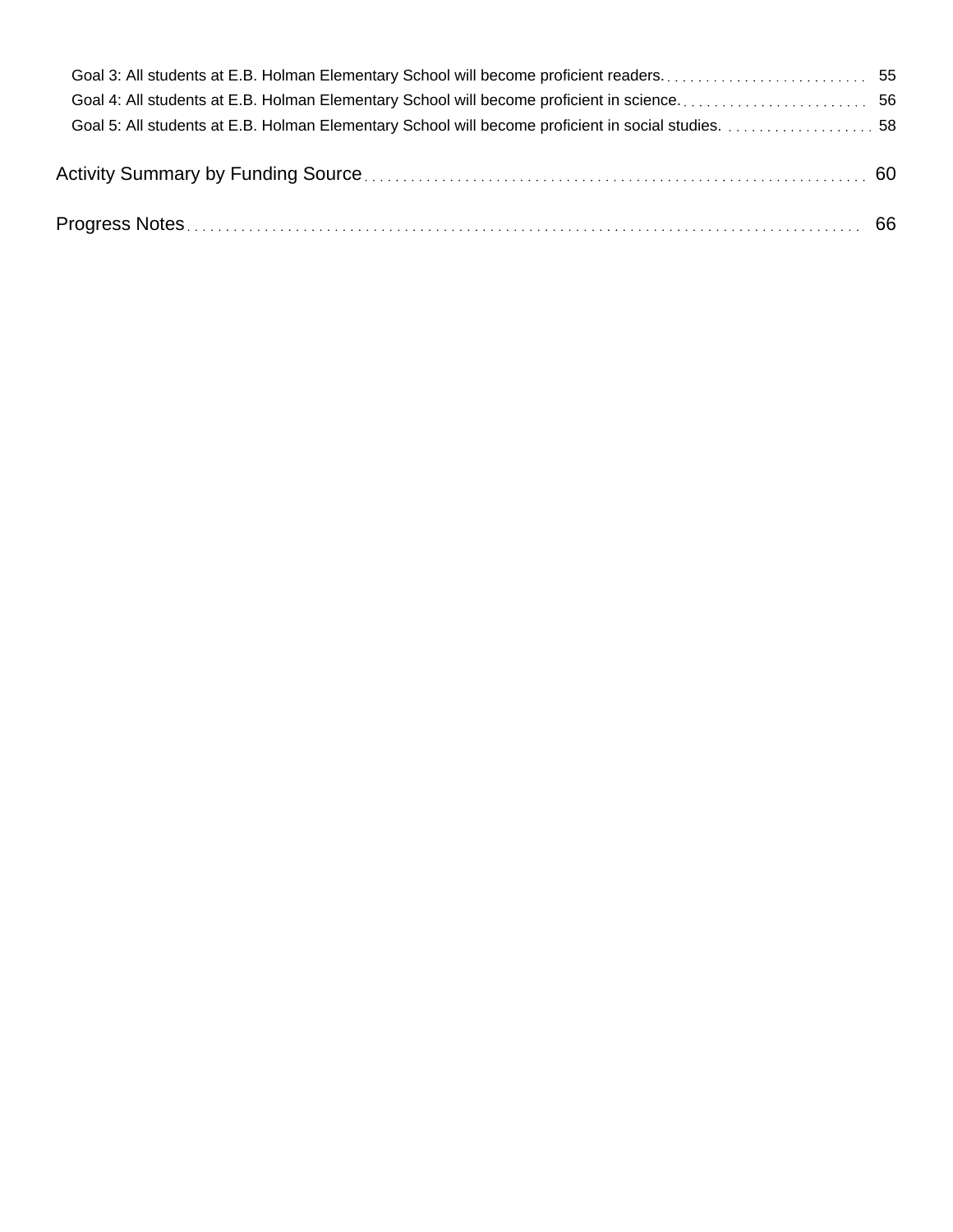# **Introduction**

The Single Building District Improvement Plan is a planning tool designed to address student achievement and system needs identified through the school's comprehensive needs assessment (CNA). Additionally, the Single Building District Improvement Plan provides a method for schools to address the school improvement planning requirements of Public Act 25 of the Revised School Code and the Elementary and Secondary Education Act (ESEA) as applicable.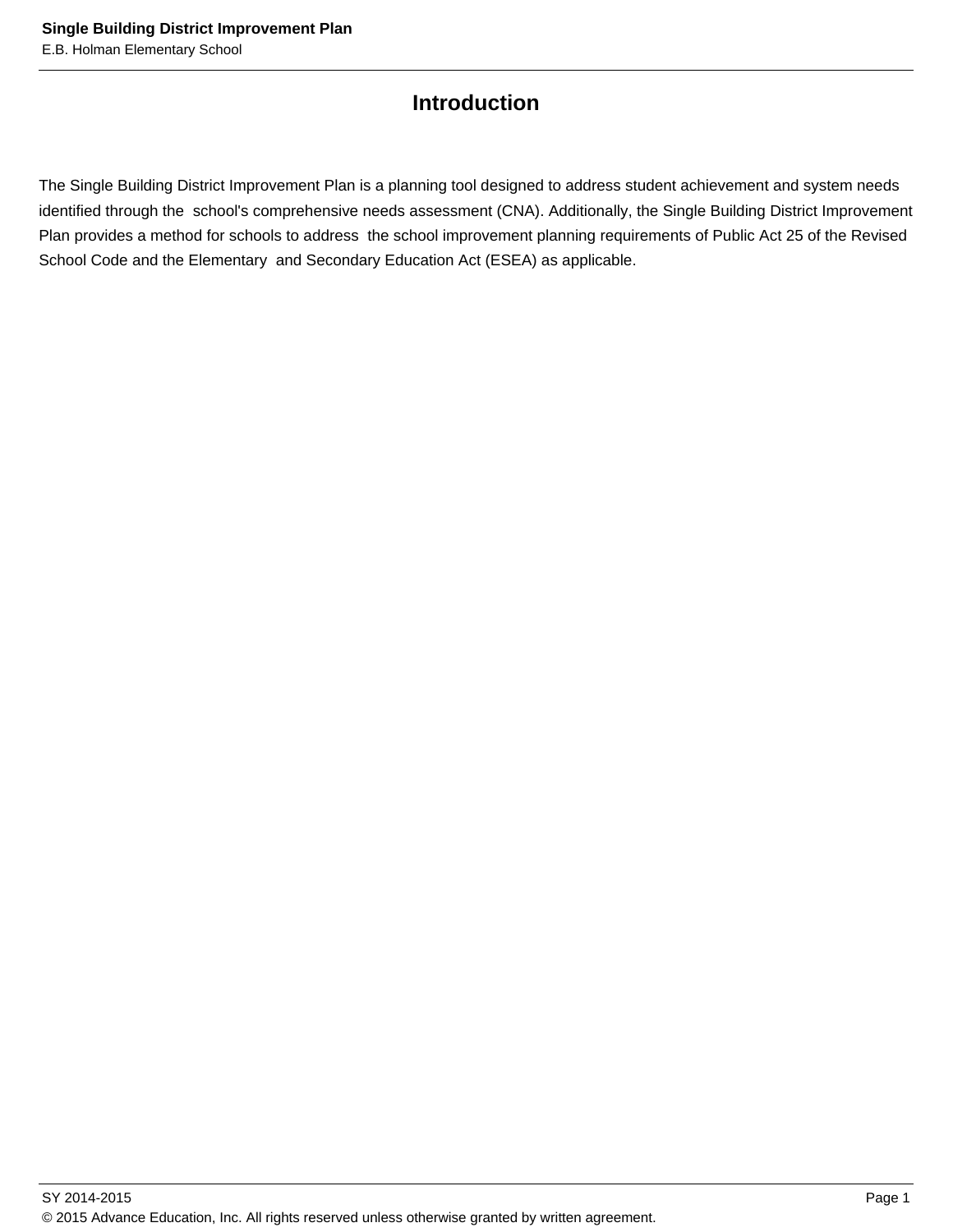# **Executive Summary**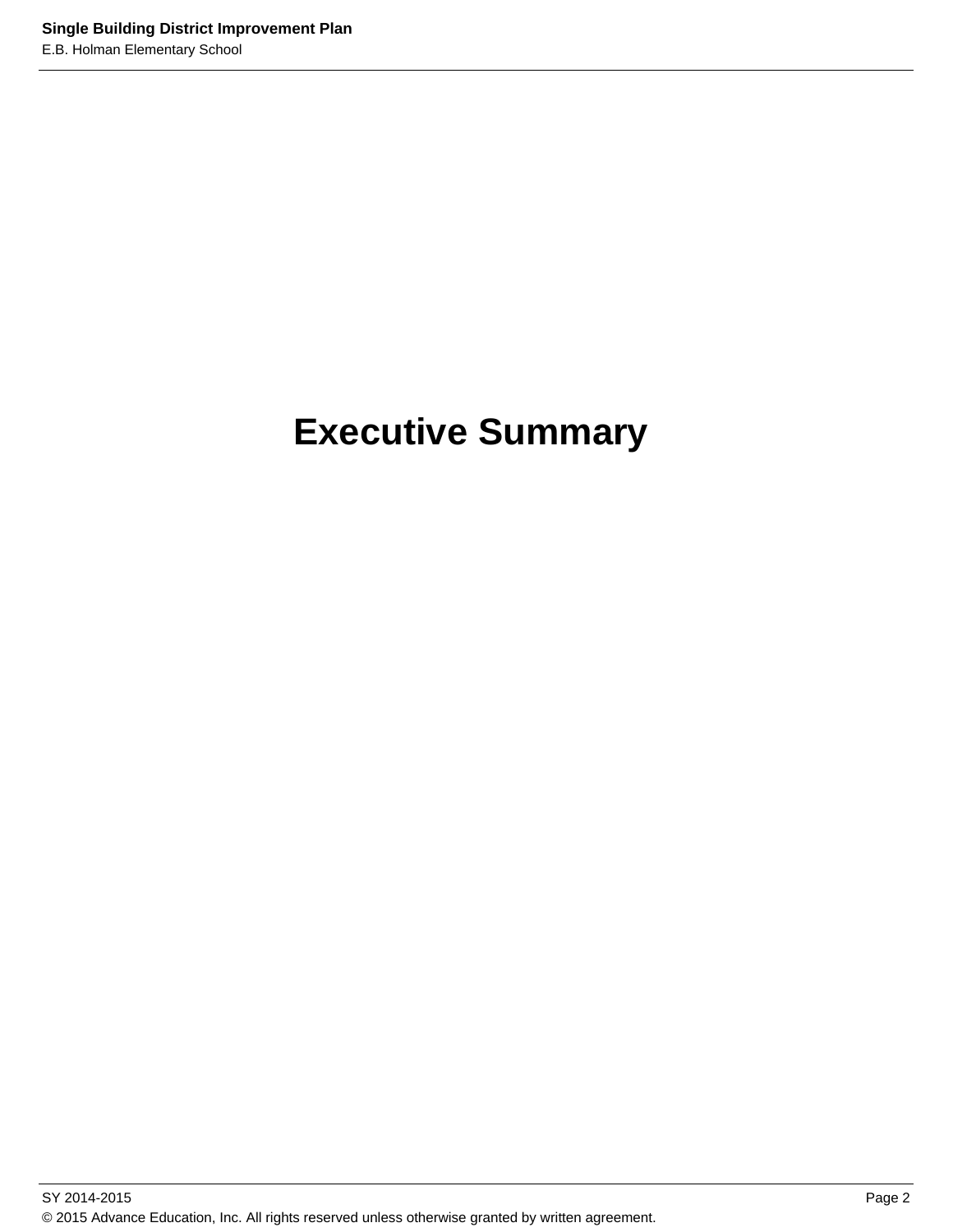# **Introduction**

Every school has its own story to tell. The context in which teaching and learning takes place influences the processes and procedures by which the school makes decisions around curriculum, instruction, and assessment. The context also impacts the way a school stays faithful to its vision. Many factors contribute to the overall narrative such as an identification of stakeholders, a description of stakeholder engagement, the trends and issues affecting the school, and the kinds of programs and services that a school implements to support student learning.

The purpose of the Executive Summary (ES) is to provide a school with an opportunity to describe in narrative form the strengths and challenges it encounters. By doing so, the public and members of the school community will have a more complete picture of how the school perceives itself and the process of self-reflection for continuous improvement. This summary is structured for the school to reflect on how it provides teaching and learning on a day to day basis.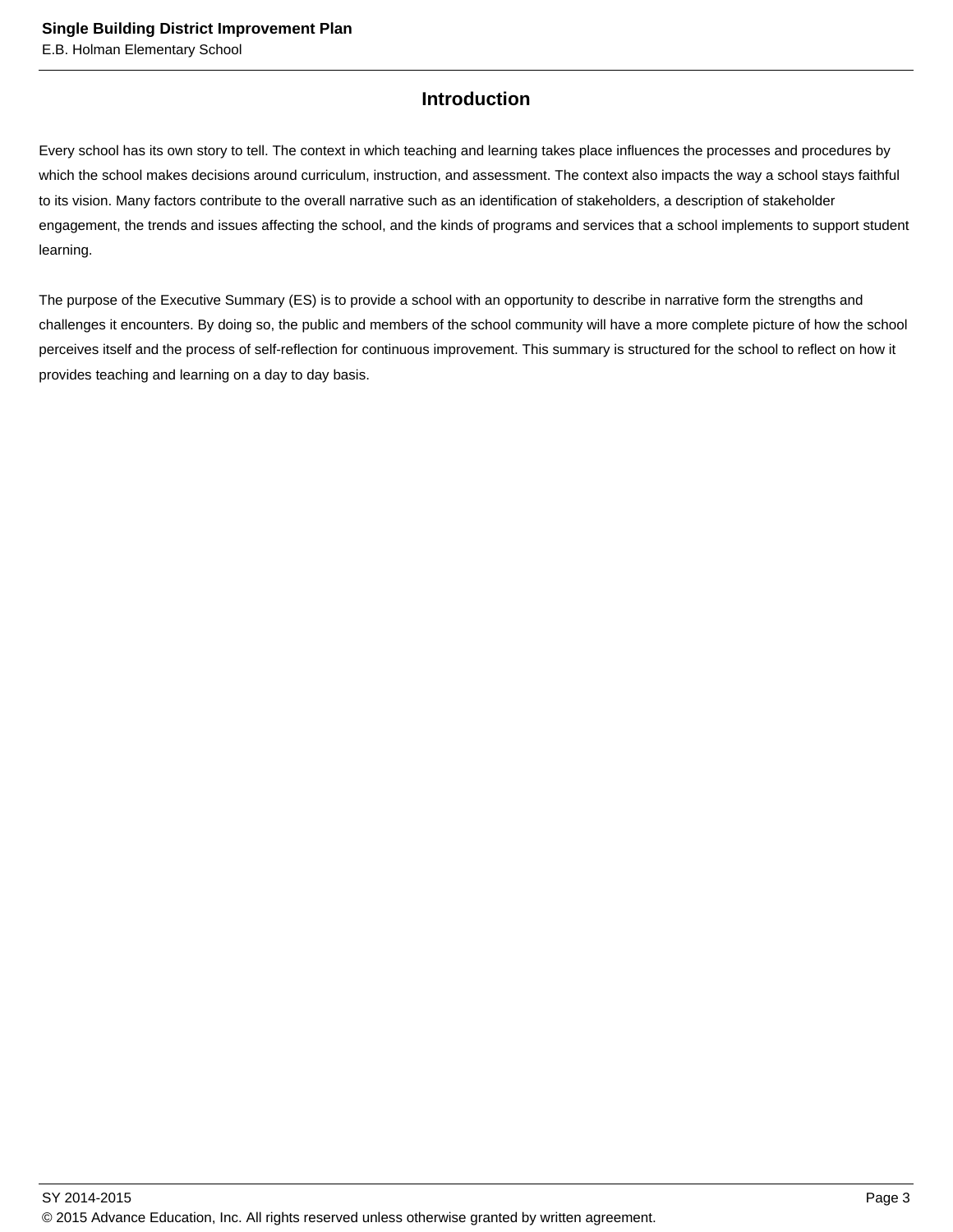# **Description of the School**

**Describe the school's size, community/communities, location, and changes it has experienced in the last three years. Include demographic information about the students, staff, and community at large. What unique features and challenges are associated with the community/communities the school serves?**

E.B. Holman Elementary School is a rural Kindergarten - 8th Grade school. We are located in Michigan's Upper Peninsula. Current enrollment is 165 students. There are 9 full time teachers, 3 part-time paraprofessionals, 2 office staff personnel, 1 cook, 2 bus drivers, 1 custodian/bus driver, and 1 principal/superintendent. 61% of our students qualify for free/reduced lunch.

Due to budget constraints, our rural school does not offer some programs that larger school do. However, we have very close ties to many community partners who assist us in providing many learning opportunities. We also have small class sizes, which allow our teachers to work one-on-one, more often, with our students.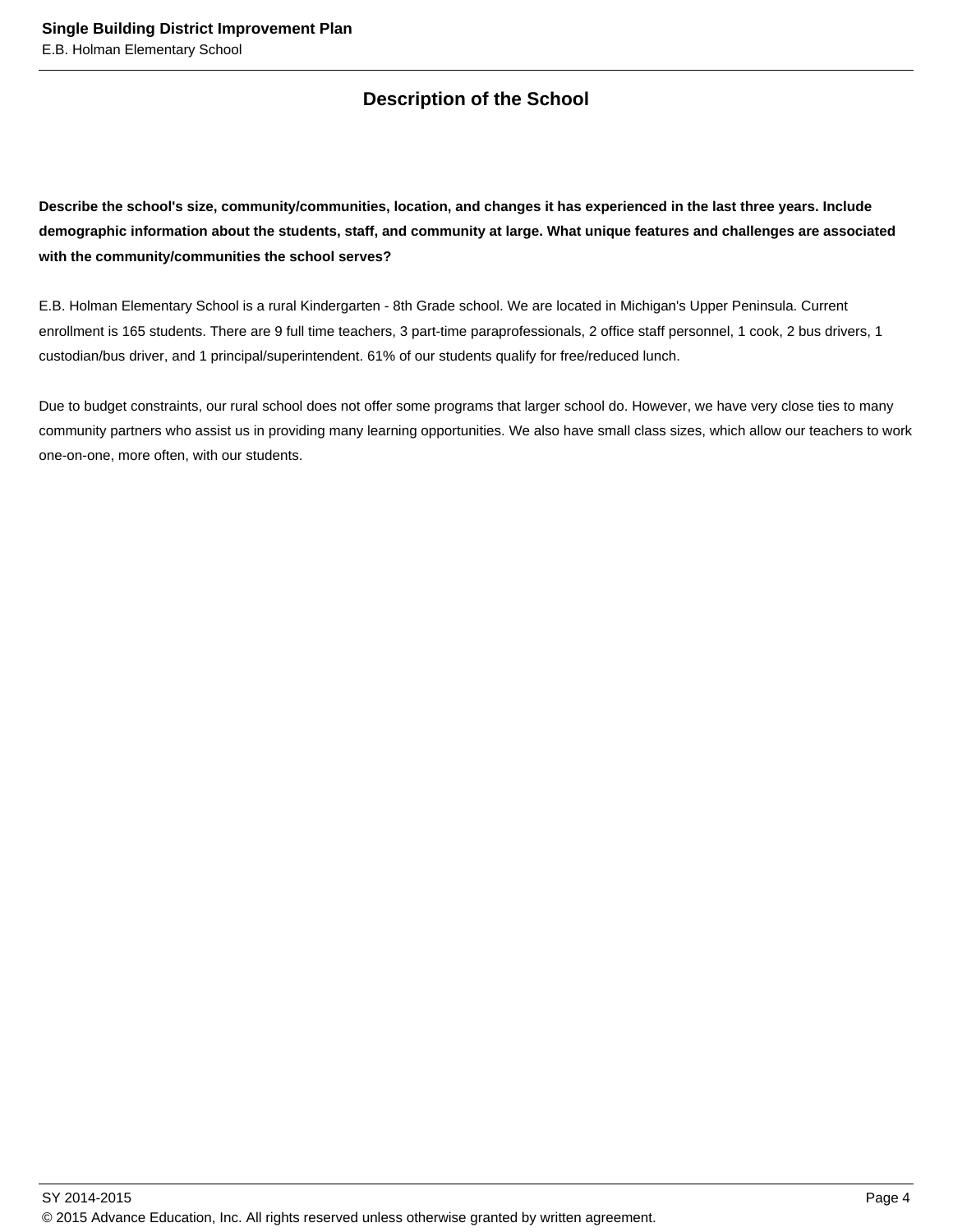# **School's Purpose**

**Provide the school's purpose statement and ancillary content such as mission, vision, values, and/or beliefs. Describe how the school embodies its purpose through its program offerings and expectations for students.**

Vision Statement: The vision of E.B. Holman Elementary School is to deliver a quality education to our students. We will achieve this vision by continual improvement of our instructional practices, which include a commitment to place-based education and service learning opportunities.

Mission Statement: E.B. Holman Elementary School believes in nurturing all students' intellectual, creative, emotional, and social skills; empowering students to be lifelong learners. We will respect and encourage ourselves and each other, and appreciate individual differences.

Belief Statement: E.B. Holman Elementary School believes that all children can learn.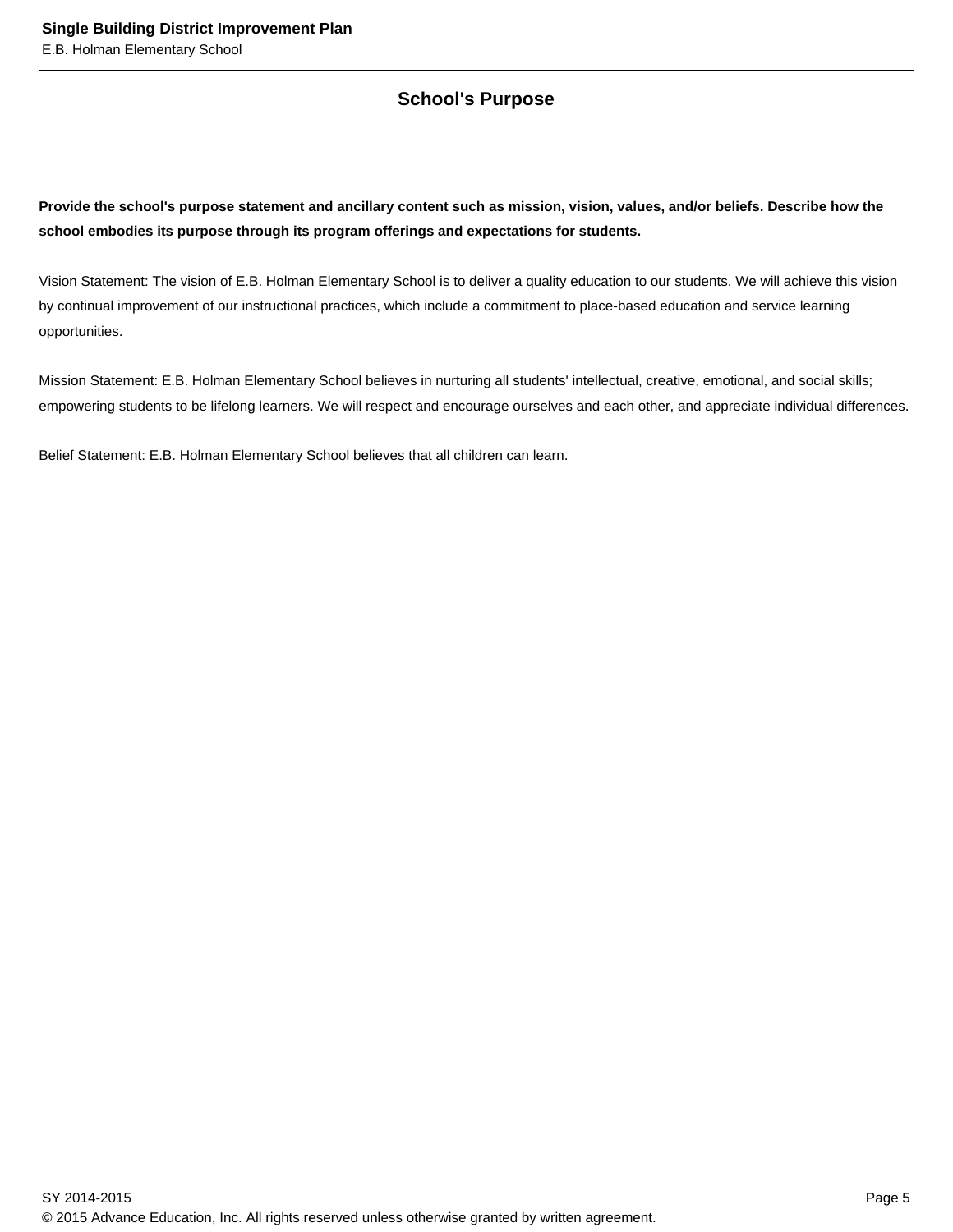# **Notable Achievements and Areas of Improvement**

**Describe the school's notable achievements and areas of improvement in the last three years. Additionally, describe areas for improvement that the school is striving to achieve in the next three years.**

Achievements: Title I Distinguished School - 2012 Closing the Gap: 2012 Beating the Odds: 2013, 2014 Lake Superior Stewardship Initiative - participating school for 8 years

Goals:

Expand use of technology Improve state level assessment scores Increase enrollment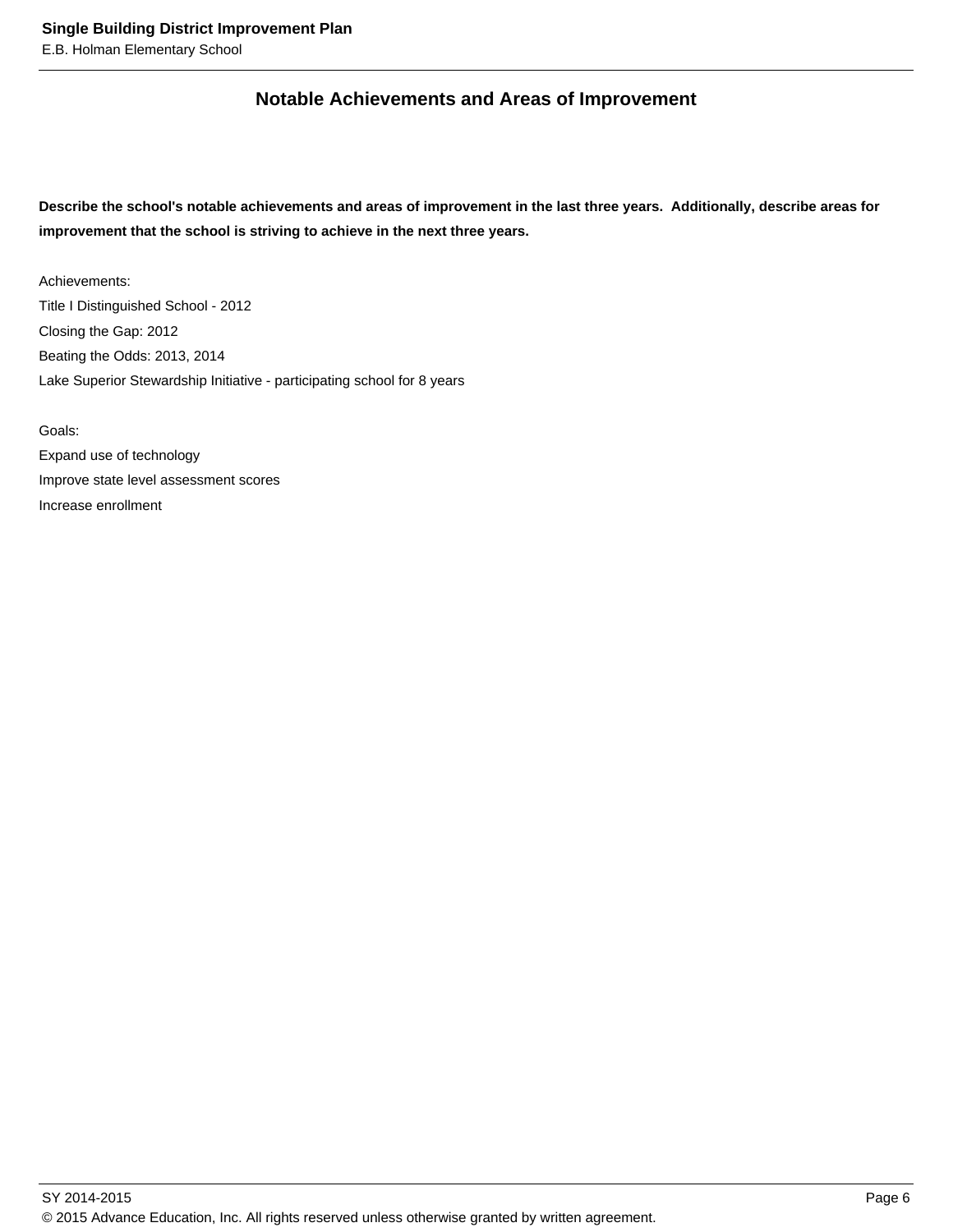# **Additional Information**

**Provide any additional information you would like to share with the public and community that were not prompted in the previous sections.**

E.B. Holman Elementary School provides a solid education to its students. It has established very strong community ties that support the educational programming offered.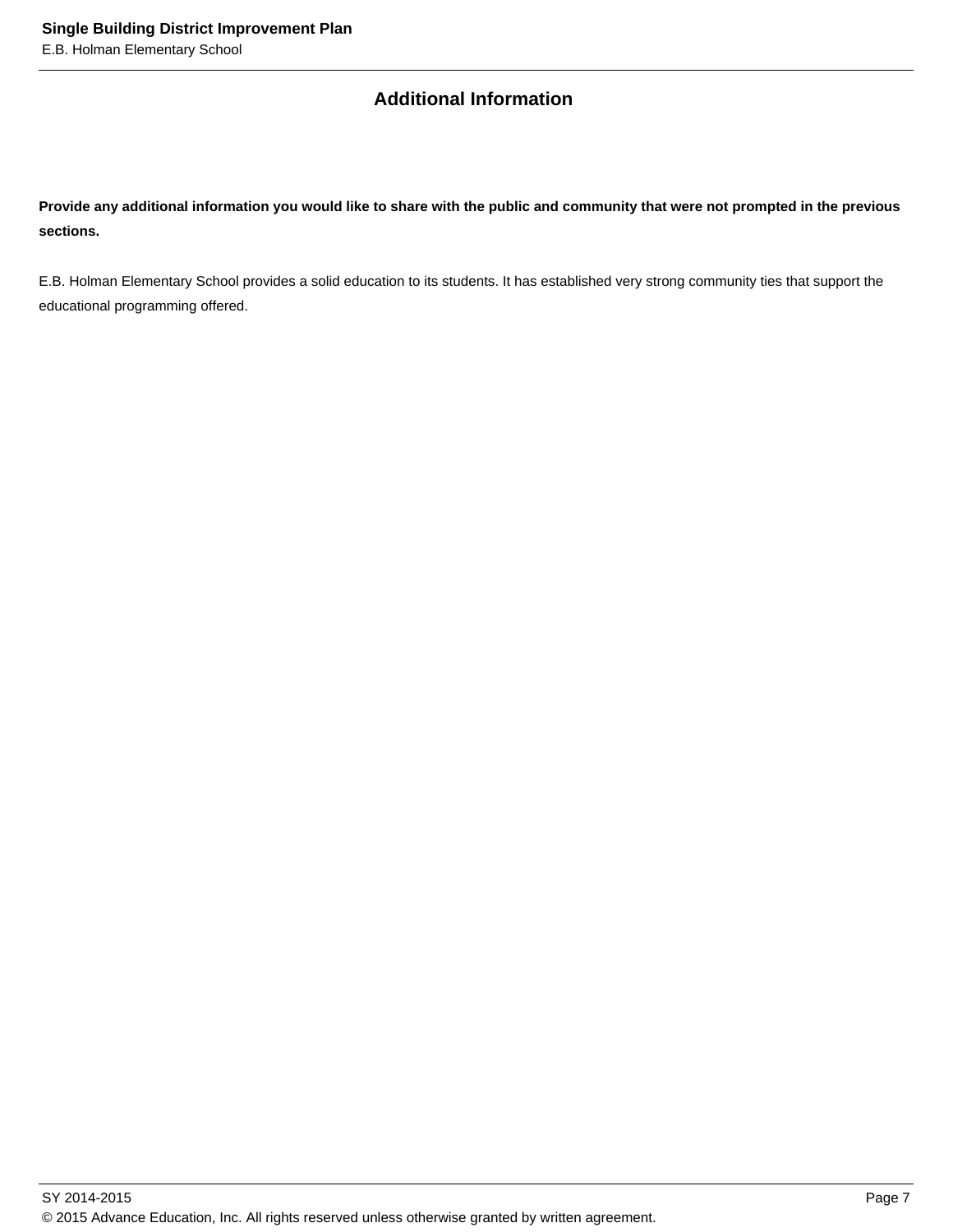# **Improvement Plan Stakeholder Involvement**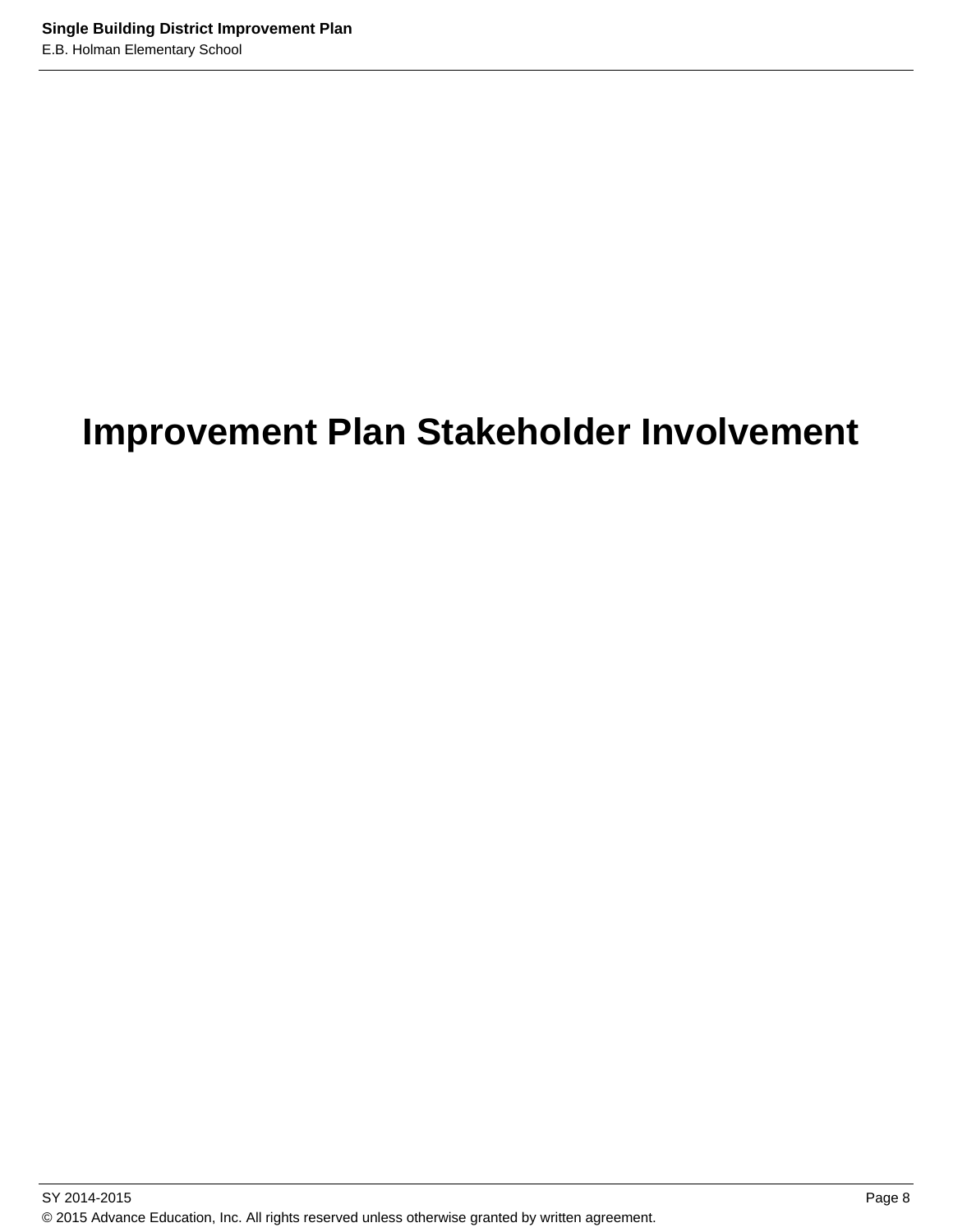# **Introduction**

The responses should be brief, descriptive, and appropriate for the specific section. It is recommended that the responses are written offline and then transferred into the sections below.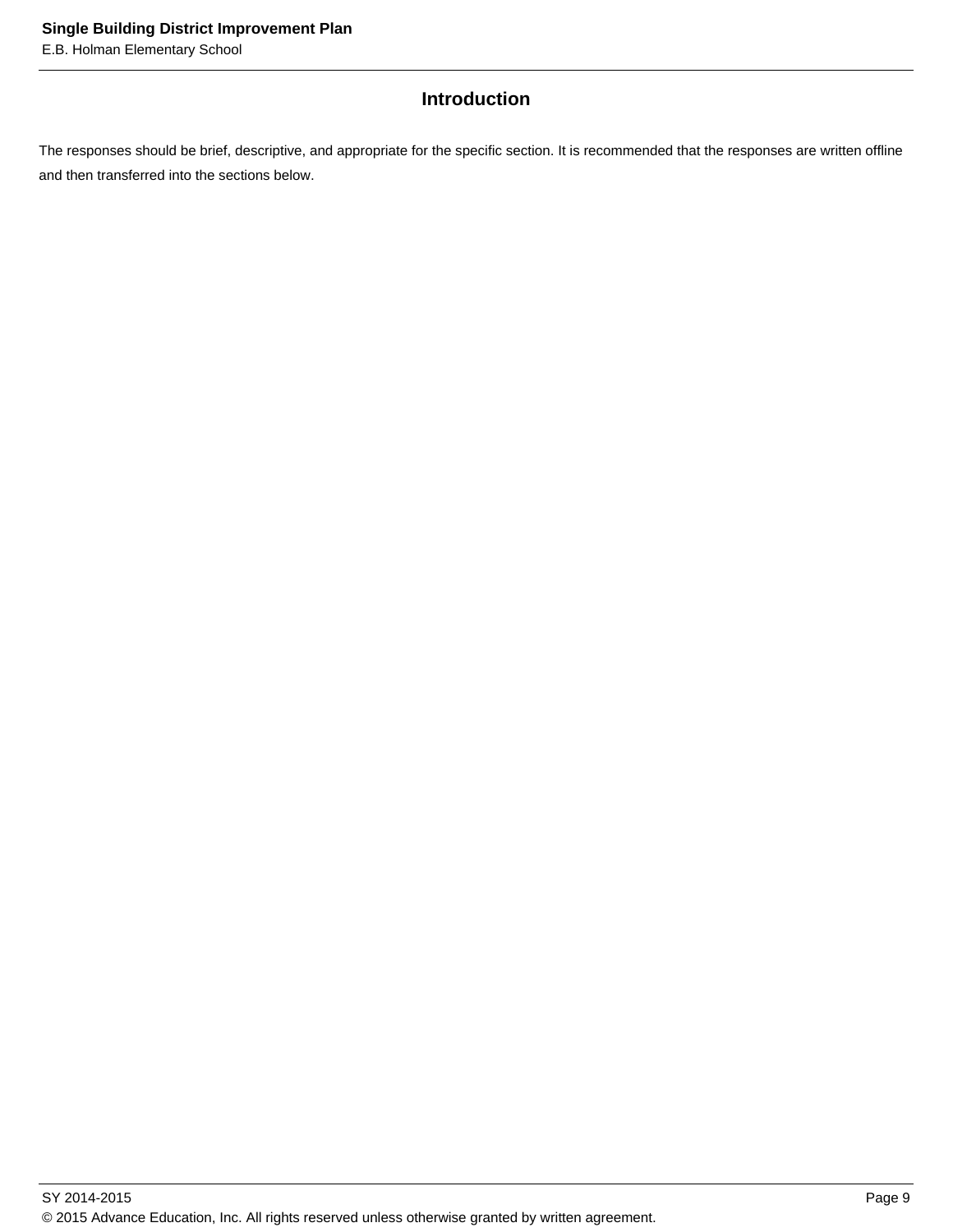# **Improvement Planning Process**

Improvement Planning Process

**Describe the process used to engage a variety of stakeholders in the development of the institution's improvement plan. Include information on how stakeholders were selected and informed of their roles, and how meetings were scheduled to accommodate them.** 

1. Teaching staff - Teachers have always been a part of the school improvement process. Much of their work is done at staff meetings during the school year.

2. Administrators - The principal/superintendent oversees the school improvement process. He schedules and participates in meetings for all stakeholders.

3. Executive Secretary - This stakeholder compiles data for the plan. She attends meetings as needed.

**Describe the representations from stakeholder groups that participated in the development of the improvement plan and their responsibilities in this process.**

1. Teaching staff - Teachers have always been a part of the school improvement process. Much of their work is done at staff meetings during the school year.

2. Administrators - The principal/superintendent oversees the school improvement process. He schedules and participates in meetings for all stakeholders.

3. Executive Secretary - This stakeholder compiles data for the plan. She attends meetings as needed.

# **Explain how the final improvement plan was communicated to all stakeholders, and the method and frequency in which stakeholders receive information on its progress.**

The final improvement plan will be shared with teachers in May, 2015. Goals, strategies, and activities will be discussed and revised before final submission in June. The plan will also be shared at an August in-service. Staff will discuss and plan implementation strategies for the plan. Staff meetings, during the school year, will be used to follow progress of the plan.

The plan will be shared with parents through the school web site and at the annual Open House in the fall. Goals will also be discussed during parent/teacher conferences.

The plan will be shared with students in the fall. Teachers will share goals in a grade appropriate manner. Students will also attend assemblies during the school year to discuss their progress and receive recognition for the achievements.

SY 2014-2015 Page 10

© 2015 Advance Education, Inc. All rights reserved unless otherwise granted by written agreement.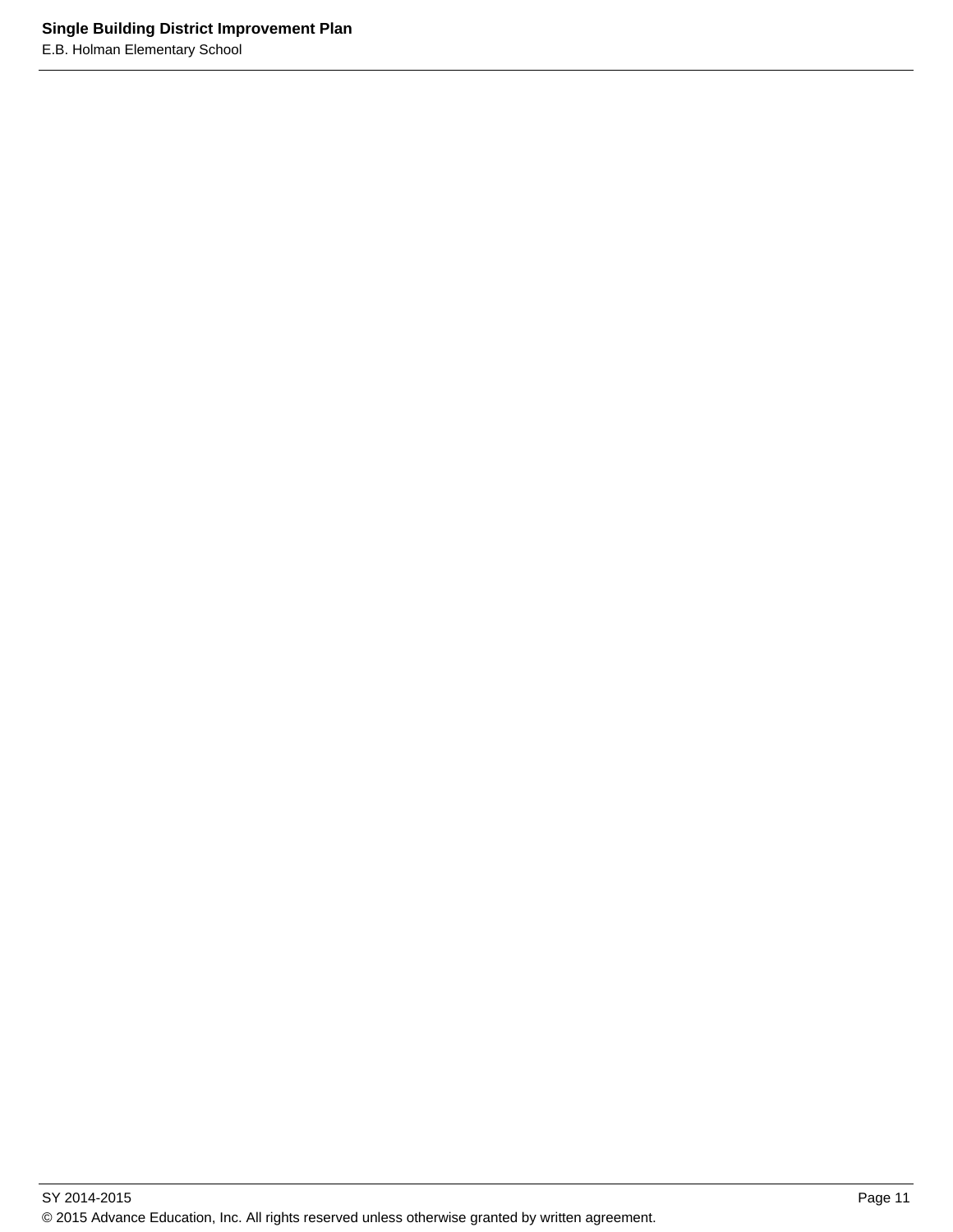# **School Data Analysis**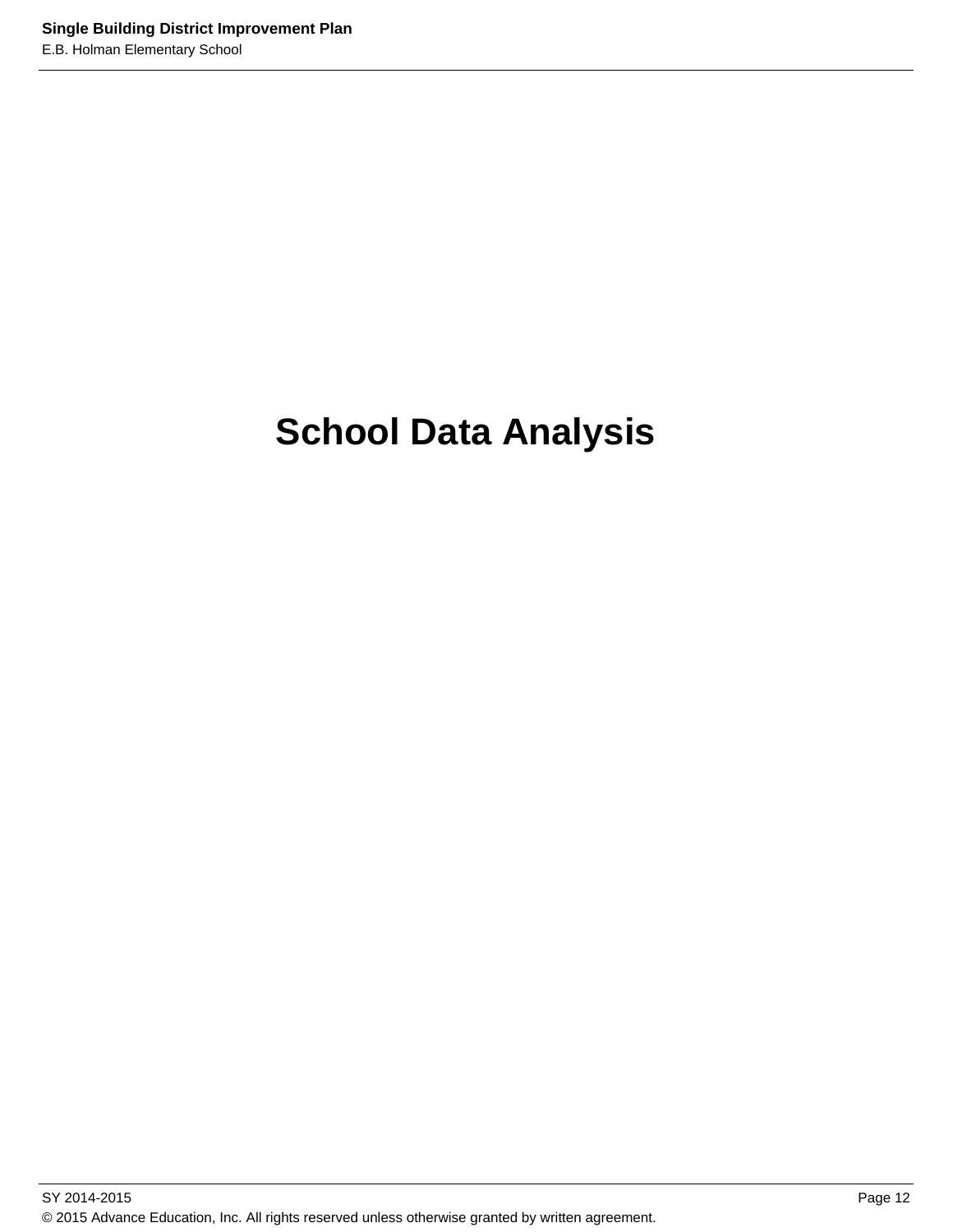# **Introduction**

The School Data Analysis (SDA) is a diagnostic tool intended to facilitate rich and deep collaborative discussions among staff members about school data. The SDA can serve as a guide to determine a school's strengths and challenges as well as directions for improvement based on an analysis of data and responses to a series of data - related questions in content areas. This data collection and analysis process should include the identification of achievement gaps as well as reflections on possible causes for these gaps. This diagnostic represents the various types of data that should be continuously collected, reviewed, analyzed and evaluated. Completion of the SDA is one piece of a school's comprehensive needs assessment process.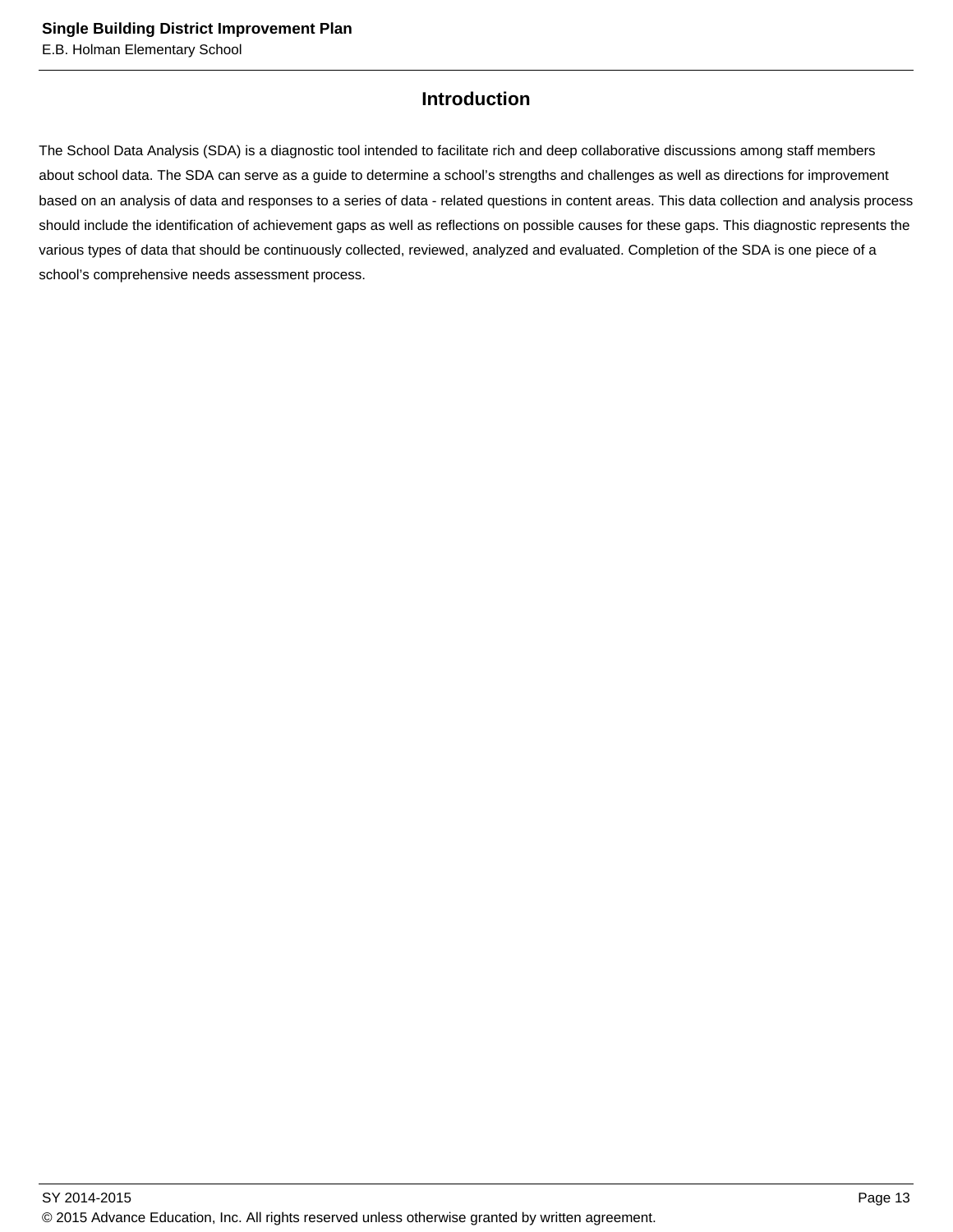# **Demographic Data**

Demographic data is data that provides descriptive information about the school community. Examples may include enrollment, attendance, grade levels, race/ethnicity, gender, students with disabilities, English learners, socio-economic status, graduation rate, suspensions/expulsions, etc.

### **Student Demographic Data**

**1. In looking at the three year trend in student enrollment data, what challenges have been identified?**

Trend indicates increased enrollment. Challenges may include need of additional space and materials such as desks, tables, storage lockers and general building use. Increased enrollment also may affect Title 1/At Risk staffing. Additional staff my be required.

### **Student Demographic Data**

**2. In looking at the three year trend in student attendance data, what challenges have been identified?**

Our student attendance data indicates that our attendance has remained stable. No identified challenges at this point.

### **Student Demographic Data**

**3. In looking at the three year trend in student behavior data (discipline referrals, suspensions and expulsions), what challenges have been identified?**

Student behavior data indicates no immediate concerns. Behavior referrals/non referrals has remained stable.

### **Student Demographic Data**

### **4. What action(s) could be taken to address any identified challenges with student demographic data?**

Plan on reaching out to community to support bond for building improvements. Committees have been formed to explore future needs and concerns related to increased enrollment.

### **Teacher/School Leader(s) Demographic Data**

**5. As you review the number of years of teaching and administrative experience of the school leader(s) in your building, what impact might this have on student achievement?**

The data has a positive impact on student achievement. Experience in the classroom and administrative skills creates strong leadership.

### **Teacher/School Leader(s) Demographic Data**

**6. As you review the number of years of teaching experience of teachers in your building, what impact might this have on student achievement?**

© 2015 Advance Education, Inc. All rights reserved unless otherwise granted by written agreement.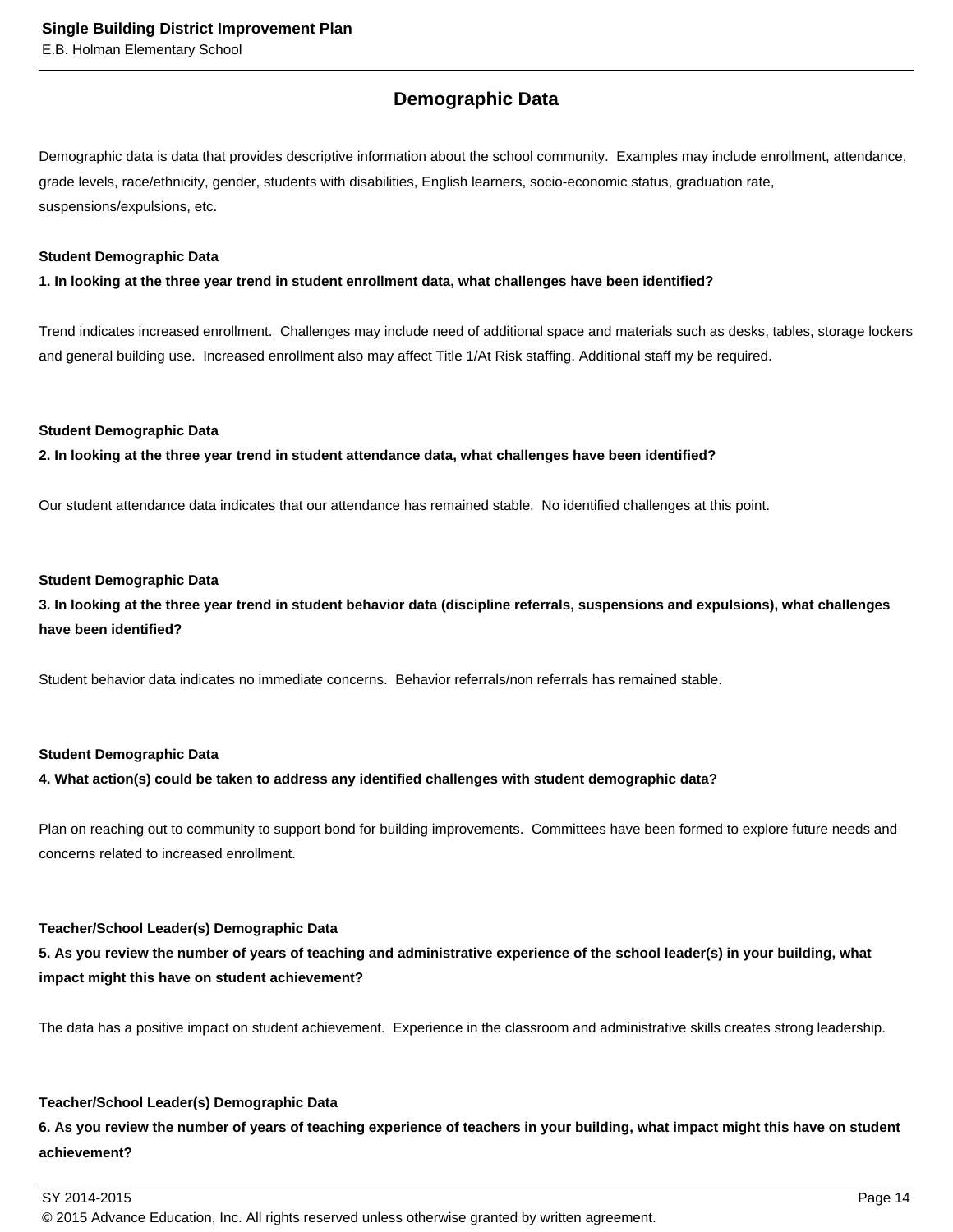E.B. Holman Elementary School

The data has a positive impact on student achievement. Newly trained teachers have enthusiasm and skills that creates strong learning environment. New teachers require over-site from mentors and administrators.

### **Teacher/School Leader(s) Demographic Data**

**7. As you review the total number of days for school leader absences and note how many were due to professional learning and /or due to illness, what impact might this have on student achievement?**

The data does not have a negative impact on student learning. Professional learning strengthens leadership.

### **Teacher/School Leader(s) Demographic Data**

**8. As you review the total number of days for teacher absences due to professional learning and/or illness, what impact might this have on student achievement?**

The data does not indicate a negative impact on student achievement. Professional learning enhances student achievement. Complete lesson plans left for subs help keep classroom routines normal.

### **Teacher/School Leader(s) Demographic Data**

## **9. What actions might be taken to address any identified challenges regarding teacher/school leader demographics?**

Mentor teachers will continue to provide assistance with curriculum, school policies, classroom management, etc. Administrator will observe in the classroom at least two times per year and review IDP's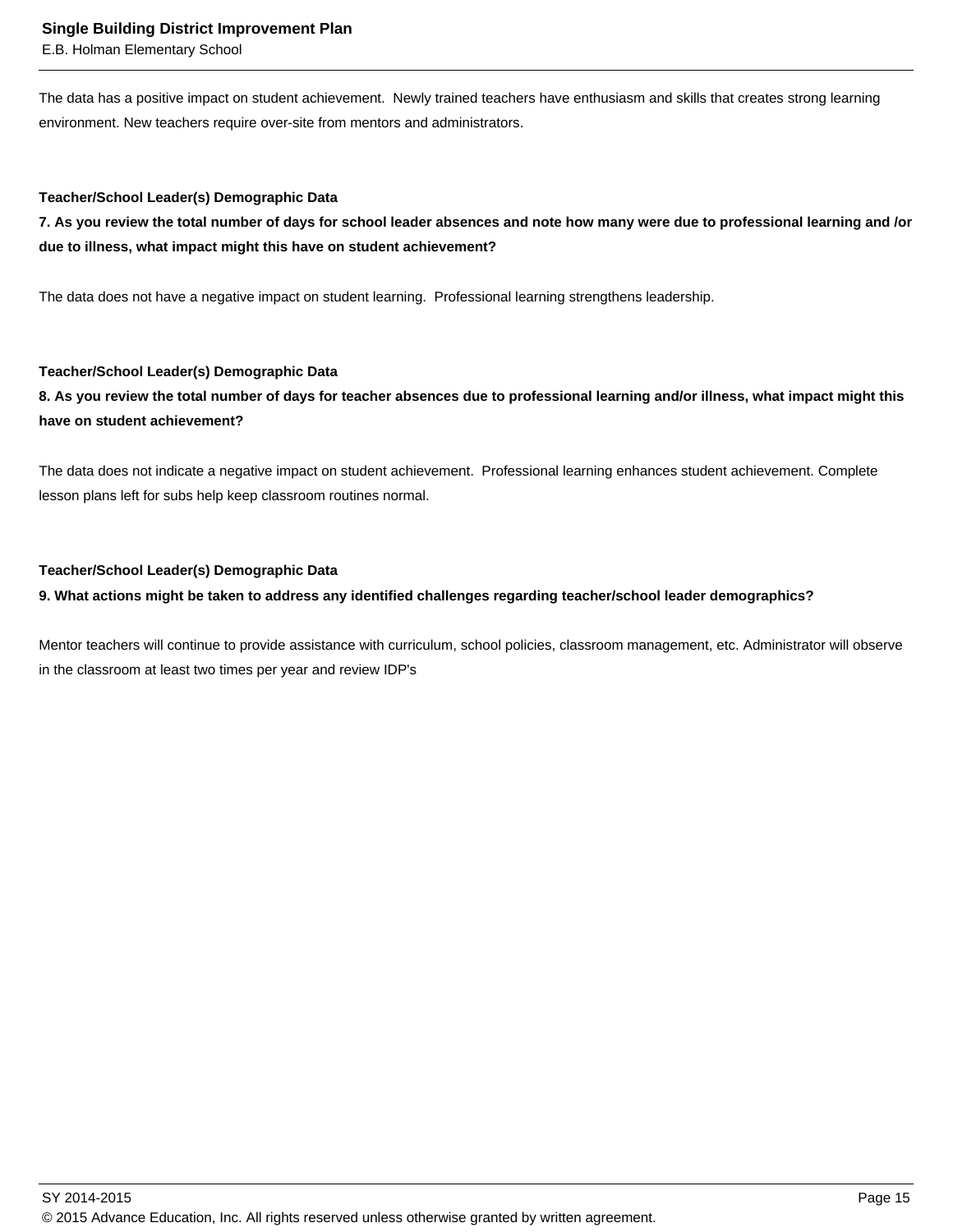# **Process Data**

Process data is information about the practices and procedures schools use to plan, deliver and monitor curriculum, instruction and assessment.

# **10. In reviewing the results of the School Systems Review or the Interim Self Assessment/Self Assessment, what strands/standards/indicators stand out as strengths?**

Strand 2, Standard 6, Organizational Management Strand 3, Standard 8, Professional Learning Culture Strand 4, Standard 9, Communication

# **11. In reviewing the results of the School Systems Review or the Interim Self Assessment/Self Assessment, what strands/standards/indicators stand out as challenges?**

Strand 1, Standard 1, Curriculum Alignment Strand 1, Standard 2, Instructional Design, Reflection Strand 4, Standard 10 Learning Opportunities

## **12. How might these challenges impact student achievement?**

Student achievement is impacted because students are lacking skills in self assessment, and do not track their achievement on a regular basis.

Teachers do not consistently reflect on effectiveness.

Curriculum alignment is challenging due to lack of consistent mandated state testing and organized curriculum development time. Family involvement has remained static. We have not implemented new ways for families to be involved at the school.

# **13. What actions could be taken and incorporated into the School Improvement Plan to address these challenges from the School Systems Review or the Interim Self Assessment/Self Assessment.**

Students will write improvement goals and discuss them with their teachers in student led conferences.

Teachers will reflect on their effectiveness of instruction in written form. Written reflection will be submitted/shared at monthly staff meetings. Expand and improve a parent volunteer program. Explore and create community programming and building use.(Computer skills, curriculum nights, etc)

Dedicated professional development time for targeted curriculum development and alignment.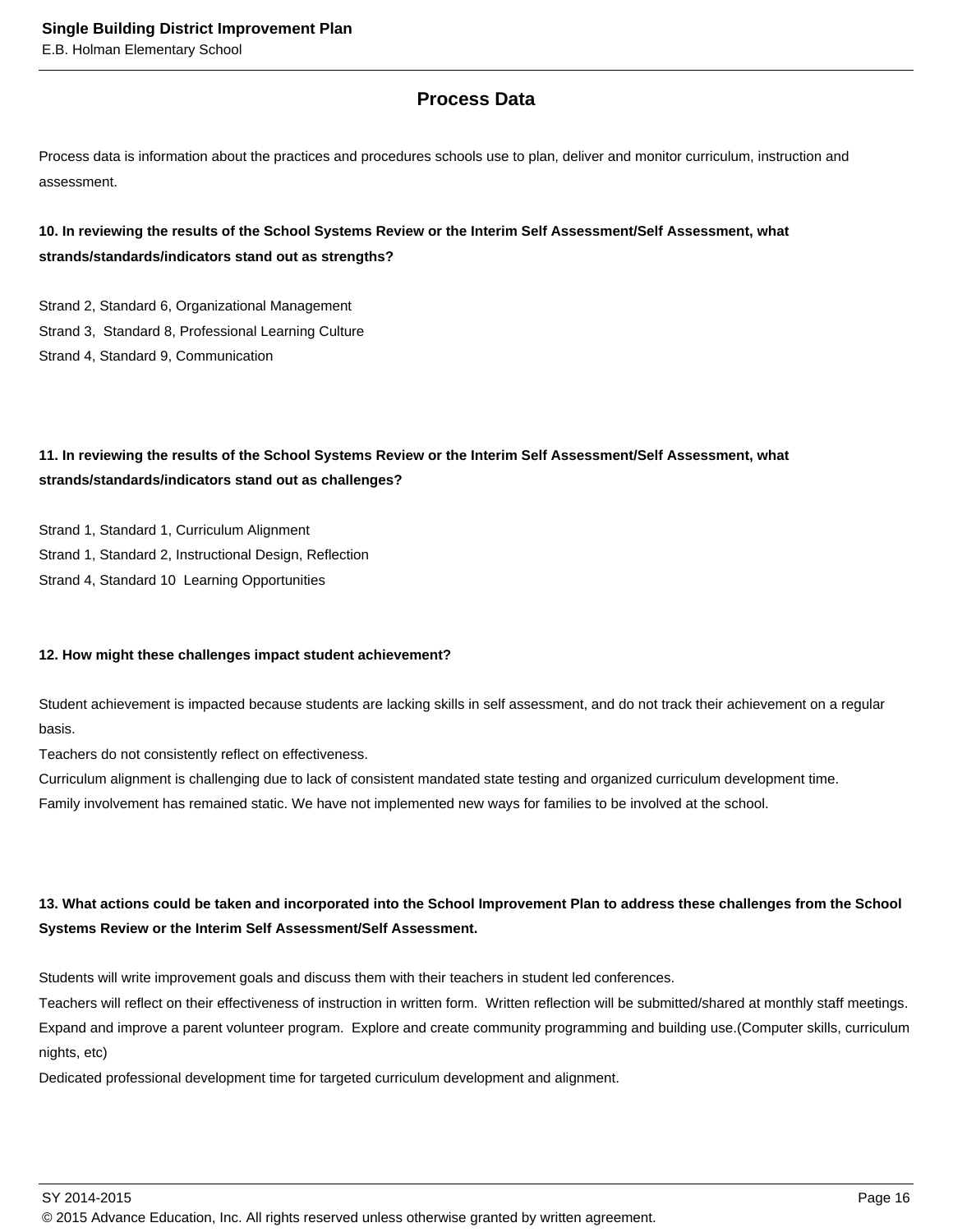# 14. How do you ensure that students with disabilities have access to the full array of intervention programs available i.e. Title I, Title **III, Section 31a, IDEA, credit recovery, extended learning opportunities?**

All IEP's and 504 plans are followed and kept up to date. District works with CCISD to identify/assess and work with students, parents and teachers. After school tutoring programs are available.

## **15. Describe the Extended Learning Opportunities that are available for students and in what grades they are available?**

After school tutoring program available. (All students are welcome) Structured Linguistics Blended learning is incorporated in learning process Saxon Math PALS Reading Read Naturally

**16. What is the process for identifying students for Extended Learning Opportunities and how are parents notified of these opportunities?**

Teacher referrals SAT meetings Conference with parents Parent request Teacher notes to parents Flyers posted in classroom

**17. What evidence do you have to indicate the extent to which the state content standards are being implemented with fidelity i.e. horizontal and vertical alignment, in all content courses and grade levels?** 

Use of Planbook for identifying standards into lesson plans. Curriculum guides at each grade level.

**18. How does your school use health survey/screener results (i.e. MIPHY) to improve student learning? Answer only if you completed a health survey/ screener.**

N/A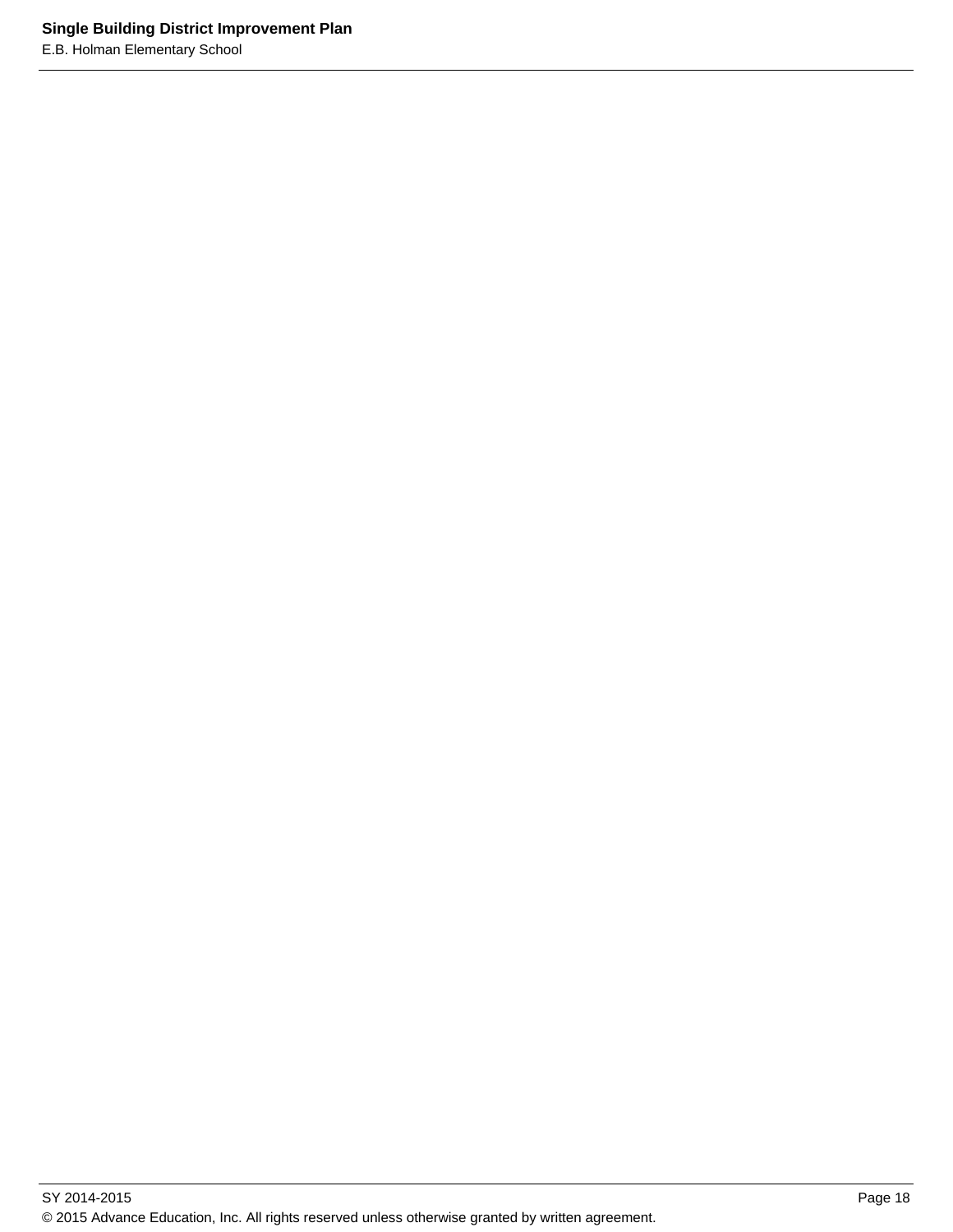# **Achievement/Outcome Data**

Achievement/outcome data tell us what students have learned. These include classroom-level, benchmark, interim and formative assessment data as well as summative data such as standardized test scores from annual district and state assessments. If the school completed the Student Performance Diagnostic for the AdvancED External Review, please insert 'See Student Performance Diagnostic' in each text box.

### **19a. Reading- Strengths**

Currently we are above the state level Z-score for Gap Achievement.

### **19b. Reading- Challenges**

Challenge for the district is to find continued funding to update materials used in reading instruction and school level assessments.

**19c. Reading- Trends**

The district has historically been above state average for the Reading Gap Achievement.

# **19d. Reading- Summary**

**Summarize how these challenges will be addressed in your School Improvement Plan. Indicate Not Applicable (NA) if there is no challenge or this challenge will not be addressed at this time in the School Improvement Plan. Indicate the relevance or impact on tiered instruction if appropriate.**

SY 2014-2015 Page 19 © 2015 Advance Education, Inc. All rights reserved unless otherwise granted by written agreement.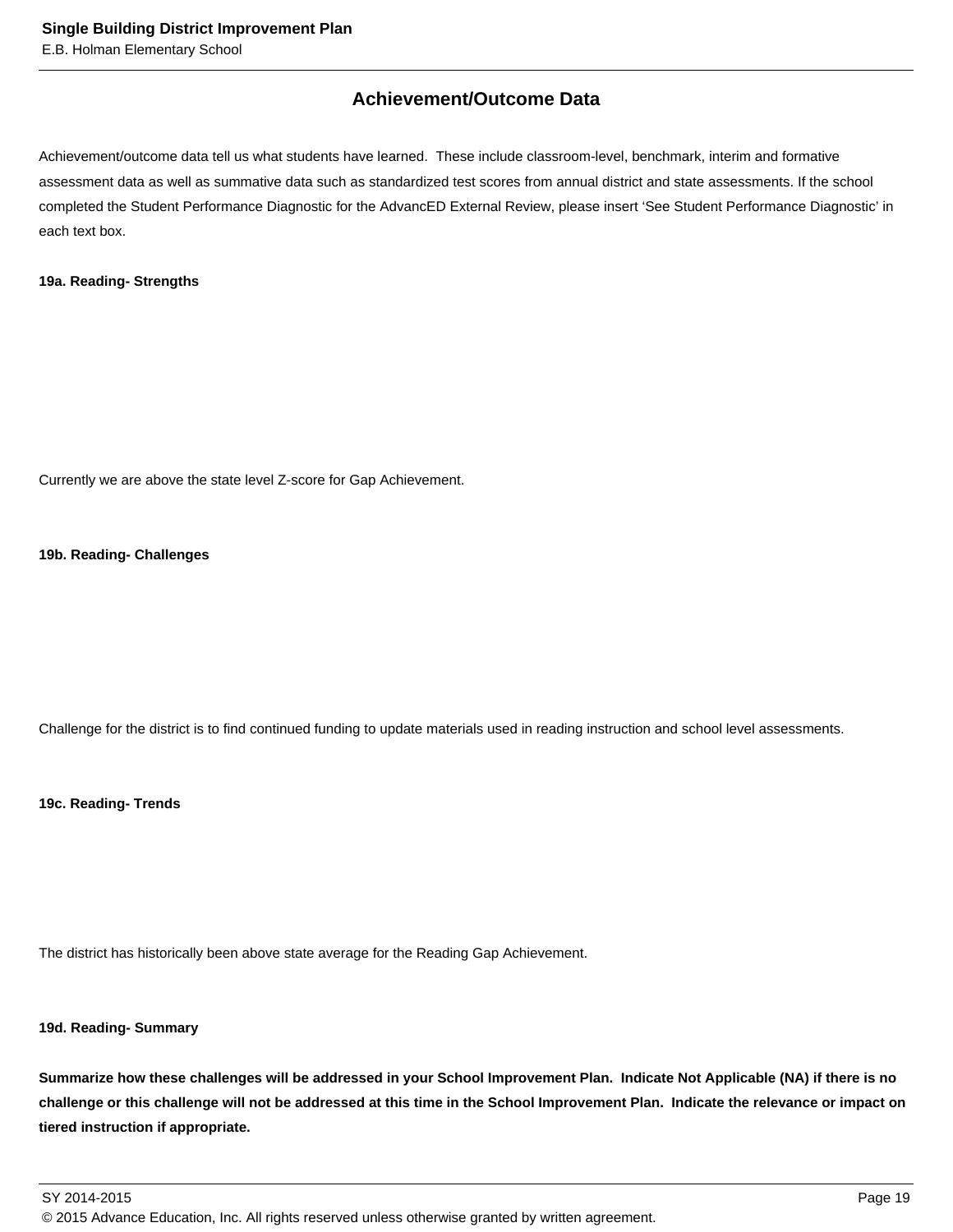At this time we will work towards creating school level pre/mid/post assessments.

We will inventory the reading materials we currently have available and use at each grade level.

We will create a needs assessment for each grade level to determine what teachers want/need for future reading instruction.

### **20a. Writing- Strengths**

With limited data on two classes and a total of 28 students tested, the data indicates that all students scored above a Level 4.

### **20b. Writing- Challenges**

Increase the number of students from Level 3 to Levels 1 and 2 on state testing. Implement common writing strategies at each grade level.

### **20c. Writing- Trends**

Data indicates that writing test scores show a positive trend.

### **20d. Writing- Summary**

**Summarize how these challenges will be addressed in your School Improvement Plan. Indicate Not Applicable (NA) if there is no challenge or this challenge will not be addressed at this time in the School Improvement Plan. Indicate the relevance or impact on tiered instruction if appropriate.**

Continue to use writing rubrics to assess student writing.

Continue to maintain student writing portfolios, and center grammar lessons around Common Core ELA Standards. Provide P.D. to staff implement common writing strategies.

### **21a. Math- Strengths**

SY 2014-2015 Page 20 © 2015 Advance Education, Inc. All rights reserved unless otherwise granted by written agreement.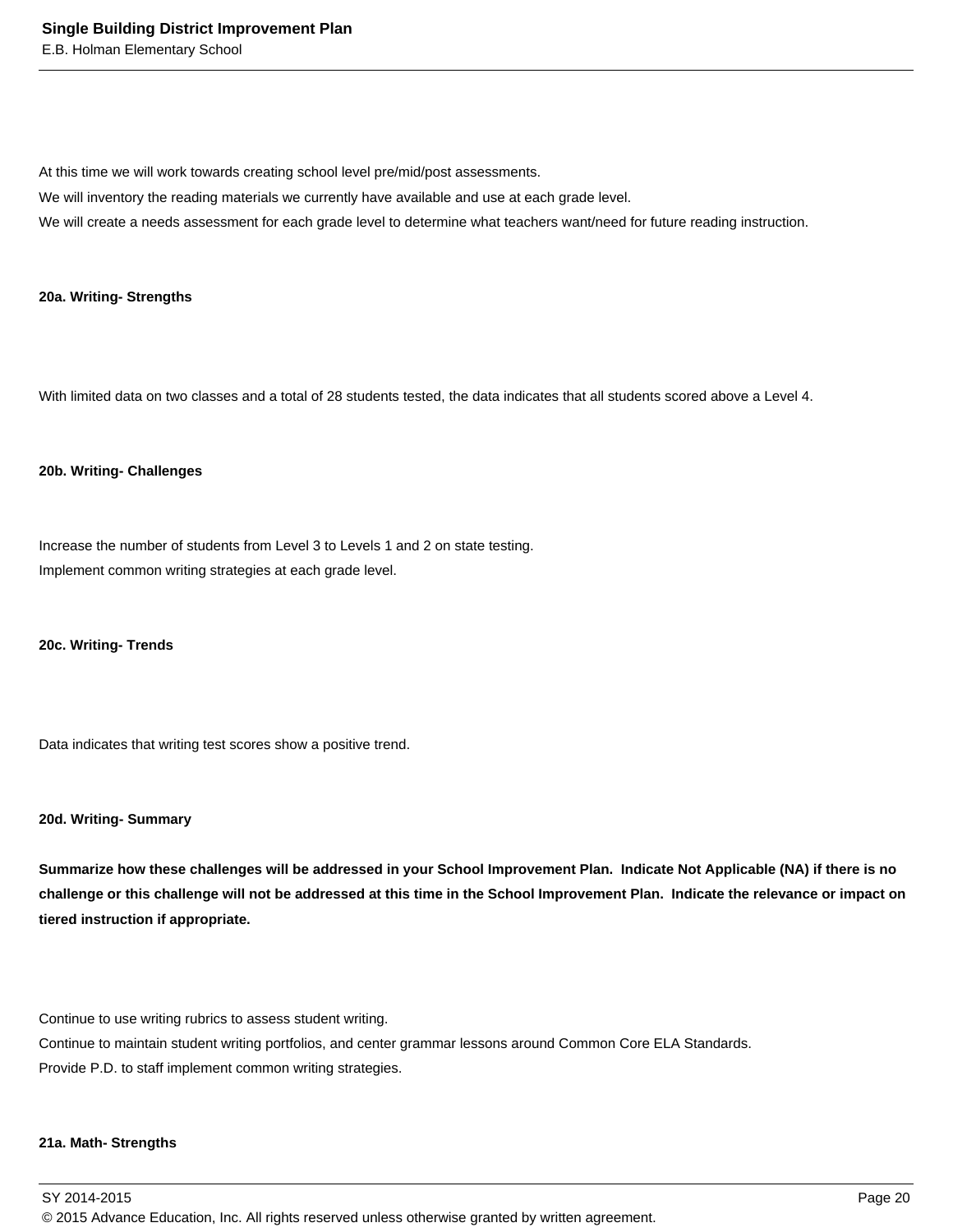Currently we are above the state level Z-score for Gap Achievement.

### **21b. Math- Challenges**

Challenge for the district is to find continued funding to update materials used in math instruction.

## **21c. Math- Trends**

Overall our trend has been stable or slightly positive.

### **21d. Math- Summary**

**Summarize how these challenges will be addressed in your School Improvement Plan. Indicate Not Applicable (NA) if there is no challenge or this challenge will not be addressed at this time in the School Improvement Plan. Indicate the relevance or impact on tiered instruction if appropriate.**

At this time we will work towards creating school level pre/mid/post assessments. We will inventory the math materials we currently have available and use at each grade level. We will create a needs assessment for each grade level to determine what teachers want/need for future math instruction.

### **22a. Science- Strengths**

Small class size allow for more hands on activities. District has an outdoor classroom to utilize green space. Positive collaboration with local universities and community partners.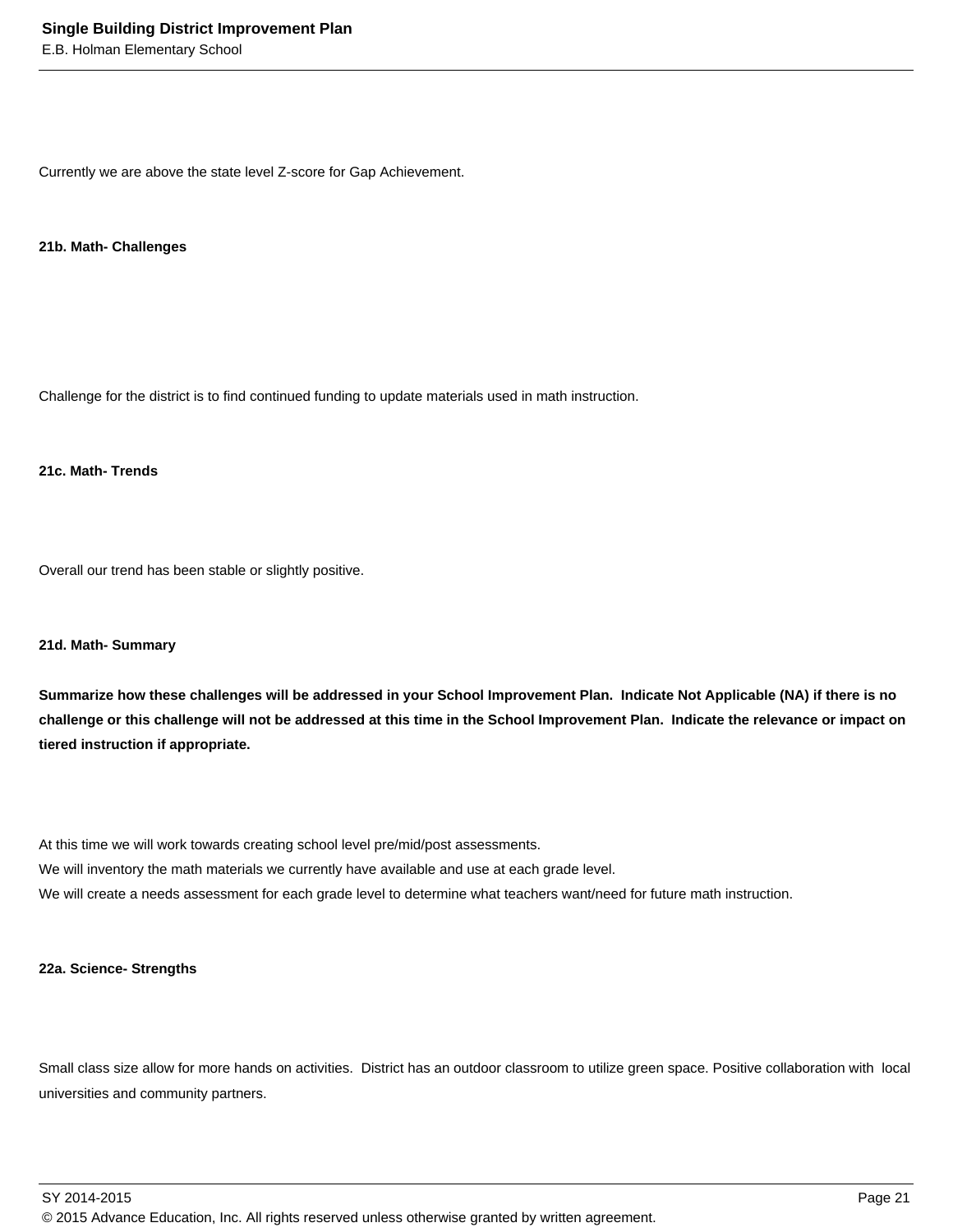#### **22b. Science- Challenges**

Science curriculum is outdated. No consistent curriculum mapping from grade level to grade level.

### **22c. Science- Trends**

Due to our small numbers of students tested, our data indicates an up and down achievement.

#### **22d. Science- Summary**

**Summarize how these challenges will be addressed in your School Improvement Plan. Indicate Not Applicable (NA) if there is no challenge or this challenge will not be addressed at this time in the School Improvement Plan. Indicate the relevance or impact on tiered instruction if appropriate.**

At this time we will work towards creating school level pre/mid/post assessments. We will inventory the science materials we currently have available and use at each grade level. We will create a needs assessment for each grade level to determine what teachers want/need for future science instruction.

### **23a. Social Studies- Strengths**

100% of students tested were either partially-proficient or proficient on state level assessment.

### **23b. Social Studies- Challenges**

New teachers have not received MC3 Curriculum training.

### **23c. Social Studies- Trends**

Steady positive trend in state assessments scores since 2010.

### **23d. Social Studies- Summary**

**Summarize how these challenges will be addressed in your School Improvement Plan. Indicate Not Applicable (NA) if there is no challenge or this challenge will not be addressed at this time in the School Improvement Plan. Indicate the relevance or impact on tiered instruction if appropriate.**

P.D. time for new teachers for MC3 Curriculum training.

© 2015 Advance Education, Inc. All rights reserved unless otherwise granted by written agreement.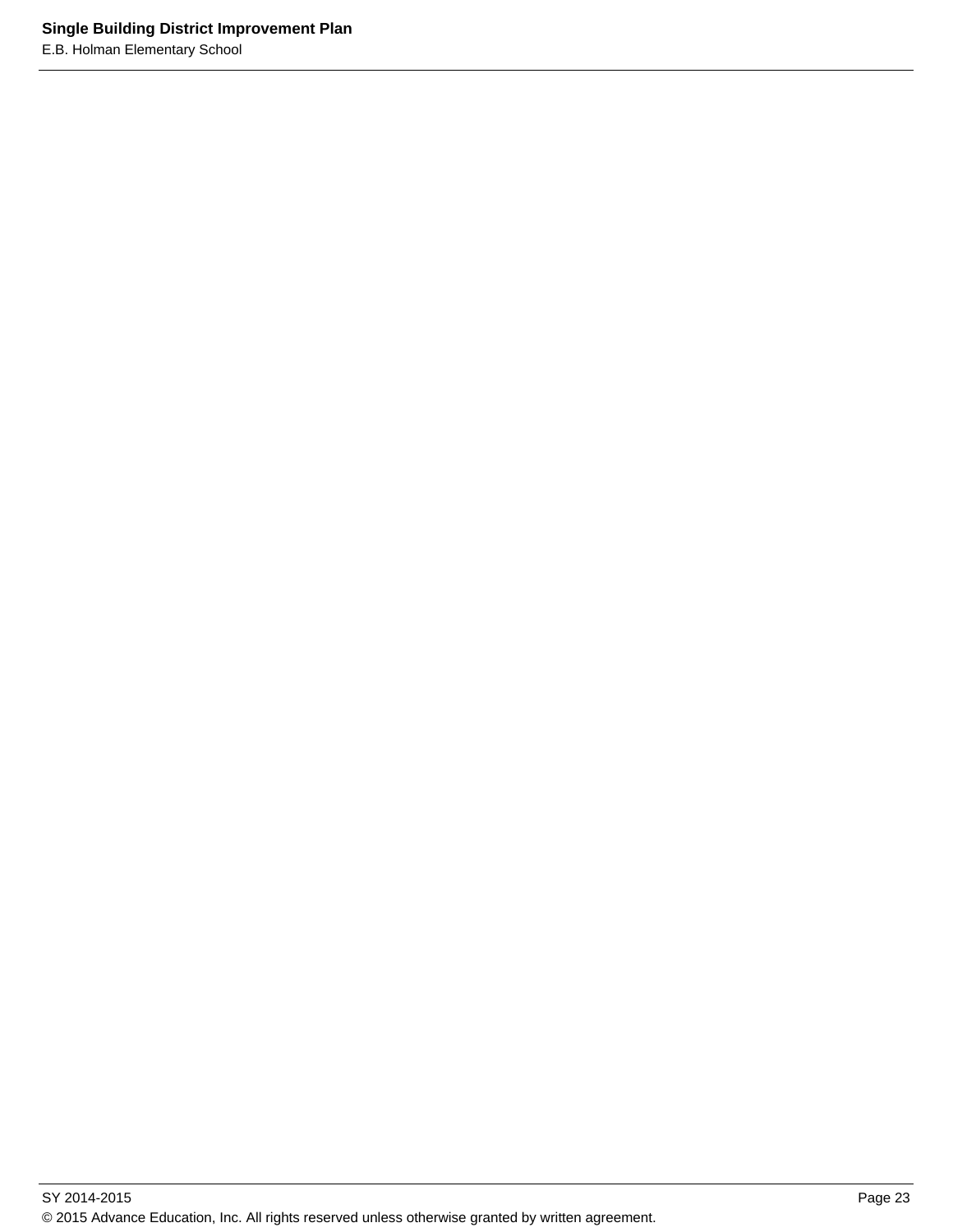# **Perception Data**

Perception data is information collected that reflects the opinions and views of stakeholders. If the school completed the Stakeholder Feedback Diagnostic for the AdvancED External Review, please insert 'See Stakeholder Feedback Diagnostic' in each text box for survey feedback already collected from students, parents and staff.

### **24a. Student Perception Data**

### **Which area(s) indicate the overall highest level of satisfaction among students?**

Small class sizes. Like the people that go to their school. Feel like teachers care about them and treat them like they are unique.

### **24b. Student Perception Data**

### **Which area(s) indicate the overall lowest level of satisfaction among students?**

Would like a bigger gym. Think food program could be improved.

### **24c. Student Perception Data**

### **What actions will be taken to improve student satisfaction in the lowest area(s)?**

Improve the role of student council at the school to guide decisions and programming.

### **25a. Parent/Guardian Perception Data**

### **What area(s) indicate the overall highest level of satisfaction among parents/guardians?**

Like small class size. Believe school has good teachers and curriculum is being covered effectively.

### **25b. Parent/Guardian Perception Data**

# **What area(s) indicate the overall lowest level of satisfaction among parents/guardians?**

Concern with school lunch program and standards set forth by nutritional standards. Parents do not like the Chicago Math curriculum used by district.

<sup>© 2015</sup> Advance Education, Inc. All rights reserved unless otherwise granted by written agreement.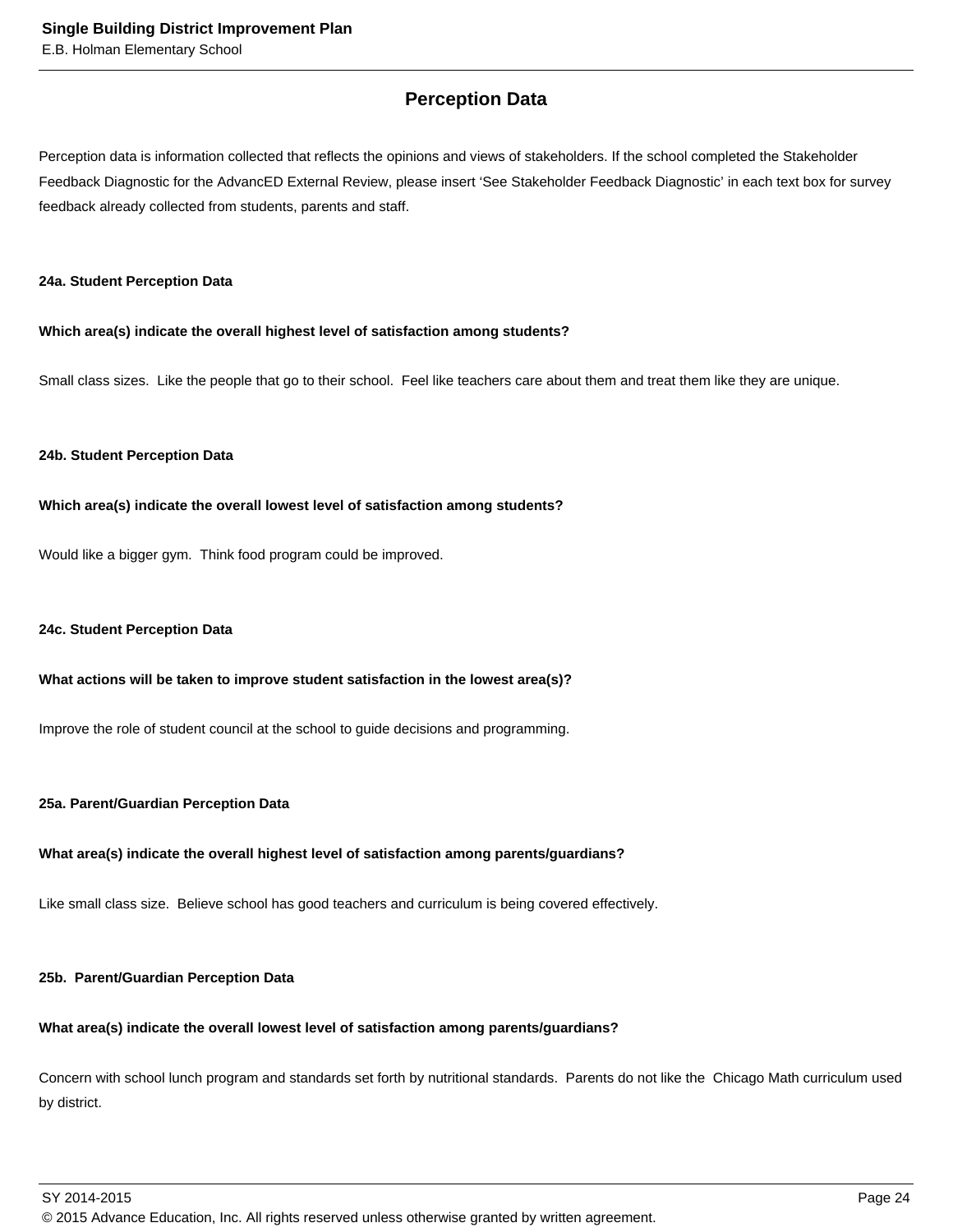### **25c. Parent/Guardian Perception Data**

### **What actions will be taken to improve parent/guardian satisfaction in the lowest area(s)?**

Lunch surveys sent out to try and improve lunch menu and participation. Look into getting the student council involved to assist in menu planning and decision making. Hold PLC's to get parent involvement in our school garden program.

### **26a. Teacher/Staff Perception Data**

### **What area(s) indicate the overall highest level of satisfaction among teachers/staff?**

Staff works extremely well together and all agree that they are supported in P.D.

### **26b. Teacher/Staff Perception Data**

### **What area(s) indicate the overall lowest level of satisfaction among teachers/staff?**

Lack of common planning time or limited specials. (Art/Music)

### **26c. Teacher/Staff Perception Data**

### **What actions will be taken to improve teacher/staff satisfaction in the lowest area(s)?**

Revert to two one hour staff meetings per month. One to be used as common planning time and other for P.D.

### **27a. Stakeholder/Community Perception Data**

### **What area(s) indicate the overall highest level of satisfaction among stakholders/community?**

People feel welcomed at the school. Community uses common school grounds for recreational activities. Community likes that the students are involved in community projects and cleanups.

### **27b. Stakeholder/Community Perception Data**

# **What area(s) indicate the overall lowest level of satisfaction among stakeholders/community?**

Lack of funding/space for certain programming such as preschool or after-school programming.

SY 2014-2015 Page 25

© 2015 Advance Education, Inc. All rights reserved unless otherwise granted by written agreement.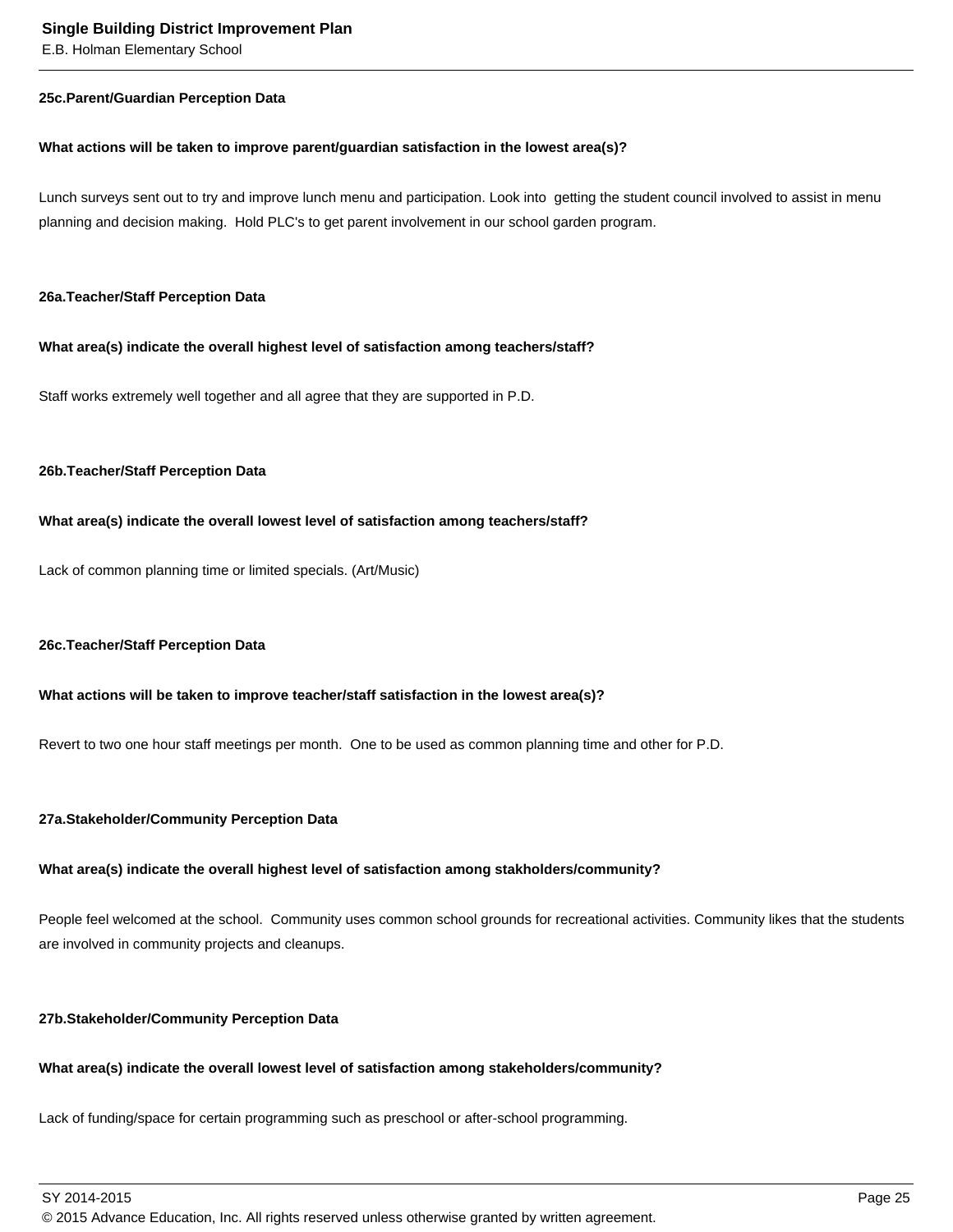## **27c. Stakeholder/Community Perception Data**

### **What actions will be taken to improve the level of stakeholder/community satisfaction in the lowest area(s)?**

Reach out to community for support of building improvements and updates.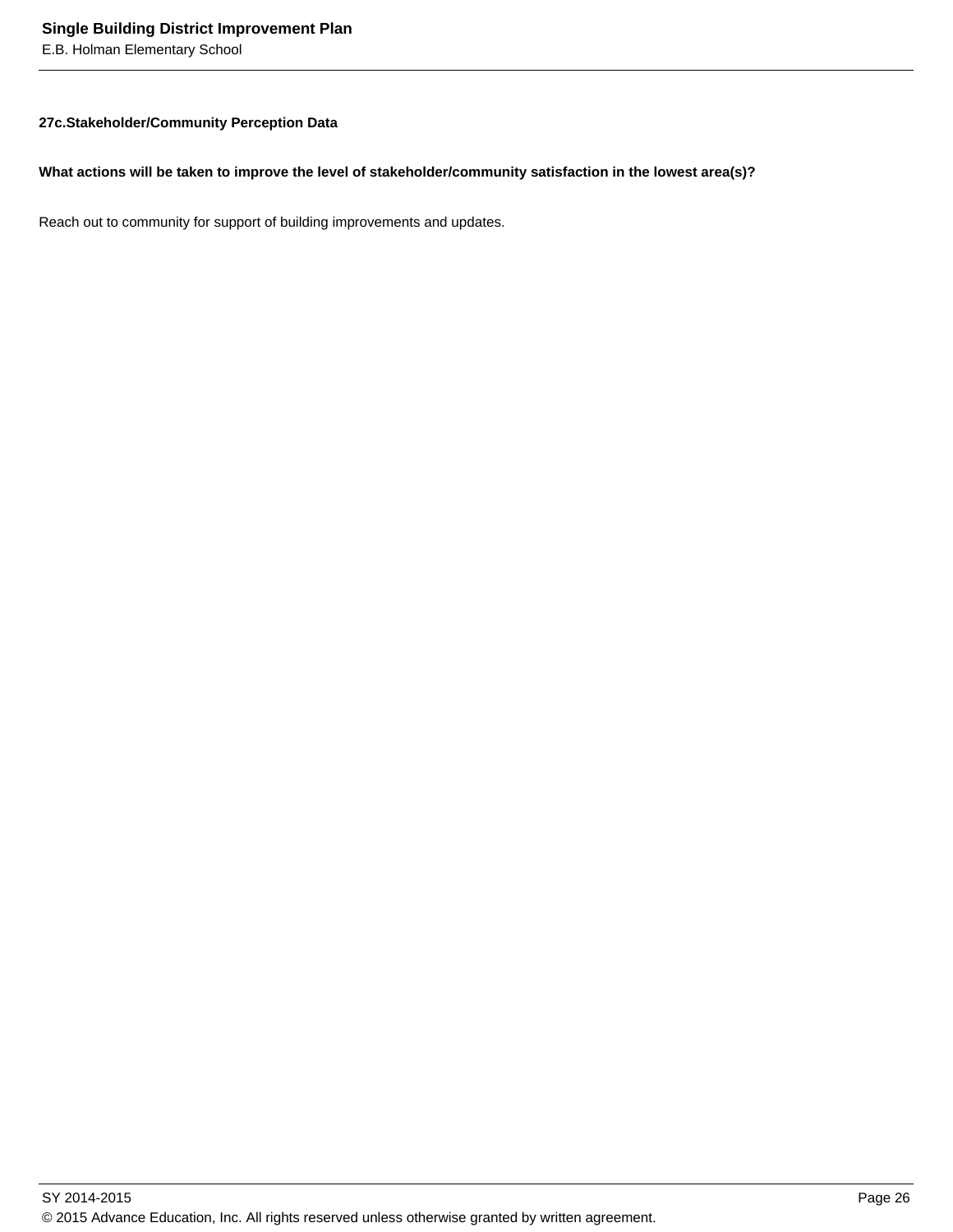# **Summary**

### **28a. Summary**

**Briefly summarize the strengths and challenges identified in the four kinds of data-demographic, process, achievement/outcomes and perception.**

E.B. Holman is a small K-8 school with a dedicated staff. Student achievement trends are usually at or above state levels. Small class sizes increase opportunity for students to receive assistance when needed. Updates to the building are necessary to meet the current and future educational needs of the community and students. (Technology, media) With a limited budget, teaching materials need to be updated to meet current educational standards.

### **28b. Summary**

### **How might the challenges identified in the demographic, process and perception data impact student achievement?**

If building improvements are not addressed our students may not have access to updated technology tools necessary to meet educational standards. Teaching materials need to be updated in order for students to have access to the most current information for core subjects.

### **28c. Summary**

**How will these challenges be addressed in the School Improvement Plan's Goals, Measurable Objectives, Strategies and Activities for the upcoming year? For Priority Schools, which of these high need areas will inform the Big Ideas and the Reform/Redesign Plan?**

Social Studies will be added as a goal. Technology/building needs will be assessed and community member input will be solicited to come up with a plan to move forward and gain community support. Teaching materials will be upgraded one subject at a time over the next 3 to 5 years based priority/needs.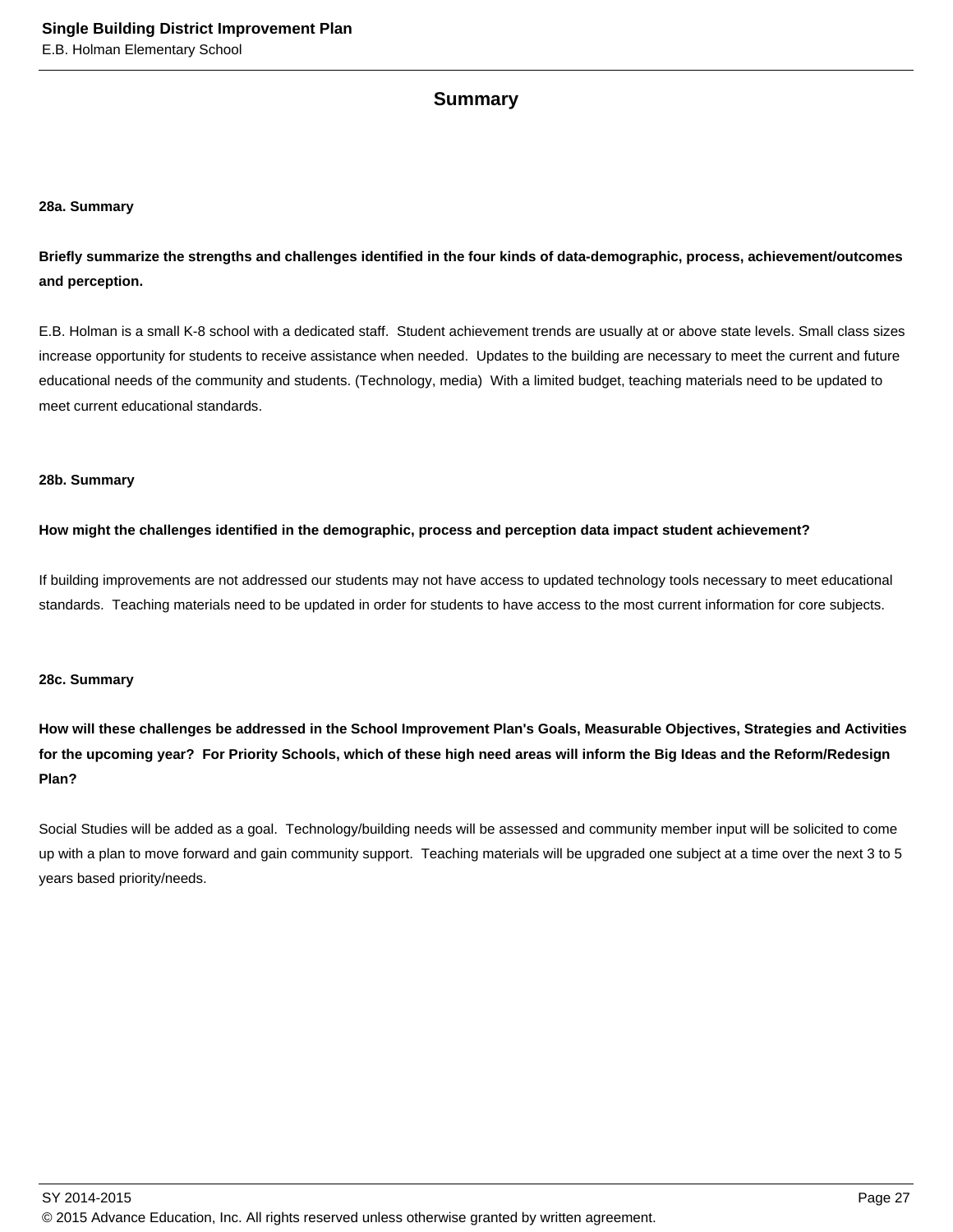# **Single Building District Additional Requirements Diagnostic**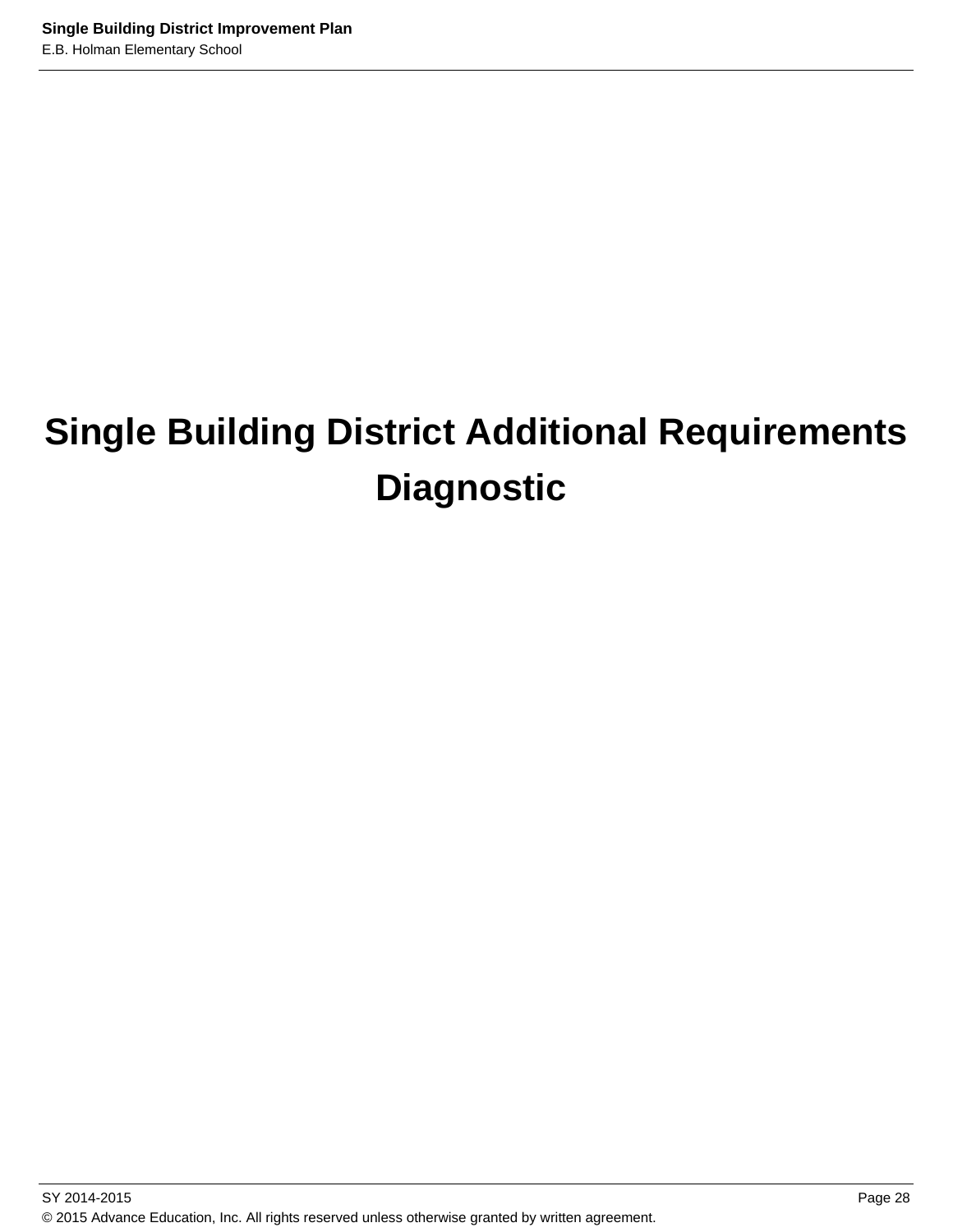# **Introduction**

This diagnostic tool contains certification requirements for single building districts. All single building districts must complete this diagnostic.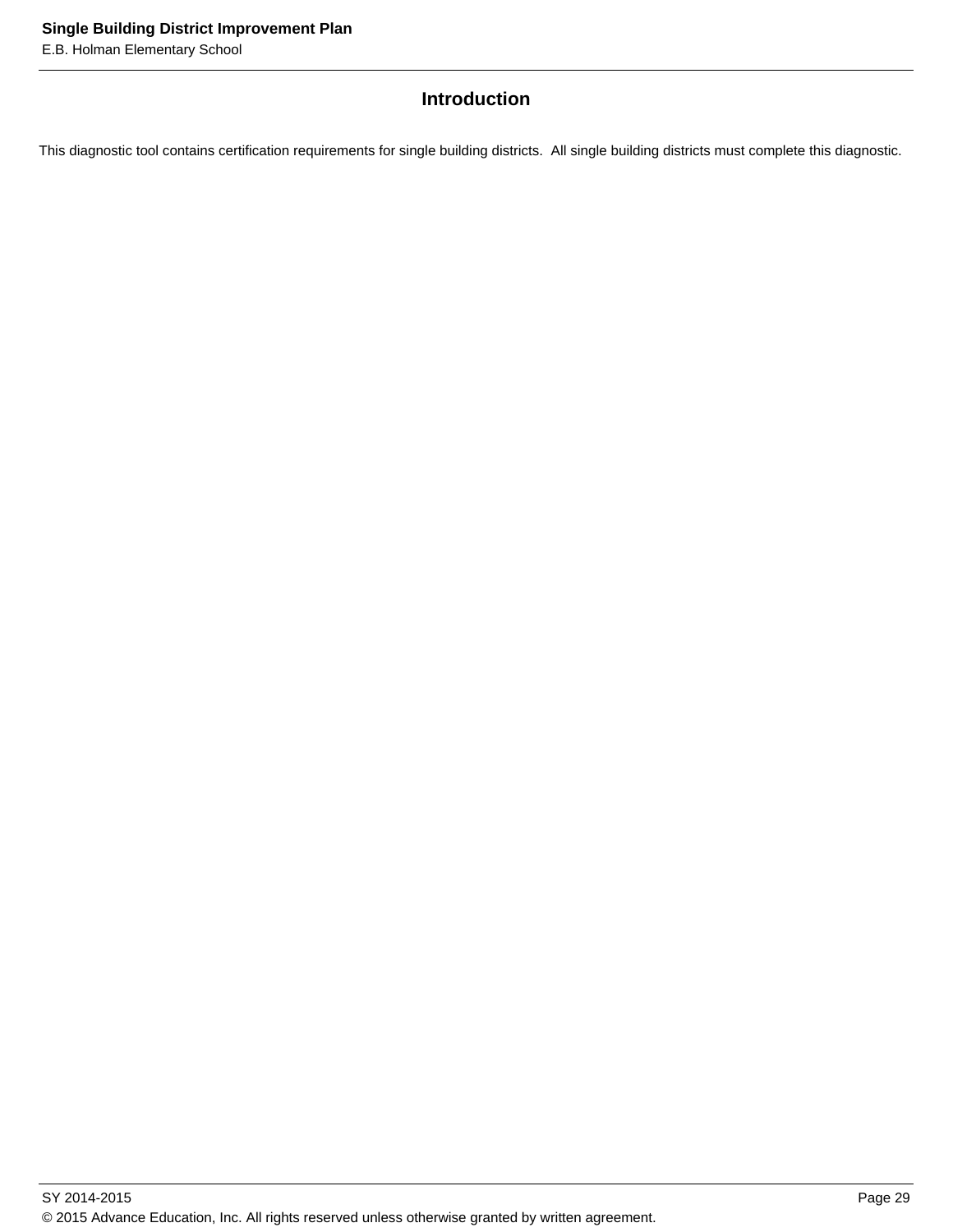# **Single Building District Additional Requirements Diagnostic**

| ∣Label | <b>\ssurance</b>                                              | Response | Comment | achment |
|--------|---------------------------------------------------------------|----------|---------|---------|
|        | Literacy and math are tested annually in grades   Yes<br>ט-י∴ |          |         |         |

| <b>∟abel</b> | Assurance                                                                                                                                                                         | <b>Response</b> | <b>Comment</b>                                              | ∣Attachment |
|--------------|-----------------------------------------------------------------------------------------------------------------------------------------------------------------------------------|-----------------|-------------------------------------------------------------|-------------|
| 12.          | IOur school published a fully compliant annual<br>report. (The Annual Education Report (AER)<br>satisfies this.) If yes, please provide a link to the<br>report in the box below. | Yes             | The annual report can be found<br>lat www.stanton.k12.mi.us |             |

| ∣Label | <b>Assurance</b>                                                                              | <b>Response</b> | <b>Comment</b> | ⊺Attachment |
|--------|-----------------------------------------------------------------------------------------------|-----------------|----------------|-------------|
| 13.    | Our school has the 8th grade parent approved<br>Educational Development Plans (EDPs) on file. | 1No             |                |             |

| ∣Label | <b>Assurance</b>                                                                                  | <b>Response</b> | <b>Comment</b> | ⊺Attachment |
|--------|---------------------------------------------------------------------------------------------------|-----------------|----------------|-------------|
| '4.    | Our school reviews and annually updates the<br>IEDPs to ensure academic course work<br>alignment. | l No            |                |             |

| ∣Label | Assurance                                                                                                                                                                                                                                                                                                                                                                                                                                                                                                                                                                                                                                                                                                                                                                                                                                                           | <b>Response</b> | <b>Comment</b> | <b>Attachment</b> |
|--------|---------------------------------------------------------------------------------------------------------------------------------------------------------------------------------------------------------------------------------------------------------------------------------------------------------------------------------------------------------------------------------------------------------------------------------------------------------------------------------------------------------------------------------------------------------------------------------------------------------------------------------------------------------------------------------------------------------------------------------------------------------------------------------------------------------------------------------------------------------------------|-----------------|----------------|-------------------|
| I5.    | The institution complies with all federal laws<br>and regulations prohibiting discrimination and<br>with all requirements and regulations of the<br>U.S. Department of Education. It is the policy of<br>this institution that no person on the basis of<br>race, color, religion, national origin or ancestry,<br>age, gender, height, weight, marital status or<br>disability shall be subjected to discrimination in<br>any program, service or activity for which the<br>institution is responsible, or for which it receives<br>financial assistance from the U.S. Department<br>of Education.<br>References: Title VI of the Civil Rights Act of<br>1964, Section 504 of the Rehabilitation Act of<br>1973, The Age Discrimination Act of 1975, The<br>Americans with Disabilities Act of 1990, Elliott-<br>Larsen prohibits discrimination against religion. | Yes             |                |                   |

| Label | Assurance                                                                                                                                                                                                                                           | <b>Response</b> | <b>Comment</b>                                                                                                             | ∣Attachment |
|-------|-----------------------------------------------------------------------------------------------------------------------------------------------------------------------------------------------------------------------------------------------------|-----------------|----------------------------------------------------------------------------------------------------------------------------|-------------|
| Ι6.   | The institution has designated an employee to<br>coordinate efforts to comply with and carry out<br>Inon-discrimination responsibilities. If yes, list<br>the name, position, address and telephone<br>number of the employee in the comment field. | <b>IYes</b>     | IJim Rautiola<br>Principal/Superintendent<br>50870 Holman School Road<br>Atlantic Mine, Michigan 49905<br>l (906) 482-2797 |             |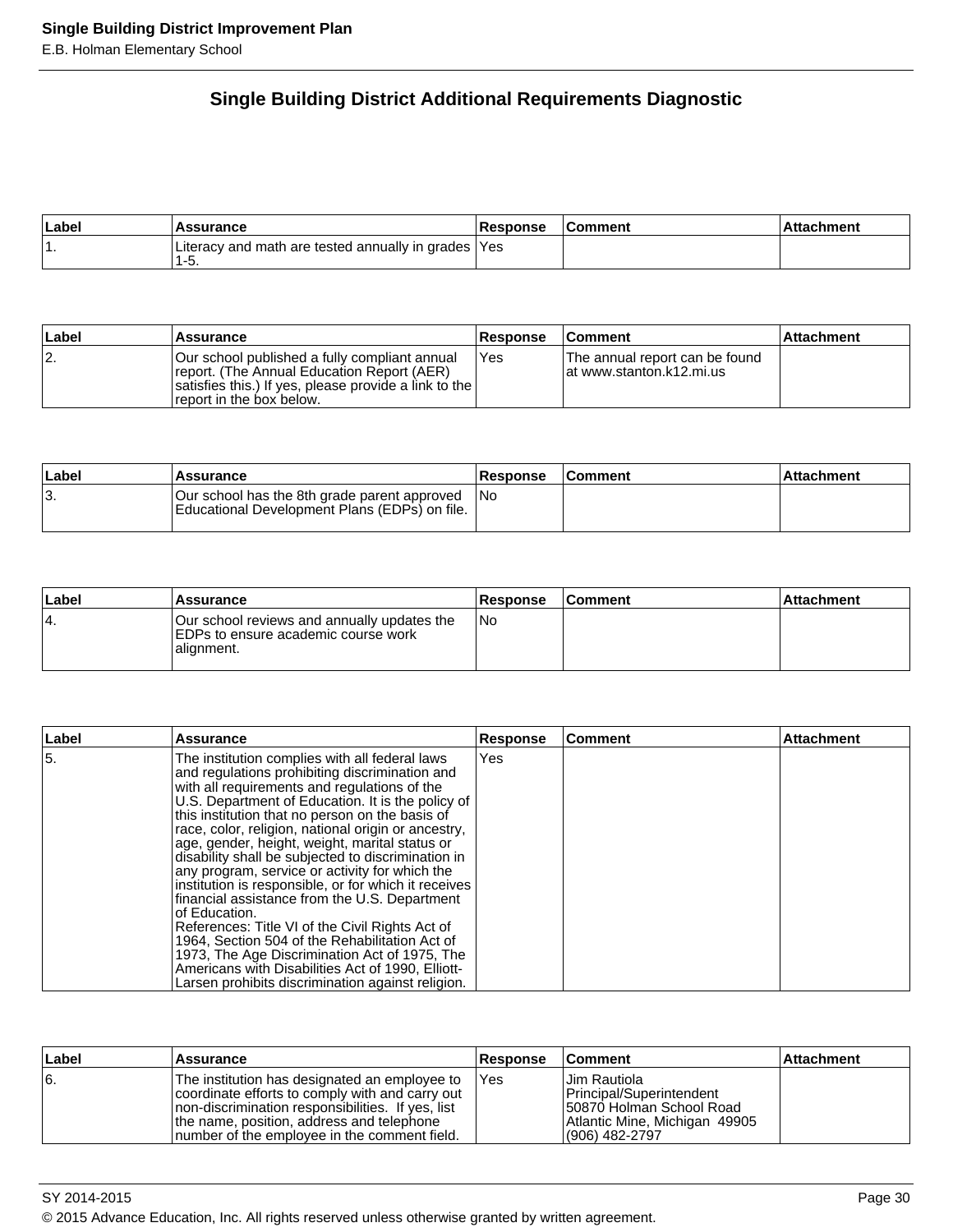E.B. Holman Elementary School

| ∣Label | Assurance                                                                                                                                                                                                                       | <b>Response</b> | <b>Comment</b> | <b>Attachment</b>                                |
|--------|---------------------------------------------------------------------------------------------------------------------------------------------------------------------------------------------------------------------------------|-----------------|----------------|--------------------------------------------------|
| 7.     | The institution has a School-Parent Involvement lYes<br>Plan (that addresses Section 1118 activities)<br>that is aligned to the District's Board Policy. If<br>lyes, please attach the School-Parent<br>Involvement Plan below. |                 |                | <b>ISchool Parent</b><br><b>Involvement Plan</b> |

| ∣Label | Assurance                                                                                                       | <b>Response</b> | <b>Comment</b> | ∣Attachment                       |
|--------|-----------------------------------------------------------------------------------------------------------------|-----------------|----------------|-----------------------------------|
| 18.    | The institution has a School-Parent Compact. If IYes<br>Ives, please attach the School-Parent Compact<br>below. |                 |                | <b>School Parent</b><br>I Compact |

| ∣Labe | Assurance                                                                             | Response   | ⊺Comment | ttachment |
|-------|---------------------------------------------------------------------------------------|------------|----------|-----------|
| 19.   | The School has additional information<br>Inecessary to support your improvement plan. | <b>Yes</b> |          |           |

| Labe | <b>Assurance</b>                                      | Response | ∣Comment | <b>Attachment</b> |
|------|-------------------------------------------------------|----------|----------|-------------------|
| '10. | The School Improvement Team reviews the<br>CIMS data. | Yes      |          |                   |

| Label               | Assurance                                               | <b>Response</b> | <b>Comment</b> | chment<br>∴∆tta |
|---------------------|---------------------------------------------------------|-----------------|----------------|-----------------|
| $\overline{A}$<br>. | CIMS data is used to prepare our Improvement 1<br>Plan. | 'Yes            |                |                 |

| ∣Label | Assurance                                                                                                                                                                                                               | <b>Response</b> | <b>Comment</b> | <b>Attachment</b> |
|--------|-------------------------------------------------------------------------------------------------------------------------------------------------------------------------------------------------------------------------|-----------------|----------------|-------------------|
| ່ 12.  | The District Technology Protection Measure<br>Iblocks or filters adult and student internet<br>access to inappropriate materials (visual<br>depictions that are obscene, child pornography,  <br>or harmful to minors). | Yes             |                |                   |

| Labe | <b>Assurance</b>                                                                | <b>Response</b> | <b>Comment</b> | <b>Attachment</b> |
|------|---------------------------------------------------------------------------------|-----------------|----------------|-------------------|
| ็13. | The district has a process to monitor adult and<br>student use of the internet. | 'Yes            |                |                   |

| ∣Label | Assurance                                               | <b>Response</b> | ∣Comment | ∣Attachment |
|--------|---------------------------------------------------------|-----------------|----------|-------------|
| '14.   | The district has an Internet Safety Policy in<br>place. | Yes             |          |             |

| ∣Label | Assurance                                                                                                                    | <b>Response</b> | l Comment | ∣Attachment∶ |
|--------|------------------------------------------------------------------------------------------------------------------------------|-----------------|-----------|--------------|
| '15.   | The Internet Safety Policy meets the<br>requirements as outlined in the state<br>'Technology Planning and CIPA requirements. | Yes             |           |              |

SY 2014-2015 Page 31

© 2015 Advance Education, Inc. All rights reserved unless otherwise granted by written agreement.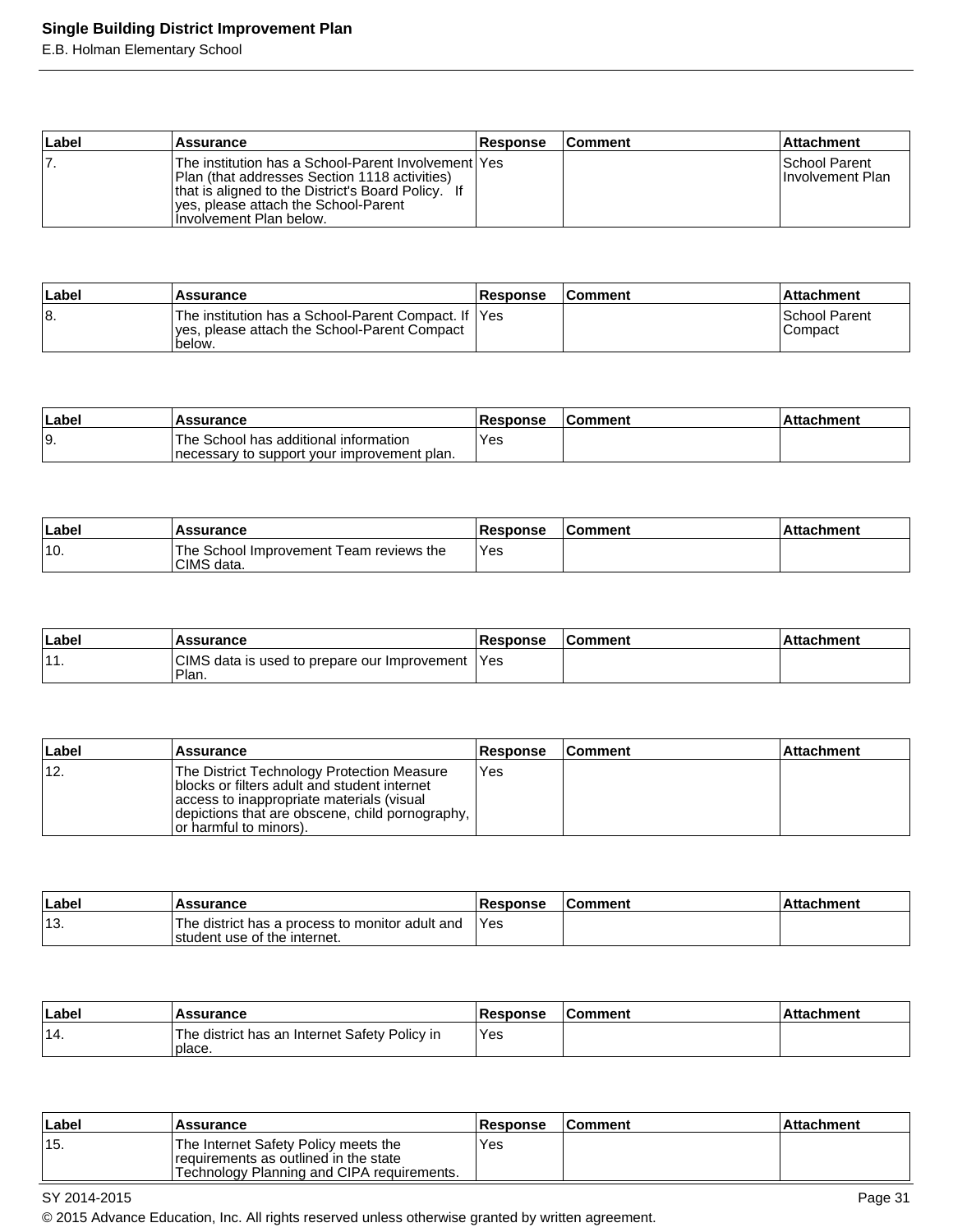E.B. Holman Elementary School

| Label | Assurance                                                                                                | <b>Response</b> | <b>Comment</b> | ∣Attachment |
|-------|----------------------------------------------------------------------------------------------------------|-----------------|----------------|-------------|
| ່ 16. | The district has a process to provide public<br>notice and hearings about the Internet Safety<br>Policy. | 'Yes            |                |             |

| Label | <b>Assurance</b>                                                                                                                                                                     | <b>Response</b> | ⊺Comment                                                                                                                                                                       | <b>Attachment</b> |
|-------|--------------------------------------------------------------------------------------------------------------------------------------------------------------------------------------|-----------------|--------------------------------------------------------------------------------------------------------------------------------------------------------------------------------|-------------------|
| 117.  | The district uses school-wide assessments to<br>determine the telecommunication services and<br>hardware support that are needed to support<br>teaching and learning in all schools. | l Yes           | State level interim assessments<br>were taken during the 2014-15<br>school year to determine the<br>Icapability of the<br>Itelecommunication services and<br>hardware support. |                   |

| Label          | <b>Assurance</b>                                                                                                                                                                                                                                                                                                                                                                                                              | Response | <b>Comment</b>                                                                                                           | <b>Attachment</b> |
|----------------|-------------------------------------------------------------------------------------------------------------------------------------------------------------------------------------------------------------------------------------------------------------------------------------------------------------------------------------------------------------------------------------------------------------------------------|----------|--------------------------------------------------------------------------------------------------------------------------|-------------------|
| <sup>18.</sup> | The district uses the school-wide assessment<br>data to identify the needs of the schools in the<br>following areas: infrastructure (wiring, internet<br>connections T1, etc.) in all classrooms, in all<br>Ilabs, in all media centers, in the main office, in<br>counseling offices, in support staff offices;<br>Ihardware; software; professional development.<br>If "yes", specify the needs in the comments<br>section. | Yes      | Updates to servers, teachers'<br>Iaptops, and telecommunication<br>devices will occur during the<br>2015-16 school year. |                   |

| Label | <b>Assurance</b>                                                                                                                                                                                  | <b>Response</b> | <b>Comment</b>                                                                                                                                                                                                                                                                       | <b>Attachment</b> |
|-------|---------------------------------------------------------------------------------------------------------------------------------------------------------------------------------------------------|-----------------|--------------------------------------------------------------------------------------------------------------------------------------------------------------------------------------------------------------------------------------------------------------------------------------|-------------------|
| 19.   | The district has identified specific actions that<br>promote curriculum and teaching strategies to<br>effectively integrate technology. If "yes", specify<br>the actions in the comments section. | Yes             | All teachers use Planbook.com to<br>develop lesson plans and identify<br>Istate curriculum content<br>standards. The district purchased<br>25 Chrome books to use for M-<br>Step testing. 25 additional<br>Chrome books will be ordered to<br>use during the 2015-16 school<br>year. |                   |

| Label | <b>Assurance</b>                                                                        | <b>Response</b> | <b>Comment</b> | ∣Attachment |
|-------|-----------------------------------------------------------------------------------------|-----------------|----------------|-------------|
| 120.  | The district adjusts its curriculum to include<br>technology literacy for all students. | <b>Yes</b>      |                |             |

| ∣Label | Assurance                                                                                                                                       | <b>Response</b> | ⊺Comment                                                                                                                                                                                   | <b>Attachment</b> |
|--------|-------------------------------------------------------------------------------------------------------------------------------------------------|-----------------|--------------------------------------------------------------------------------------------------------------------------------------------------------------------------------------------|-------------------|
| 21     | The district adjusts its instructional program to<br>promote technology literacy. If "yes", specify the<br>adjustments in the comments section. | <b>IYes</b>     | Instruction in keyboarding will be<br>expanded to Kindergarten in the<br>llower elementary grades.<br> iPads/Chrome books will continue  <br>to be used in daily classroom<br>lactivities. |                   |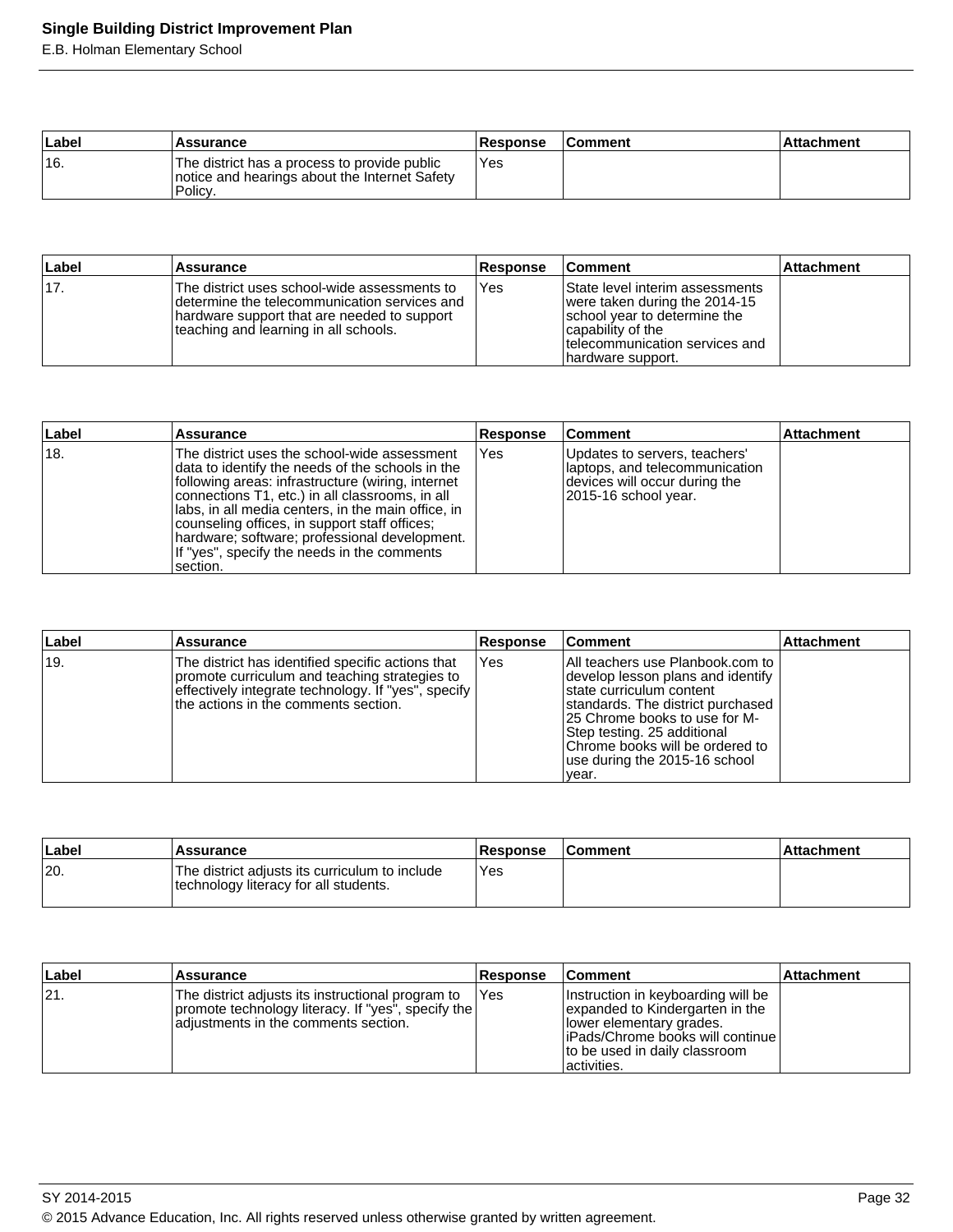E.B. Holman Elementary School

| Label | <b>Assurance</b>                                                                                                                                                                                                                                                                                                                                                                                                                                                                                                                                                                                    | <b>Response</b> | Comment | Attachment |
|-------|-----------------------------------------------------------------------------------------------------------------------------------------------------------------------------------------------------------------------------------------------------------------------------------------------------------------------------------------------------------------------------------------------------------------------------------------------------------------------------------------------------------------------------------------------------------------------------------------------------|-----------------|---------|------------|
| 22.   | The institution complies with all federal laws<br>and regulations prohibiting discrimination and<br>with all requirements and regulations of the<br>U.S. Department of Education. It is the policy of<br>this institution that no person on the basis of<br>race, color, religion, national origin or ancestry,<br>age, gender, height, weight, marital status or<br>disability shall be subjected to discrimination in<br>any program, service or activity for which the<br>institution is responsible, or for which it receives<br>financial assistance from the U.S. Department<br>of Education. | Yes             |         |            |

| ∣Label | <b>Assurance</b>                                                                                                                                                                                                                                    | <b>Response</b> | <b>Comment</b>                                                                                                             | <b>Attachment</b> |
|--------|-----------------------------------------------------------------------------------------------------------------------------------------------------------------------------------------------------------------------------------------------------|-----------------|----------------------------------------------------------------------------------------------------------------------------|-------------------|
| 23     | The institution has designated an employee to<br>coordinate efforts to comply with and carry out<br>Inon-discrimination responsibilities. If yes, list<br>the name, position, address and telephone<br>number of the employee in the comment field. | - IYes          | Uim Rautiola<br>Principal/Superintendent<br>150870 Holman School Road<br>Atlantic Mine, Michigan 49905<br>$(906)$ 482-2797 |                   |

| Label | <b>Assurance</b>                                                                            | Response | <b>Comment</b> | ⊺Attachment |
|-------|---------------------------------------------------------------------------------------------|----------|----------------|-------------|
| 24    | The District has a District Board Policy that is<br><b>I</b> related to Parent Involvement. | 'Yes     |                |             |

| ∣Label | <b>Assurance</b>                                                                         | <b>Response</b> | <b>IComment</b> | <b>Attachment</b> |
|--------|------------------------------------------------------------------------------------------|-----------------|-----------------|-------------------|
| 25.    | 'The District has additional information<br>Inecessary to support your improvement plan. | `Yes            |                 |                   |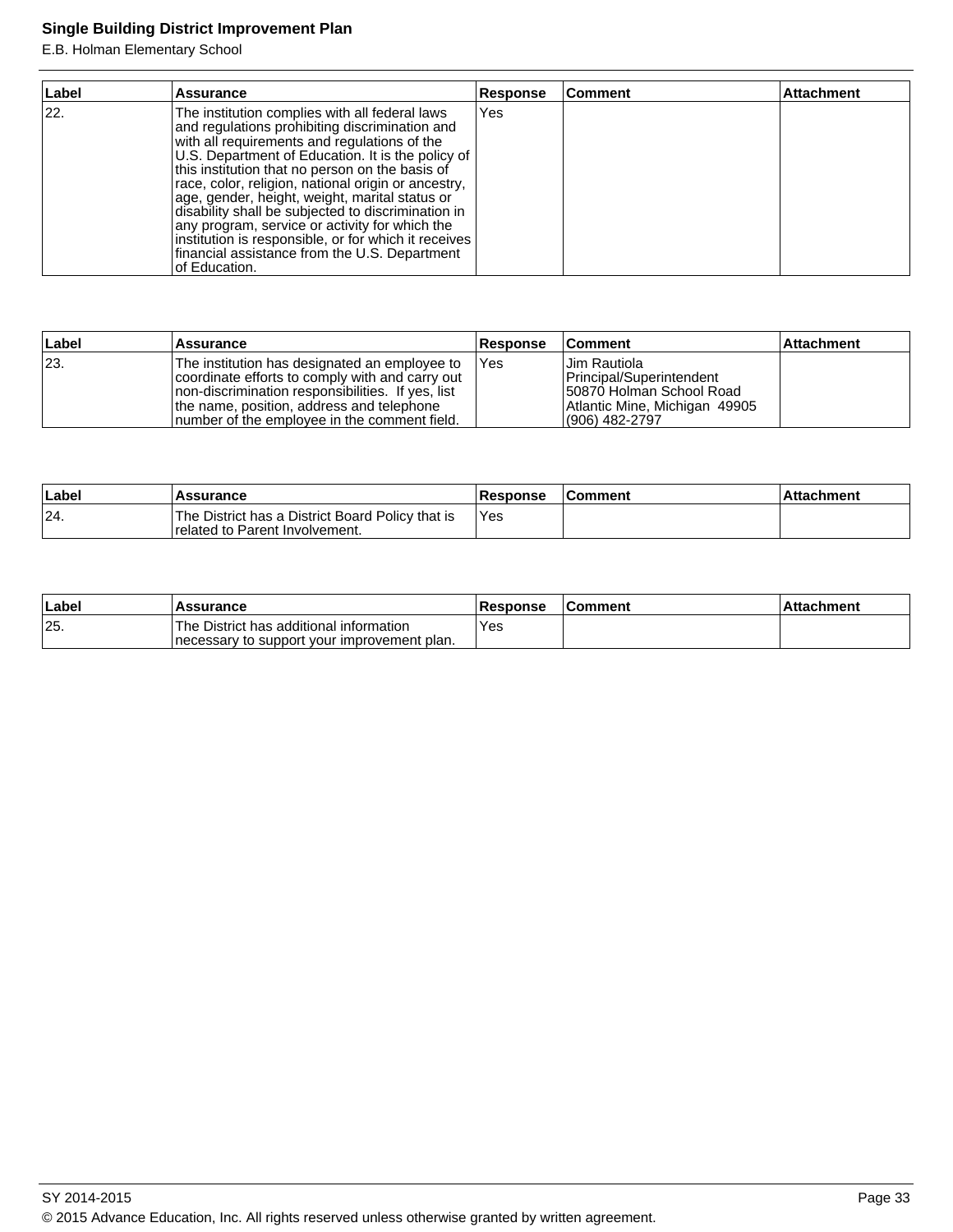# **Title I Schoolwide Diagnostic**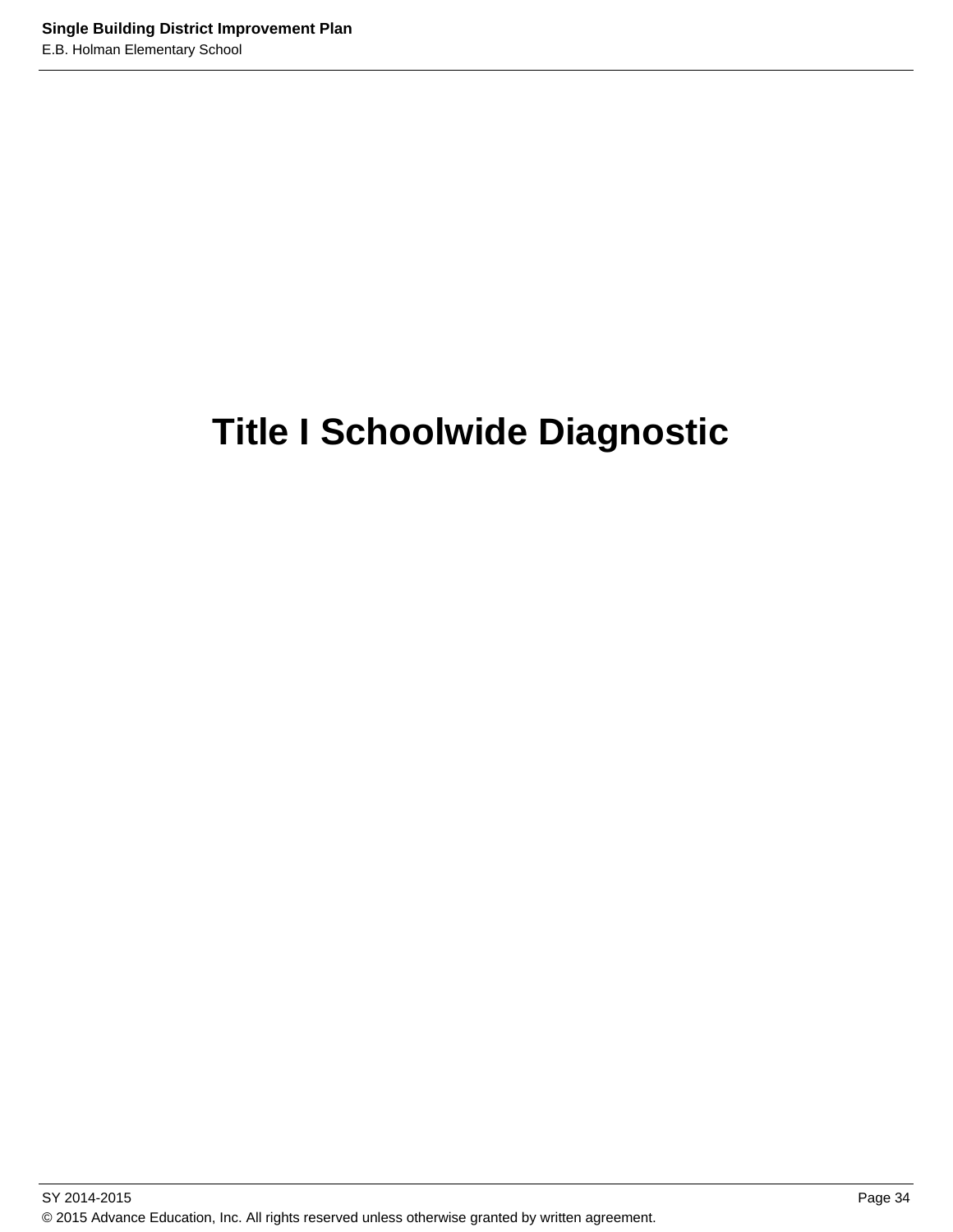# **Introduction**

This diagnostic tool is aligned to requirements for Title I Schoolwide schools. As described in sections 1111(b)(1), 1114 (b)(1)(A) and 1309(2) of the Elementary and Secondary Education Act (ESEA), the Comprehensive Needs Assessment (CNA) requirement is met by completing a School Data Analysis (SDA) and School Process Profile (SPP). The Comprehensive Needs Assessment must be completed prior to creating a new plan or annually updating an existing school improvement plan. Use the results of the Comprehensive Needs Assessment to develop Goals/Objectives/Strategies and Activities. Ensure that the Comprehensive Needs Assessment addresses all four types of data: student achievement data, school programs/process data, perceptions data (must include teachers and parents; student data is encouraged), and demographic data. The Comprehensive Needs Assessment must also take into account the needs of migratory children as defined in Title I, Part C, Section 1309(2).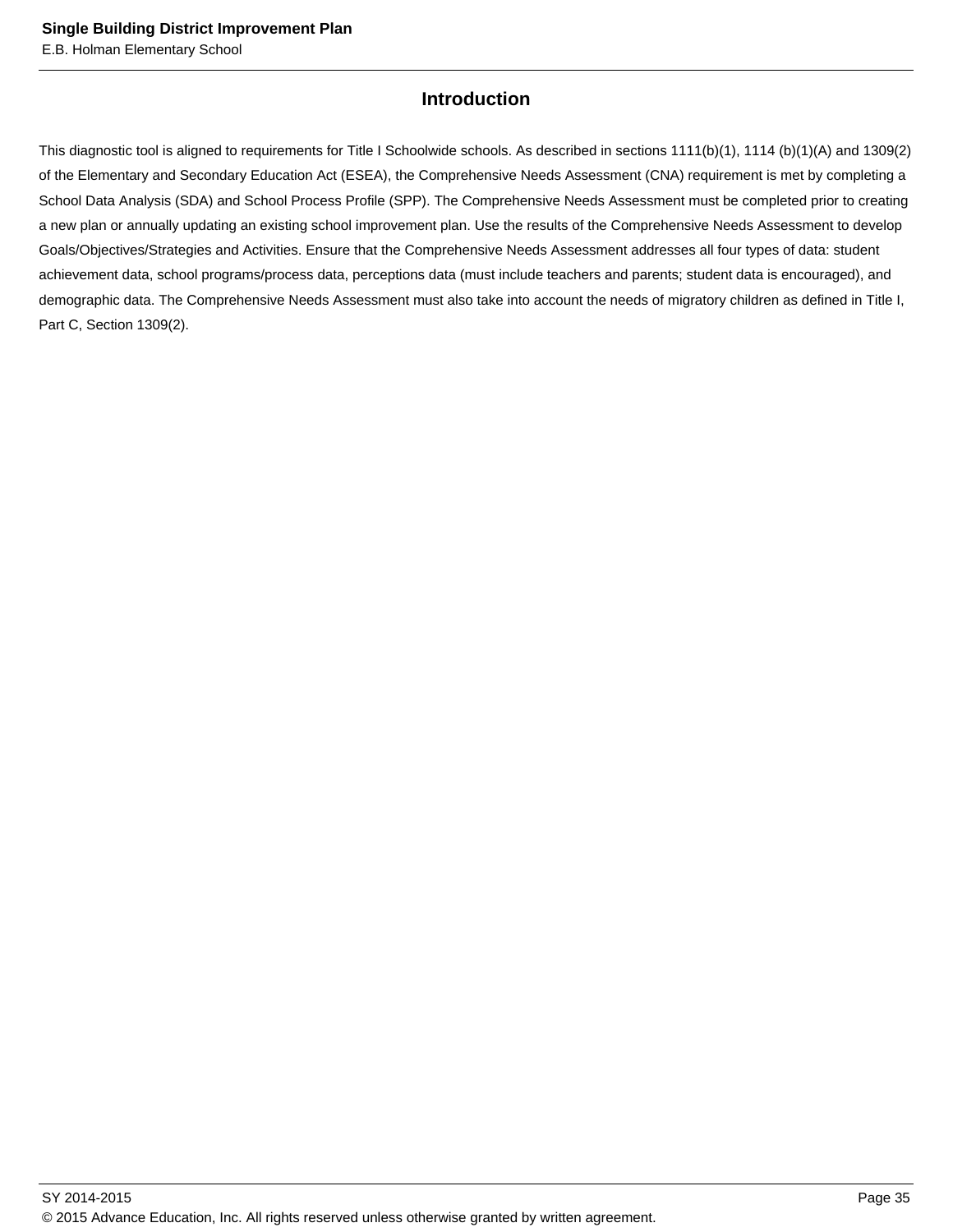# **Component 1: Comprehensive Needs Assessment**

### **1. How was the comprehensive needs assessment process conducted?**

The Comprehensive Needs Assessment was completed by the whole professional staff.

**2. What were the results of the comprehensive needs assessment process? What information was concluded as a result of analyzing perception, student achievement, school programs/process, and demographic data?** 

The results showed that the majority of the characteristics have been implemented.

**3. How are the school goals connected to priority needs and the needs assessment process? It is clear that a detailed analysis of multiple types of data was conducted to select the goals.**

The school's goals are directly connected to student achievement needs.

**4. How do the goals address the needs of the whole school population? How is special recognition paid to meeting the needs of children who are disadvantaged?**

The goals were created to improve all students' skills. Disadvantaged students' needs will be met by the Title I staff, and the classroom teacher.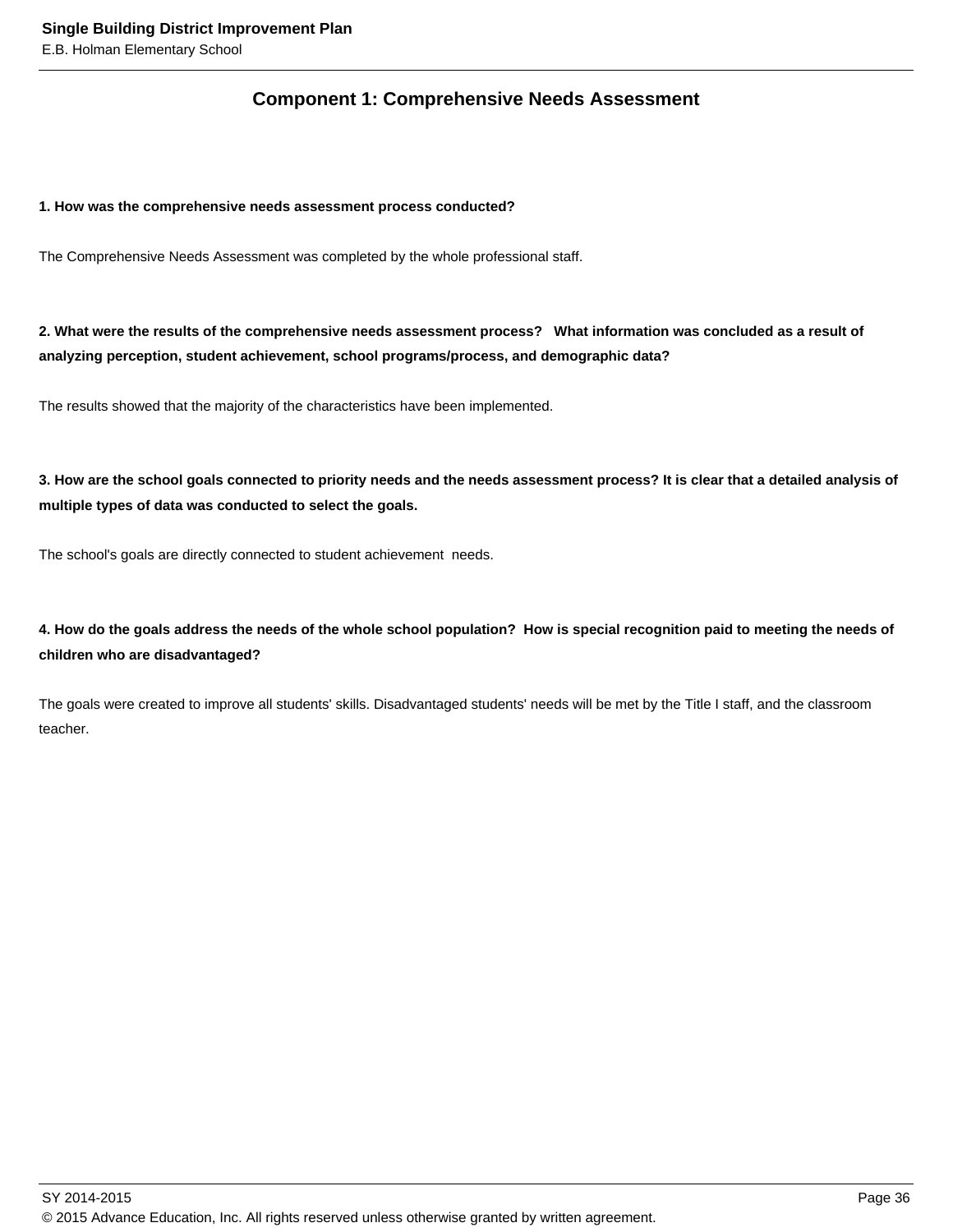# **Component 2: Schoolwide Reform Strategies**

### **1. Describe the strategies in the schoolwide plan which focus on helping ALL students reach the State's standards.**

- 1. Grammar lessons will be used for all students' writing to help them become more proficient.
- 2. Math assessments will be given to all students to help determine weak areas of instruction.
- 3. Supplemental reading activities will be offered to all students.

# **2. Describe how the research-based methods and strategies in the schoolwide plan increase the quality and quantity of instruction (which accelerates and enriches the curriculum).**

All strategies developed will increase the amount of time students spend with instructors, so that they can improve their skills. Research based methods: Structured Linguistics, DIBELS, Read Naturally, Power Writing, Saxon Math

**3. Describe how the research-based reform strategies in the schoolwide plan align with the findings of the comprehensive needs assessment.**

1. DIBELS assessments will track students' strengths and weaknesses, in Math and ELA, more consistently during the school year.

# **4. Describe the strategies in the schoolwide plan which provide a level of INTERVENTIONS for students who need the most instructional support in all major subgroups participating in the schoolwide program.**

- 1. Grammar Lessons: Students will have access to both classroom teachers and Title I staff.
- 2. Math Assessments: Students' progress will be monitored more consistently throughout the school year.

## **5. Describe how the school determines if these needs of students are being met.**

The school determines if the needs of the students are being met by consistent assessment, and regular meetings between Title I staff and classroom teachers.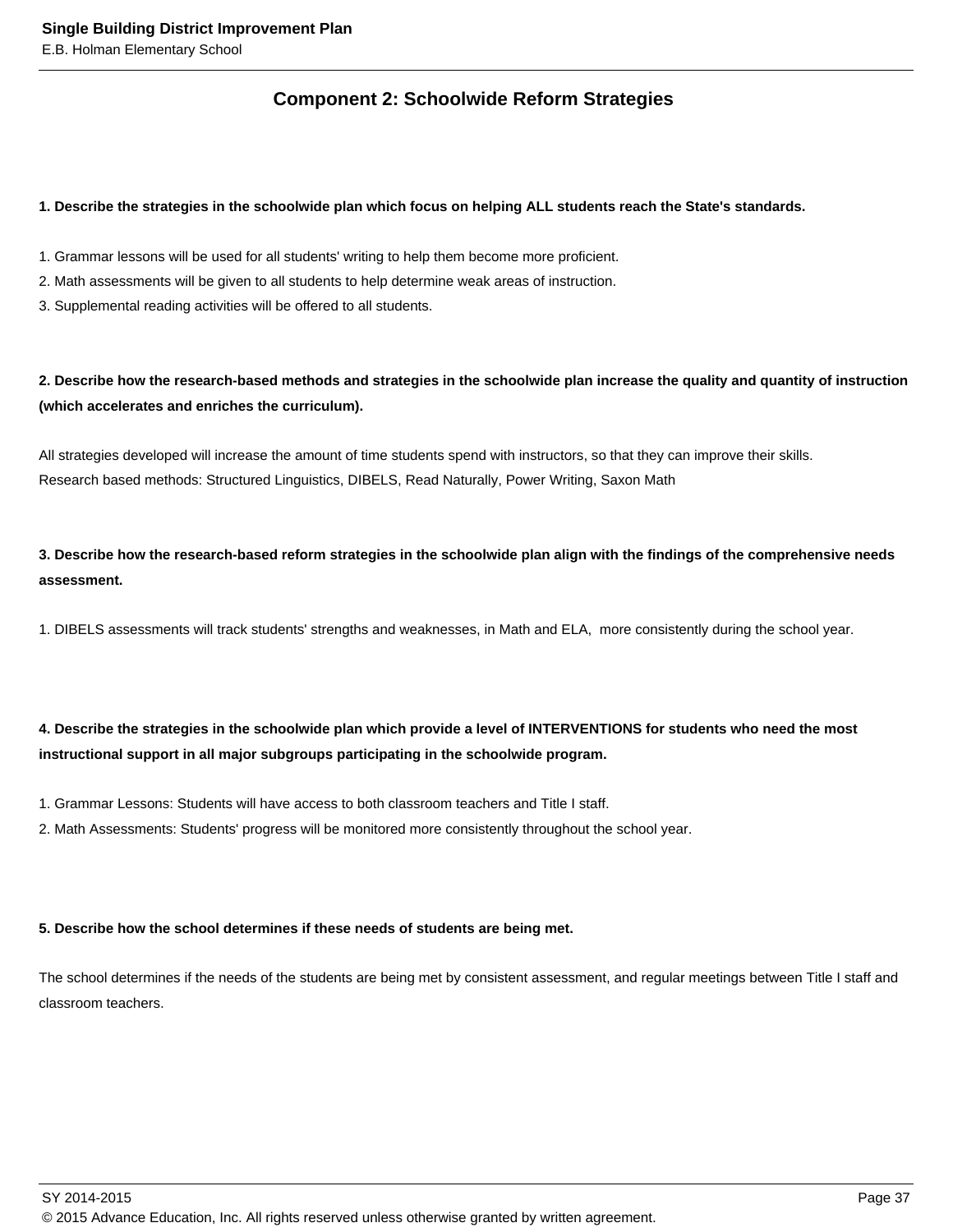# **Component 3: Instruction by Highly Qualified Staff**

| Label | Assurance                                                                                                                                                                                                                                                                                                                             | <b>Response</b> | ∣Comment                                                                      | <b>Attachment</b> |
|-------|---------------------------------------------------------------------------------------------------------------------------------------------------------------------------------------------------------------------------------------------------------------------------------------------------------------------------------------|-----------------|-------------------------------------------------------------------------------|-------------------|
|       | 1. Do all of the instructional paraprofessionals<br>meet the NCLB requirements for highly<br>qualified? Provide an assurance statement. If<br>Ino, what is the number that is not highly<br>qualified and what is being done to address<br>this?<br>NOTE: A schoolwide program must have all<br>highly qualified instructional staff. | Yes             | All certification requirements<br>meet NCLB requirements and are<br>lon file. |                   |

| Label | Assurance                                                                                                                                                                                                                                                                                                     | <b>Response</b> | <b>Comment</b>                                                 | <b>Attachment</b> |
|-------|---------------------------------------------------------------------------------------------------------------------------------------------------------------------------------------------------------------------------------------------------------------------------------------------------------------|-----------------|----------------------------------------------------------------|-------------------|
|       | 12. Do all of the teachers meet the NCLB<br>requirements for highly qualified? Provide an<br>assurance statement. If no, what is the number<br>that is not highly qualified and what is being<br>I done to address this?<br>NOTE: A schoolwide program must have all<br>highly qualified instructional staff. | Yes             | IAII certifications meet NCLB<br>requirements and are on file. |                   |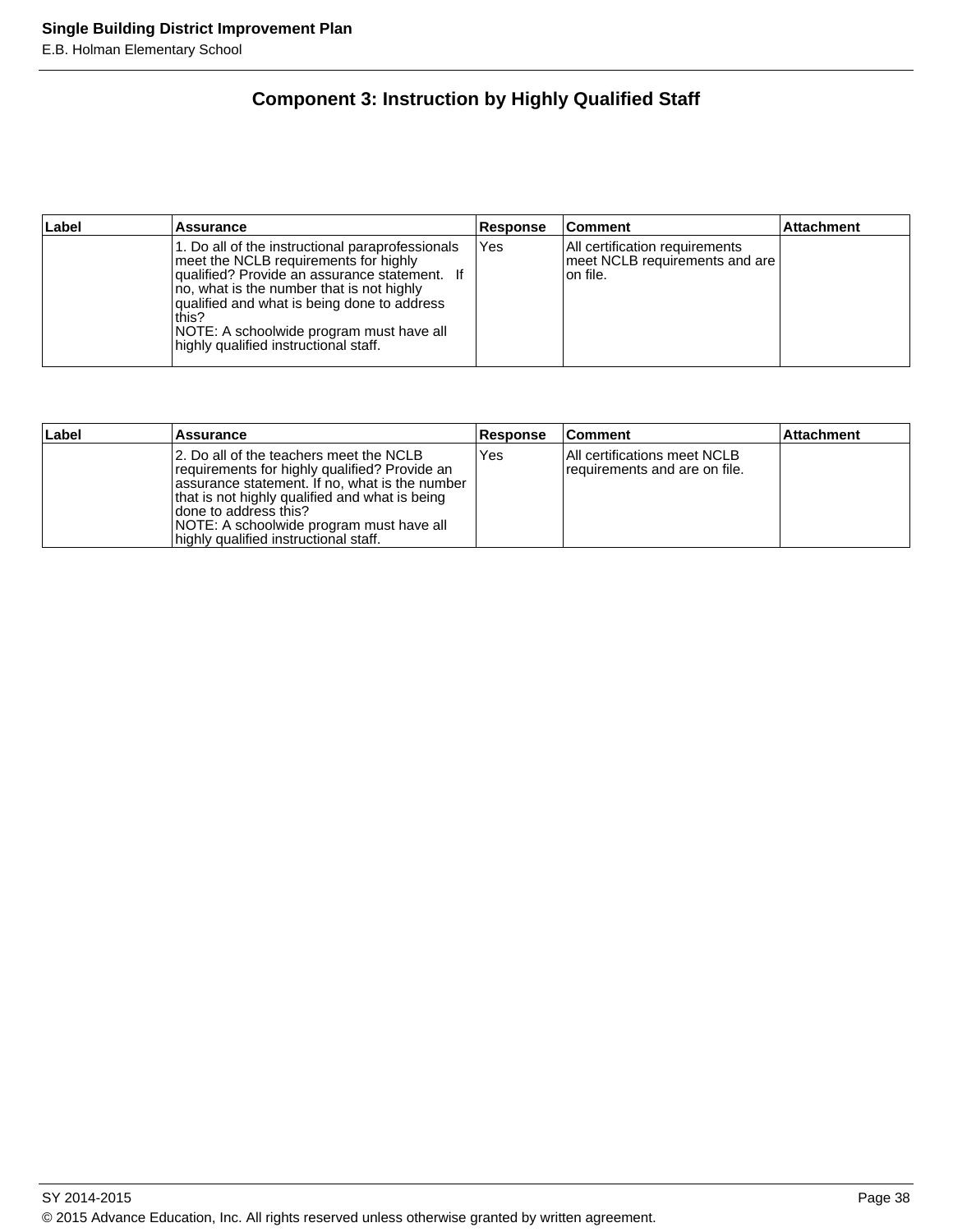# **Component 4: Strategies to Attract Highly Qualified Teachers**

## **1. What is the school's teacher turnover rate for this school year?**

There was no turnover rate for the 2013-14 school year.

### **2. What is the experience level of key teaching and learning personnel?**

7 out of the 9 professional teaching staff members have 10 years or more of teaching experience.

**3. Describe the specific initiatives the SCHOOL has implemented to attract and retain high quality teachers regardless of the turnover rate.**

There are no specific initiatives that the school has implemented.

**4. Describe the specific initiatives the DISTRICT has implemented to attract and retain highly qualified teachers regardless of the turnover rate.** 

The district does not have any specific initiatives.

**5. If there is a high turnover rate, what initiatives has the school implemented to attempt to lower the turnover rate of highly qualified teachers?**

Does not apply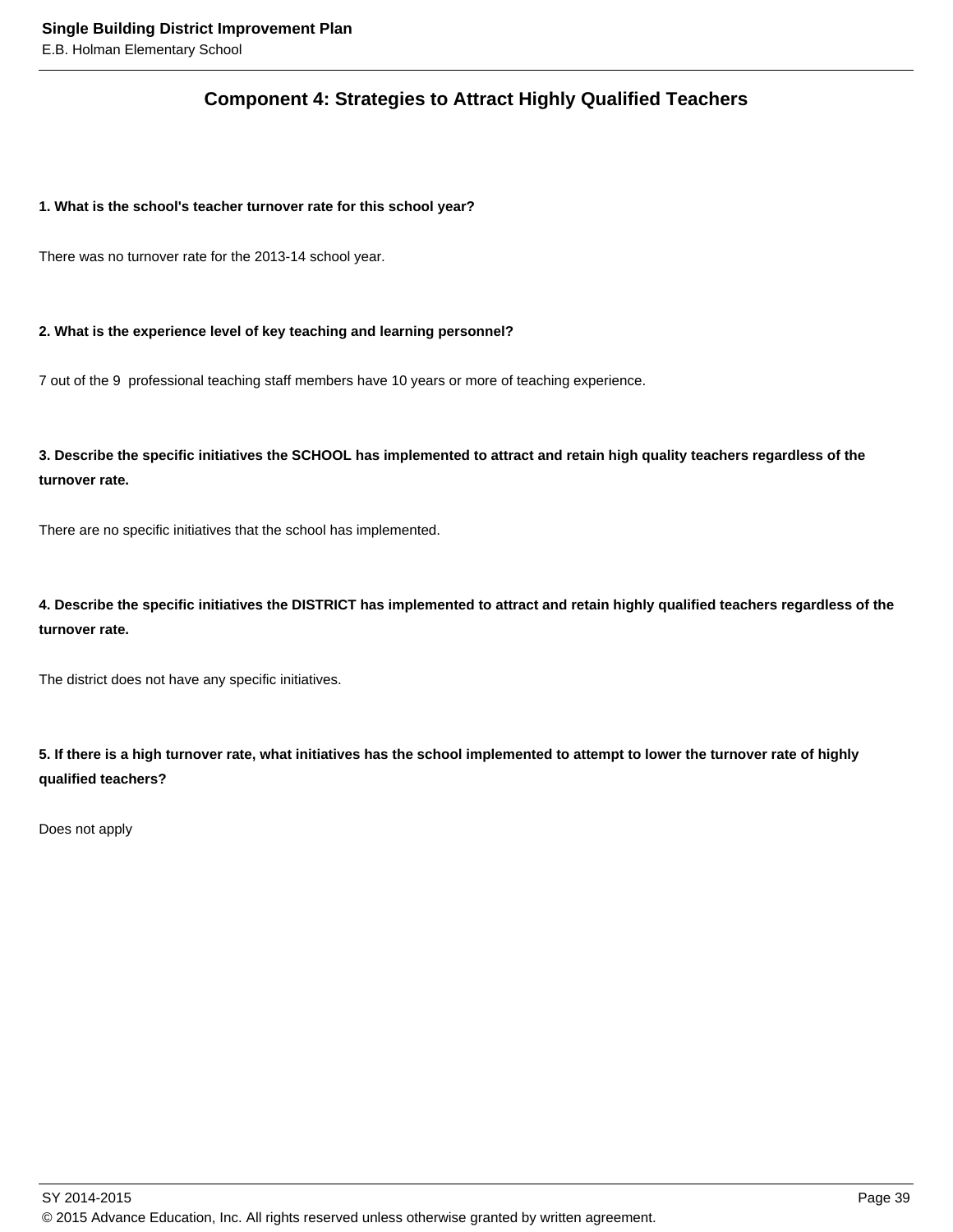# **Component 5: High Quality and Ongoing Professional Development**

**1. Describe the professional learning that the staff will receive that is aligned with the comprehensive needs assessment process and the goals of the school improvement plan.**

Power Writing DIBELS Curriculum alignment

## **2. Describe how this professional learning is "sustained and ongoing."**

The staff works on curriculum alignment every year to determine strengths and weaknesses (based on assessment data) DIBELS assessments in reading and math are reviewed every year with teachers and Title I staff. Power Writing strategies will be discussed at staff meetings throughout the school year. Title I staff meets with classroom teachers on a regular basis to determine program efficacy.

| Label | Assurance                                                  | Response | <b>Comment</b>                                                                                                    | Attachment |
|-------|------------------------------------------------------------|----------|-------------------------------------------------------------------------------------------------------------------|------------|
|       | 3. The school's Professional Learning Plan is<br>complete. | I No     | A Professional Learning Plan has<br>Inot been developed. One will be<br>developed and attached by June,<br>!2015. |            |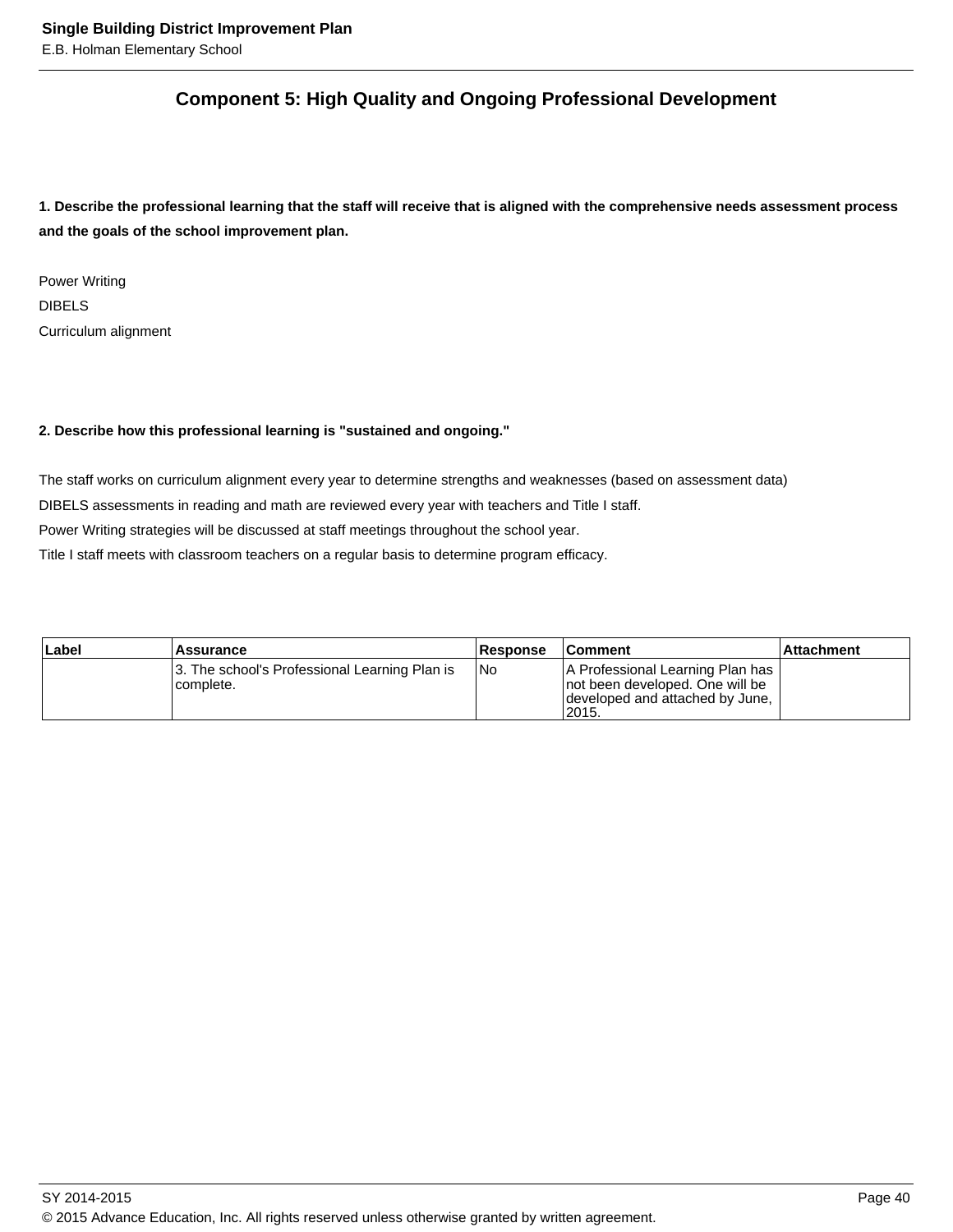# **Component 6: Strategies to Increase Parental Involvement**

### **1. Describe how parents are (will be) involved in the design of the schoolwide plan.**

Parents will be more involved in the design of the school wide plan as our School Improvement Team is improved.

### **2. Describe how parents are (will be) involved in the implementation of the schoolwide plan.**

Parent volunteers were utilized, during the school year, to assist students who needed more help in the core curriculum. This practice will continue as we reestablish our Parent Volunteer Program for the 2014 - 15 school year.

### **3. Describe how parents are (will be) involved in the evaluation of the schoolwide plan.**

Parents were not involved in the evaluation of the school wide plan. They will become more involved as our School Improvement Team is strengthened.

| Label | Assurance                                                                                                                                                                      | <b>Response</b> | <b>Comment</b> | ⊺Attachment                        |
|-------|--------------------------------------------------------------------------------------------------------------------------------------------------------------------------------|-----------------|----------------|------------------------------------|
|       | 14. Does the school have a Title I Parent<br>Involvement policy that addresses how the<br>school carries out the required activities of<br>[ESEA Section 1118 (c) through (f)? | Yes             |                | ISchool-Parent<br>Hnvolvement Plan |

### **5. Describe how the school is carrying out the activities outlined in ESEA Section 1118 (e) 1-5, 14 and (f).**

The school will carry out the activities in the Parent Involvement Plan much more consistently in the the 2014 -15 school year.

### **6. Describe how the parent involvement component of the schoolwide plan is (will be) evaluated.**

We will conduct a parent survey to evaluate it.

### **7. Describe how the results of the evaluation are (will be) used to improve the schoolwide program.**

Survey results will be assessed and changes will be made to improve the parent involvement component.

### **8. Describe how the school-parent compact is developed.**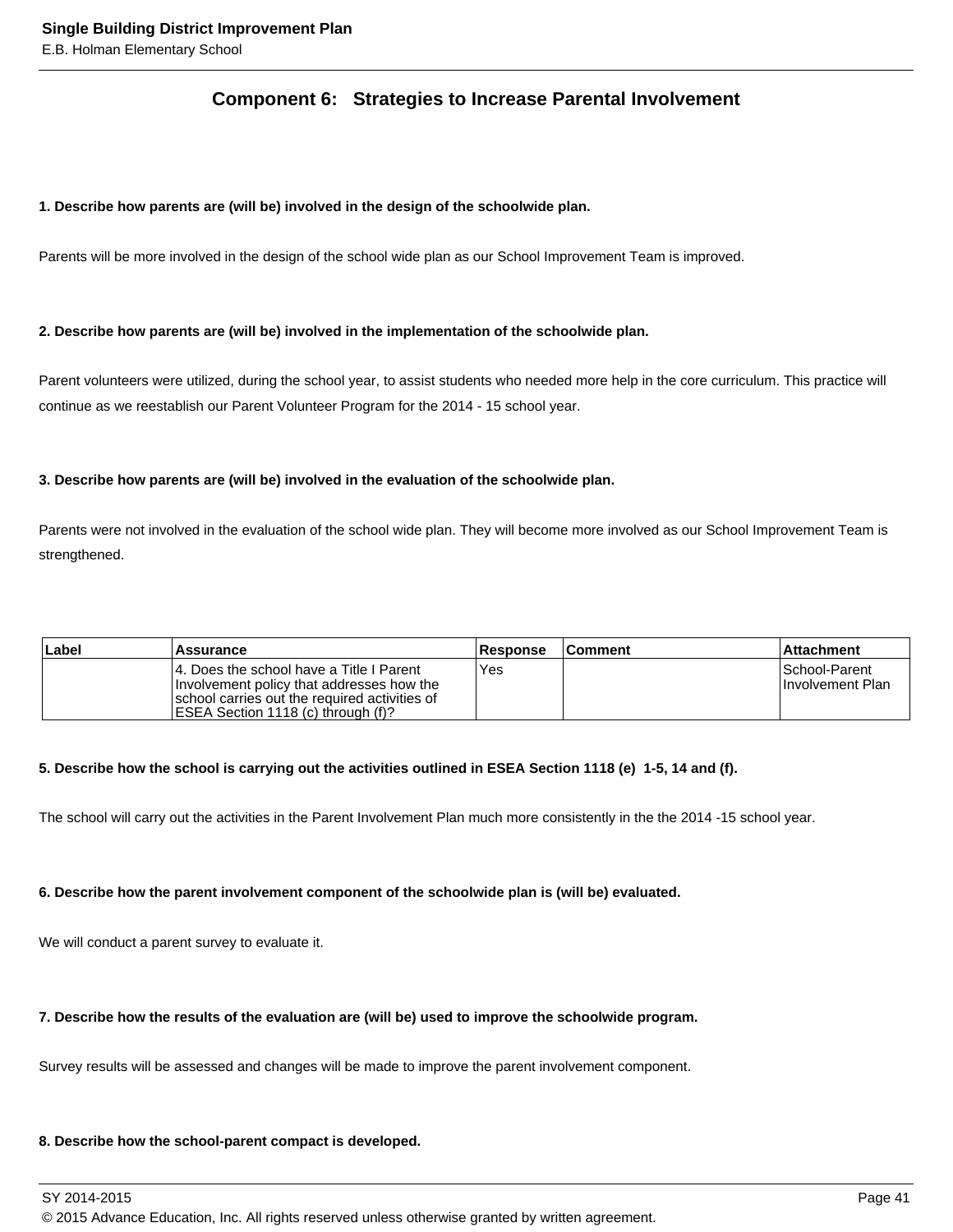The compact was developed by the school improvement team.

### **9. Describe how the School-Parent Compact is used at elementary-level parent teacher conferences.**

The compact is signed by the parents in the fall, but it is not currently being used at parent/teacher conferences.

# **10. How is the School-Parent Compact shared with middle school or high school parents (depending on the grade span of the school)?**

The compact is signed by all middle school parents in the fall.

| Label | Assurance                                          | <b>Response</b> | ∣Comment | <b>Attachment</b>               |
|-------|----------------------------------------------------|-----------------|----------|---------------------------------|
|       | The School's School-Parent Compact is<br>attached. | 'Yes            |          | <b>School Parent</b><br>Compact |

### **11. Describe how the school provides individual student academic assessment results in a language the parents can understand.**

The MEAP parent letter is discussed with parents at parent/teacher conferences. Report cards, Rigby, DIBELS, Read Naturally, Structured Linguistics, and Saxon Math data are all discussed with parents throughout the school year.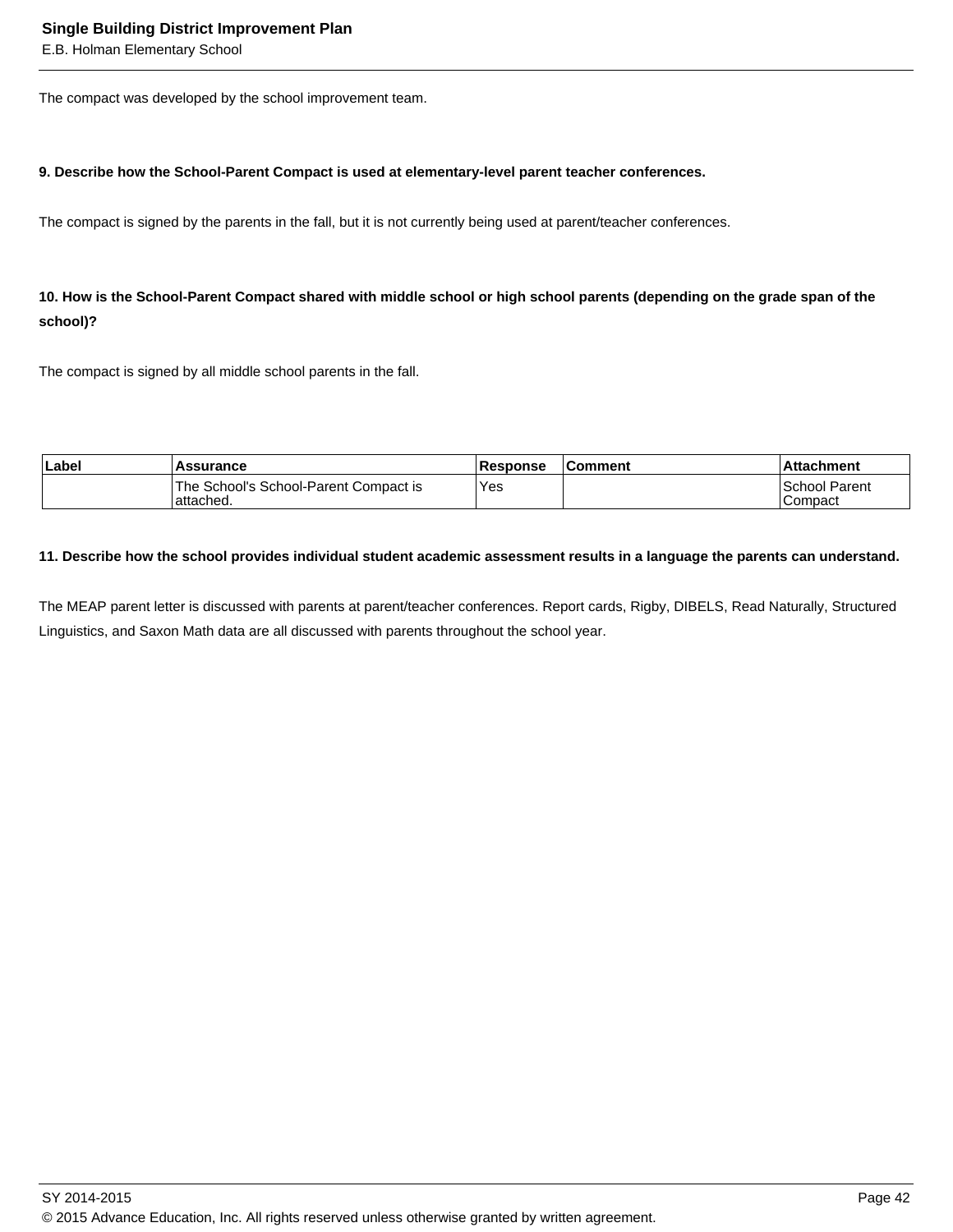# **Component 7: Preschool Transition Strategies**

**1. In what ways does the school connect with preschool age children more than a once a year visitation to the kindergarten classroom?** 

N/A

**2. What types of training does the school provide preschool parents and/or preschool teachers on the skills preschool age children will need when they enter kindergarten?** 

N/A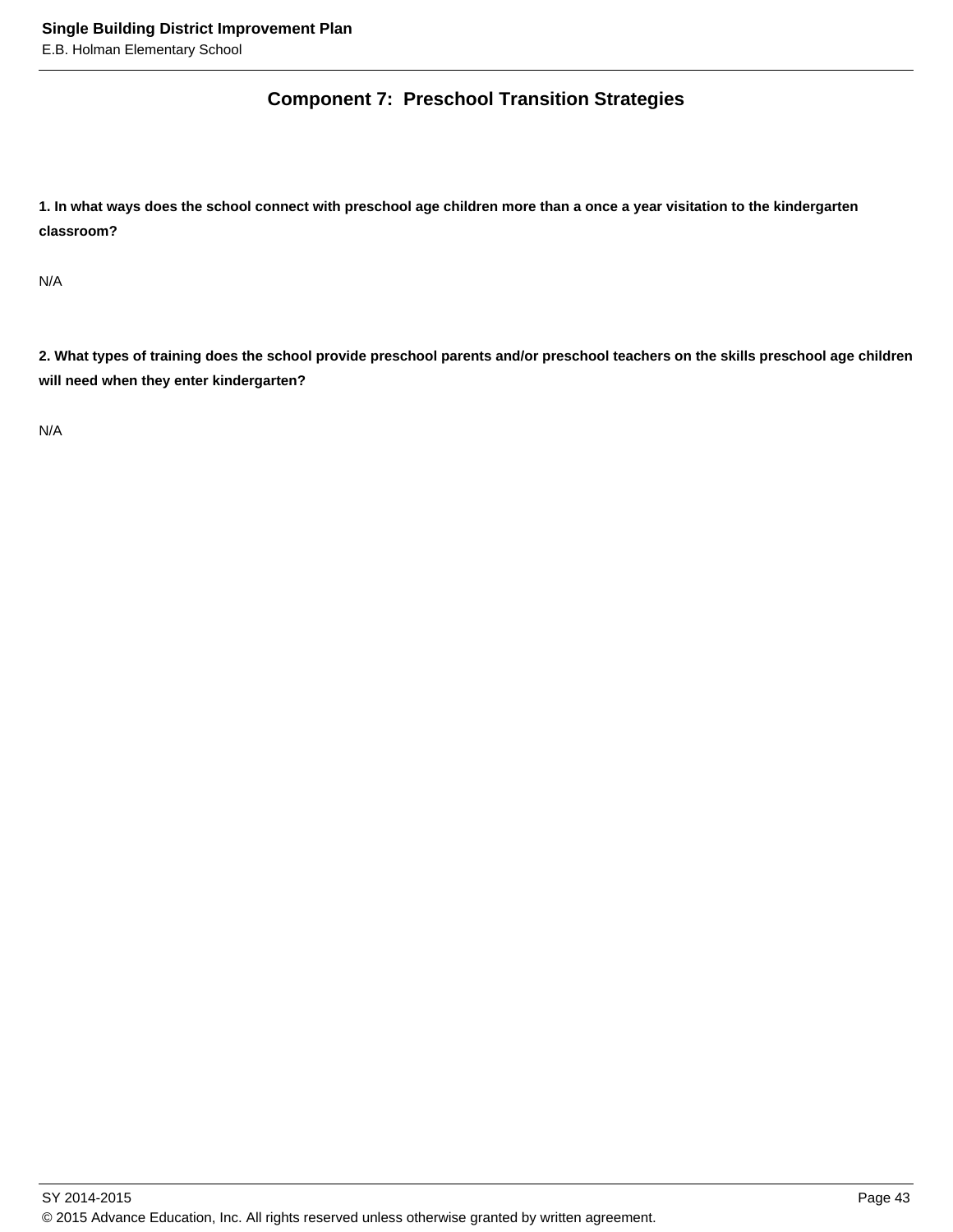# **Component 8: Teacher Participation in Making Assessment Decisions**

# **1. How do teachers provide their input into the decisions regarding the use of school-based academic assessments?**

School-based academic assessments are shared and discussed at staff meetings and during one-on-one meetings with the principal/superintendent.

# **2. How are teachers involved in student achievement data analysis for the purpose of improving the academic achievement of all students?**

Teachers analyze data at staff meetings throughout the school year. They also analyze data with Title I staff, throughout the school year.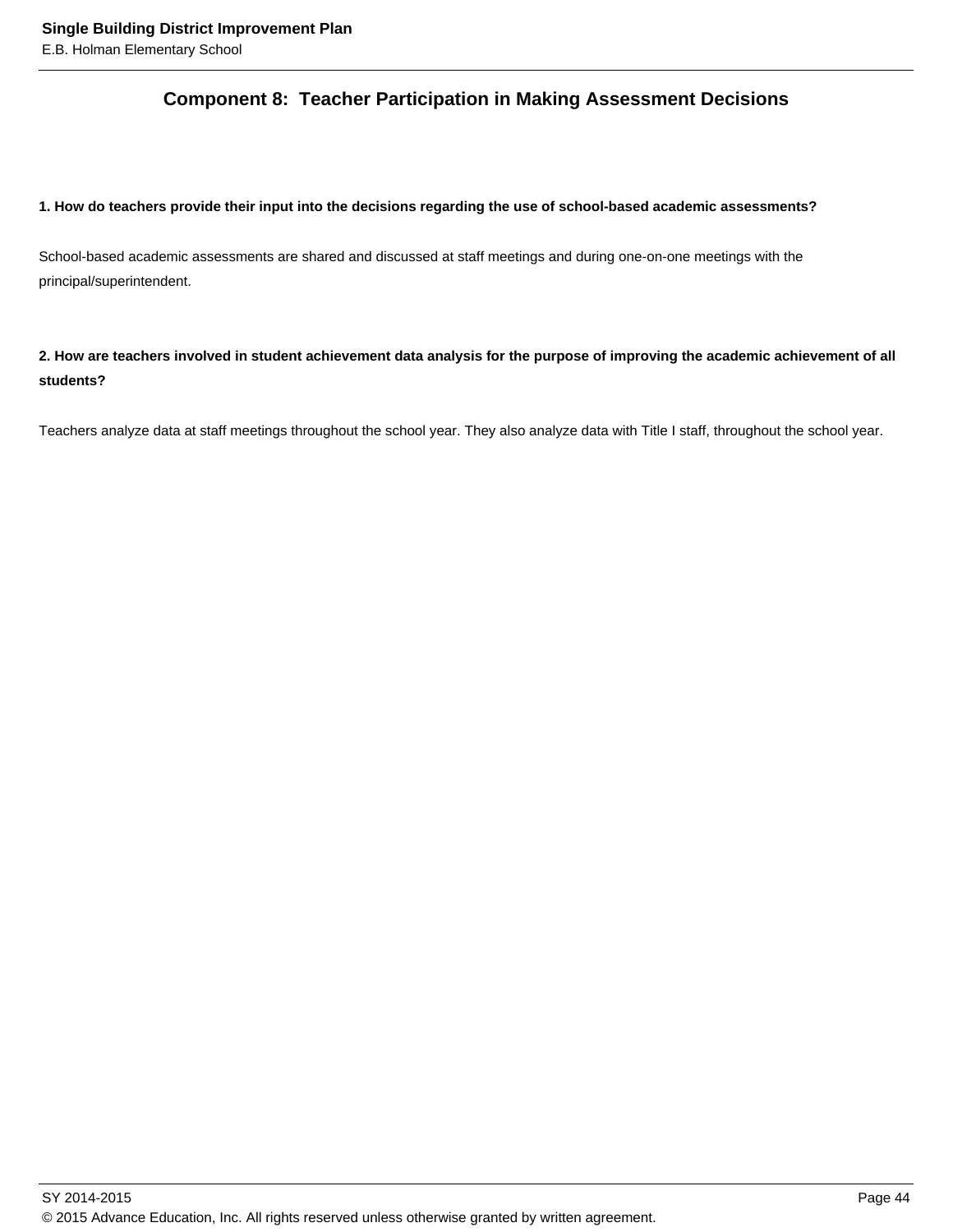# **Component 9: Timely and Additional Assistance to Students Having Difficulty Mastering the Standards**

**1. Describe the process to identify students who experience difficulty mastering the State's academic achievement assessment standards at an advanced or proficient level.**

Grade level MEAP results are analyzed annually by teaching staff, Title I staff, and the principal/superintendent. Students performing below the advanced or proficient levels are identified at this time.

# **2. How is timely, effective, additional assistance provided to students who are experiencing difficulty mastering the State's academic achievement assessment standards at an advanced or proficient level?**

1. Students who qualify for special accommodations for the MEAP test are identified before the tests begin, and Title I staff is assigned to those students during the testing period.

2. Students who performed below the advanced or proficient levels of the MEAP tests continue to receive Title I services into the next school year.

## **3. How are students' individual needs being addressed through differentiated instruction in the classroom?**

Students' individual needs are being addressed, in the classroom, by Title I staff providing additional differentiated instruction under teacher supervision.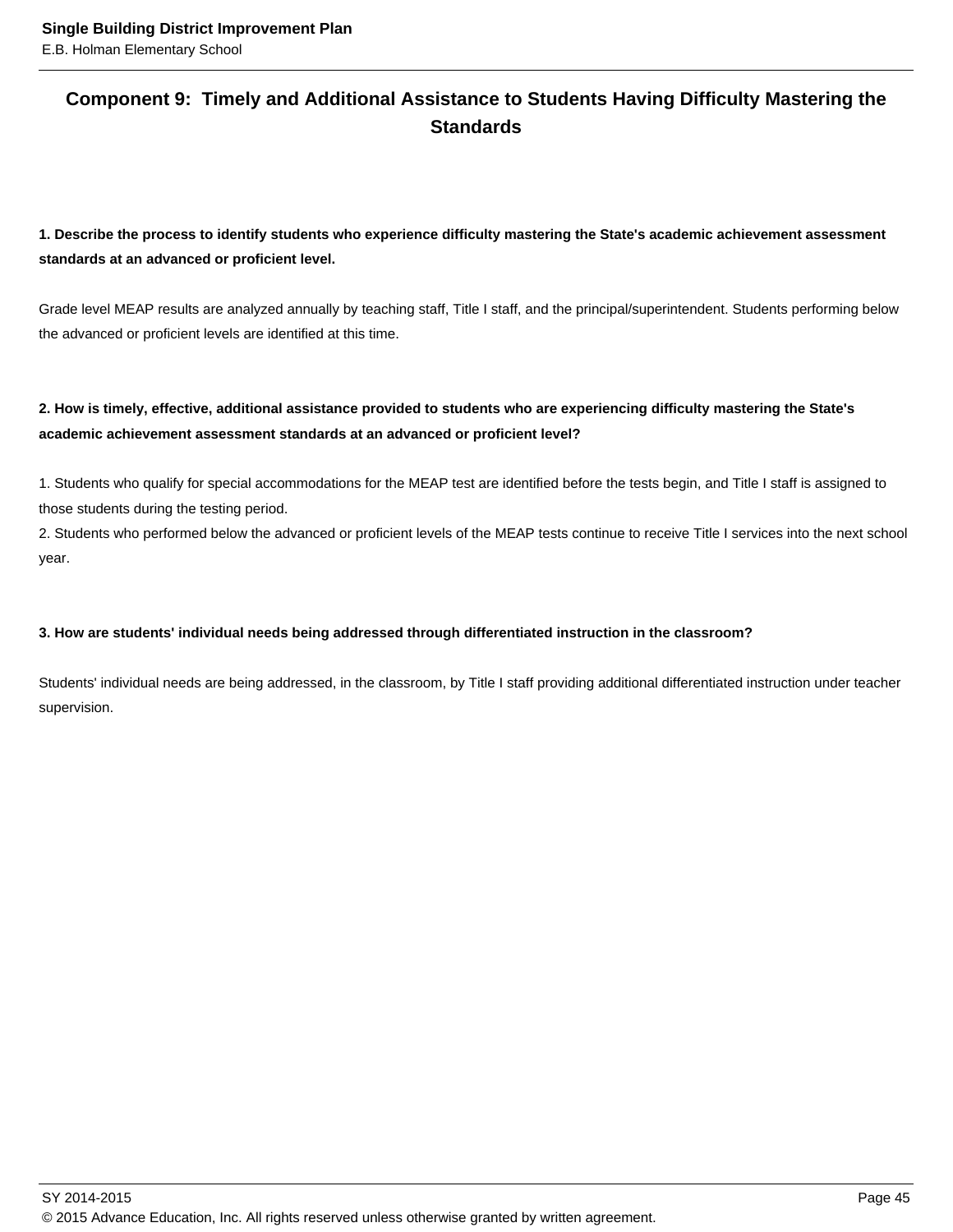# **Component 10: Coordination and Integration of Federal, State and Local Programs and Resources**

**1. In what ways are the programs coordinated and integrated toward the achievement of the schoolwide goals? Include a LIST of the State, local and Federal programs/resources that will be supporting the schoolwide program.**

All students (K-6) are assessed in DIBELS for reading and math, annually.

All students (K-8) are assessed with writing rubrics.

All students (K-3) are assessed with the Rigby Reading Level test, throughout the school year.

Federal, State, Local programs/resources

- 1. Title I program
- 2. DIBELS program
- 3. MEAP assessments

**2. Describe how the school will use the resources from Title I and other State, local and Federal sources to implement the ten required schoolwide components.**

Title I staff will be used, school wide, to support students who need additional help. They will be used to implement the school-wide goals in reading, writing, and math.

**3. How does the school coordinate and integrate the following Federal, State and local programs and services in a manner applicable to the grade level to support achievement of the schoolwide goals: violence prevention programs, nutrition programs, housing programs, Head Start, adult education, vocational and technical education, and job training.** 

Emergency Coordinator for Houghton County (School Shooter Safety)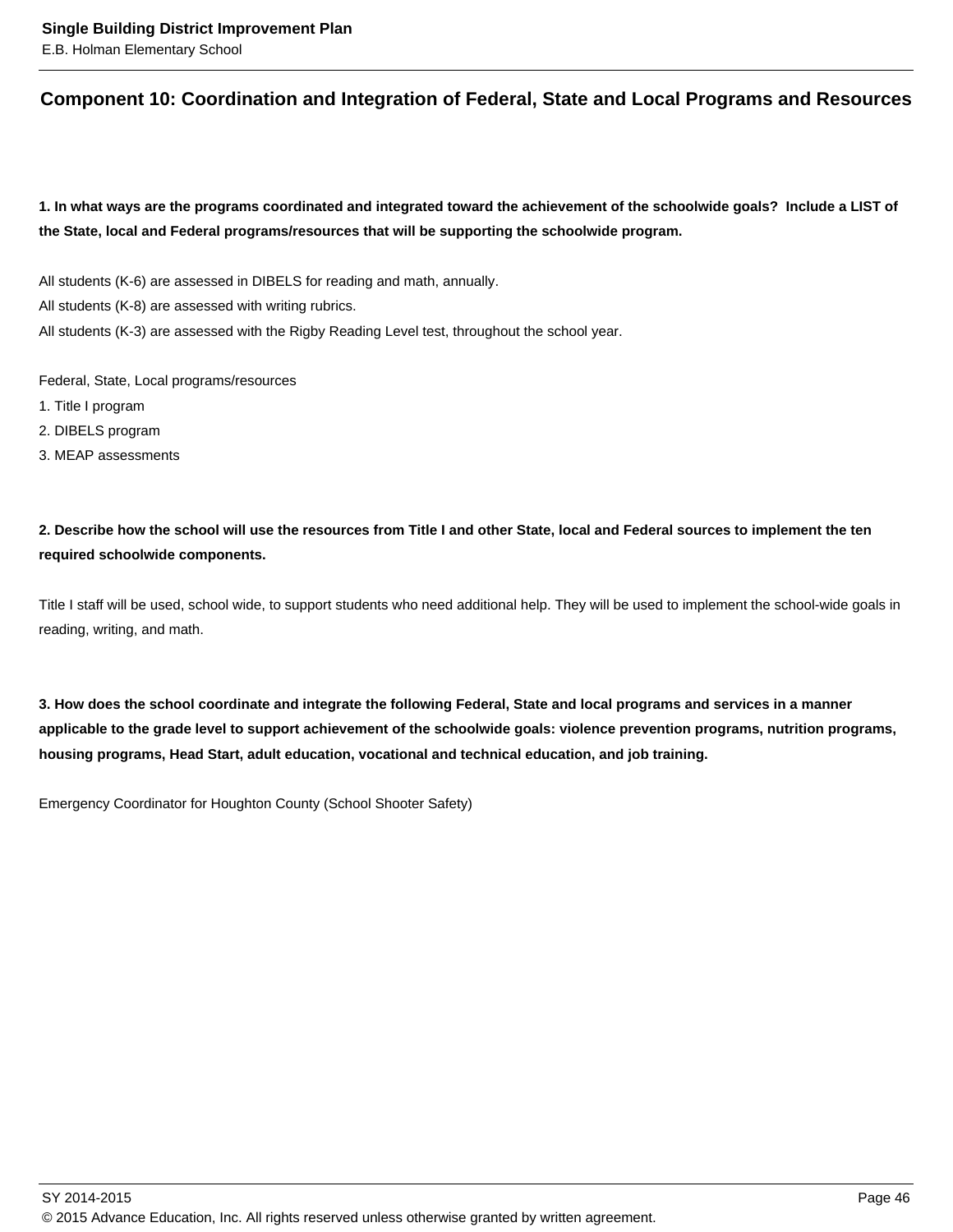# **Evaluation:**

### **1. Describe how the school evaluates, at least annually, the implementation of the schoolwide program.**

The school evaluates the implementation of the school wide program with state mandated reporting.

**2. Describe how the school evaluates the results achieved by the schoolwide program using data from the State's annual assessments and other indicators of academic achievement.**

The teaching staff evaluates the state annual assessments at least once a year. Changes to curriculum and strategies are planned by the teaching staff.

**3. Describe how the school determines whether the schoolwide program has been effective in increasing the achievement of students who are furthest from achieving the standards.**

MEAP results are discussed annually. The school wide program is discussed and adjusted according to the needs of the students.

**4. What process is followed by the school to revise the plan, as necessary, based on the evaluation, to ensure continuous improvement of students in the schoolwide program?**

Annual revisions to the school wide plan ensure continuous improvement.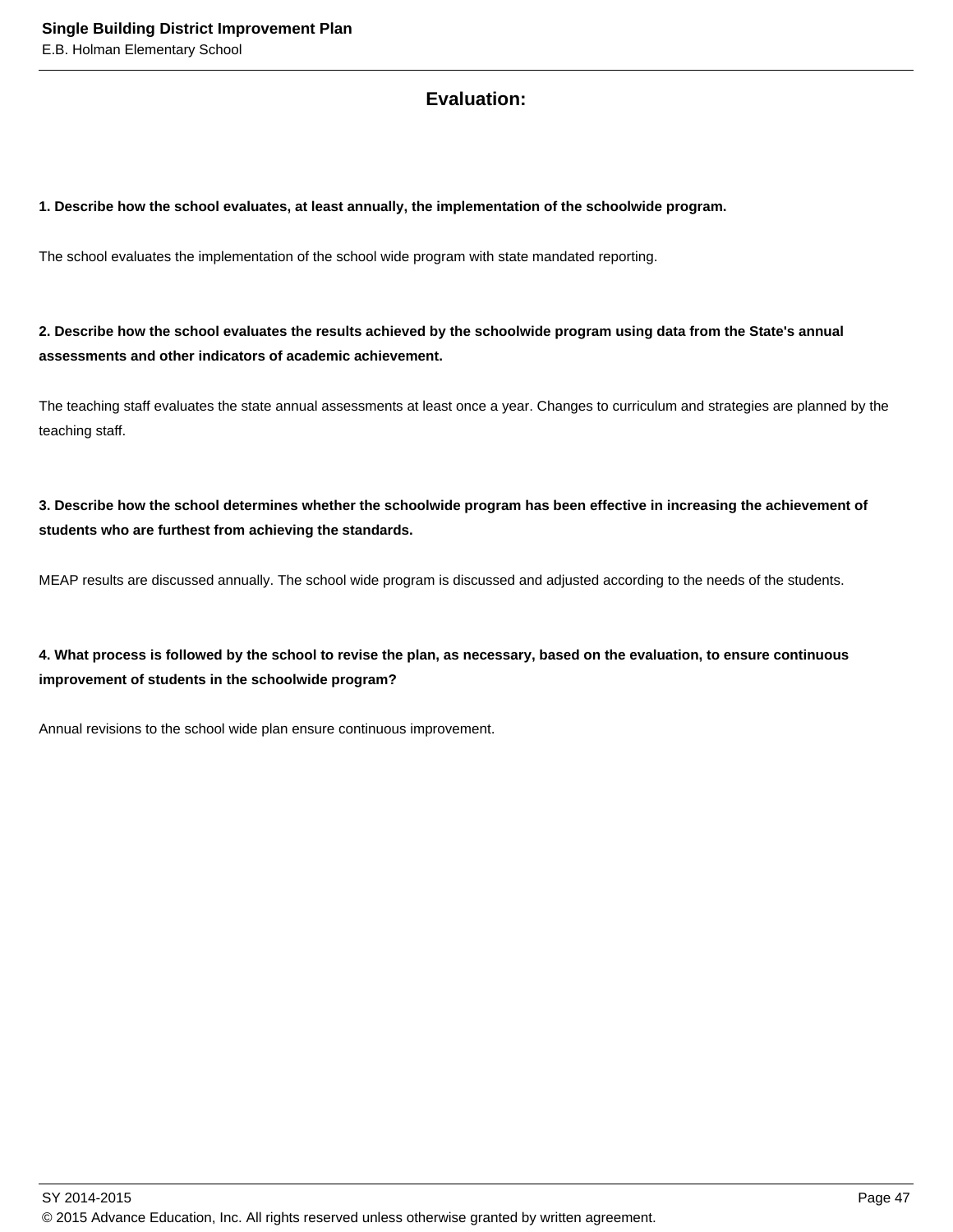# **2015/2016 School Improvement Plan**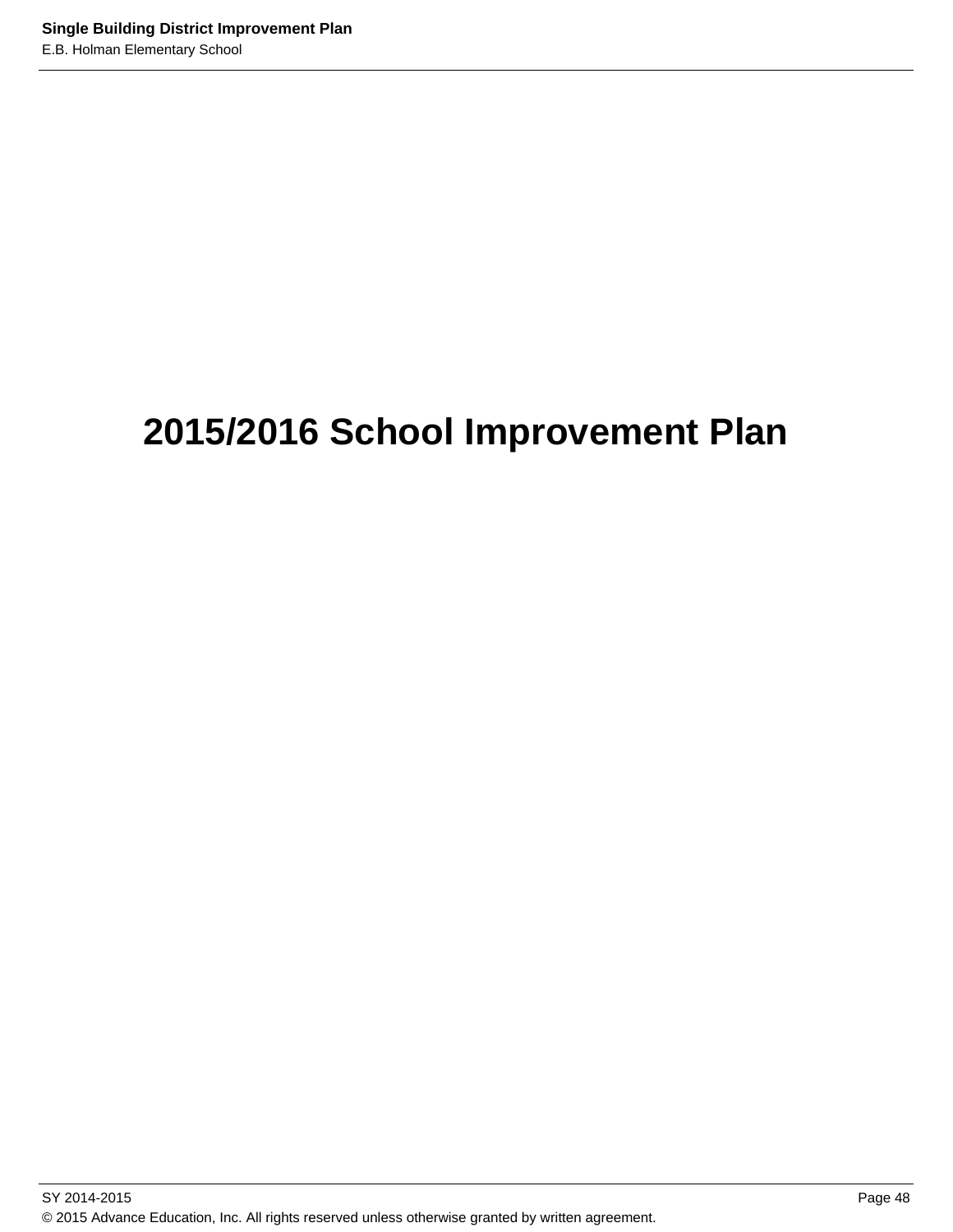# **Overview**

# **Plan Name**

2015/2016 School Improvement Plan

# **Plan Description**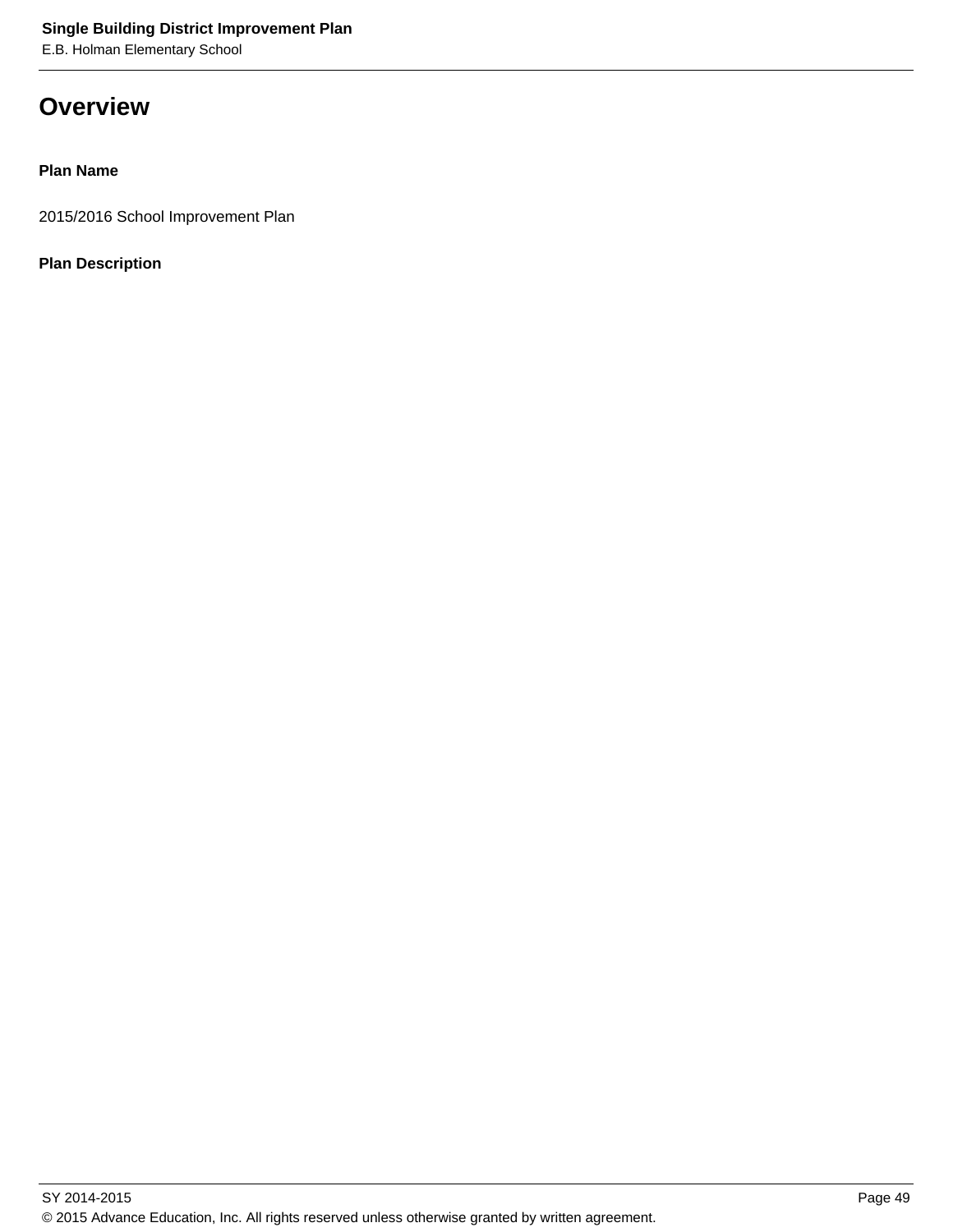# **Goals Summary**

**The following is a summary of the goals encompassed in this plan. The details for each goal are available in the next section.**

| $\vert \#$  | Goal Name                                                                                  | Goal Details                                    | Goal Type | Total Funding |
|-------------|--------------------------------------------------------------------------------------------|-------------------------------------------------|-----------|---------------|
|             | All students at E.B. Holman Elementary School will<br>become proficient writers.           | Objectives: 1<br>Strategies: 2<br>Activities: 5 | Academic  | \$21000       |
| $ 2\rangle$ | All students at E.B. Holman Elementay School will<br>become proficient in math skills.     | Objectives: 1<br>Strategies: 2<br>Activities: 4 | Academic  | \$218         |
| 3           | All students at E.B. Holman Elementary School will<br>become proficient readers.           | Objectives: 1<br>Strategies: 1<br>Activities: 3 | Academic  | \$8200        |
| 14          | All students at E.B. Holman Elementary School will<br>become proficient in science.        | Objectives: 1<br>Strategies: 2<br>Activities: 5 | Academic  | \$125         |
| 5           | All students at E.B. Holman Elementary School will<br>become proficient in social studies. | Objectives: 1<br>Strategies: 1<br>Activities: 2 | Academic  | \$0           |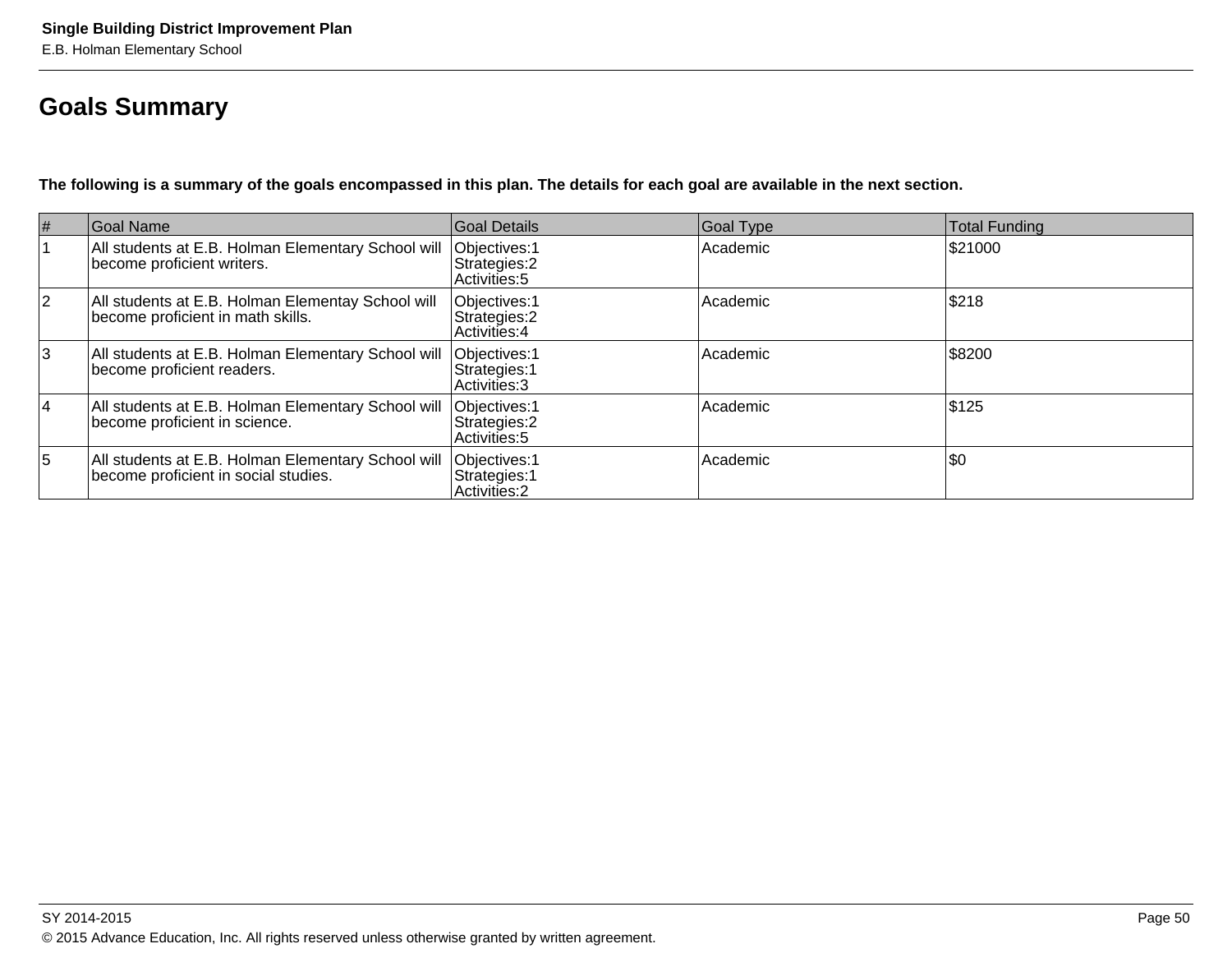# **Goal 1: All students at E.B. Holman Elementary School will become proficient writers.**

This plan includes progress notes which are at the very end of this document

# **Measurable Objective 1:**

56% of Kindergarten, First, Second, Third, Fourth, Fifth, Sixth, Seventh and Eighth grade Black or African-American, Asian, White, Economically Disadvantaged, Gifted and Talented, Hispanic or Latino, Students with Disabilities, English Learners, Two or More Races, American Indian or Alaska Native and Native Hawaiian or Other Pacific Islander students will demonstrate a proficiency at grade level in English Language Arts by 06/10/2016 as measured by Michigan's Annual MeasurableObjectives (AMO)..

## **Strategy 1:**

Teachers will improve the quality of student writing by improving grammar instruction.. - This strategy will be implemented by grade level grammar/ELA lessons that aresequentially aligned from Kindergarten to 8th Grade.

| Activity - Teacher training on Common Core ELA standards                                   | Activity<br>Type                                 | <b>Tier</b> | <b>Phase</b>      | Begin Date End Date        | <b>Resource</b><br> Assigned | Source Of<br><b>Funding</b> | Staff<br>Responsibl                                                                                                                               |
|--------------------------------------------------------------------------------------------|--------------------------------------------------|-------------|-------------------|----------------------------|------------------------------|-----------------------------|---------------------------------------------------------------------------------------------------------------------------------------------------|
| Teachers will use the Common Core ELA standards to align<br>grammar lesson by grade level. | Technology  <br>lCurriculum<br>Developme<br>l nt |             | Getting<br> Ready | 09/08/2015 06/10/2016  \$0 |                              | Required                    | No Funding   Professiona  <br>Teaching<br>Staff<br>Kindergart<br>len - 8th)<br>IJames<br>Rautiola -<br>Principal/S<br><i>l</i> uperintende<br>ınt |

| <b>Activity - Writing Rubrics</b>                                                                                                                                                                                                                                                                                 | Activity<br><b>Type</b>             | Tier | Phase | Begin Date End Date |                             | Resource<br>Assigned | Source Of<br><b>Funding</b> | <b>Staff</b><br>Responsibl                                                                                                                       |
|-------------------------------------------------------------------------------------------------------------------------------------------------------------------------------------------------------------------------------------------------------------------------------------------------------------------|-------------------------------------|------|-------|---------------------|-----------------------------|----------------------|-----------------------------|--------------------------------------------------------------------------------------------------------------------------------------------------|
| Teachers will use M-Step, and teacher designed writing rubrics<br>to assess 4th - 8th grade student writing samples during the<br>school year. Teachers will use grade appropriate, and teacher<br>designed writing rubrics to assess Kindergarten - 3rd grade<br>student writing samples during the school year. | Technology<br>Direct<br>Instruction |      |       |                     | 09/08/2015  06/10/2016  \$0 |                      | Required                    | No Funding   Professiona<br>I teaching<br>staff<br>Kindergart<br>len - 8th<br>grade)<br>James<br>Rautiola-<br>Principal/S<br>urperintend<br>lent |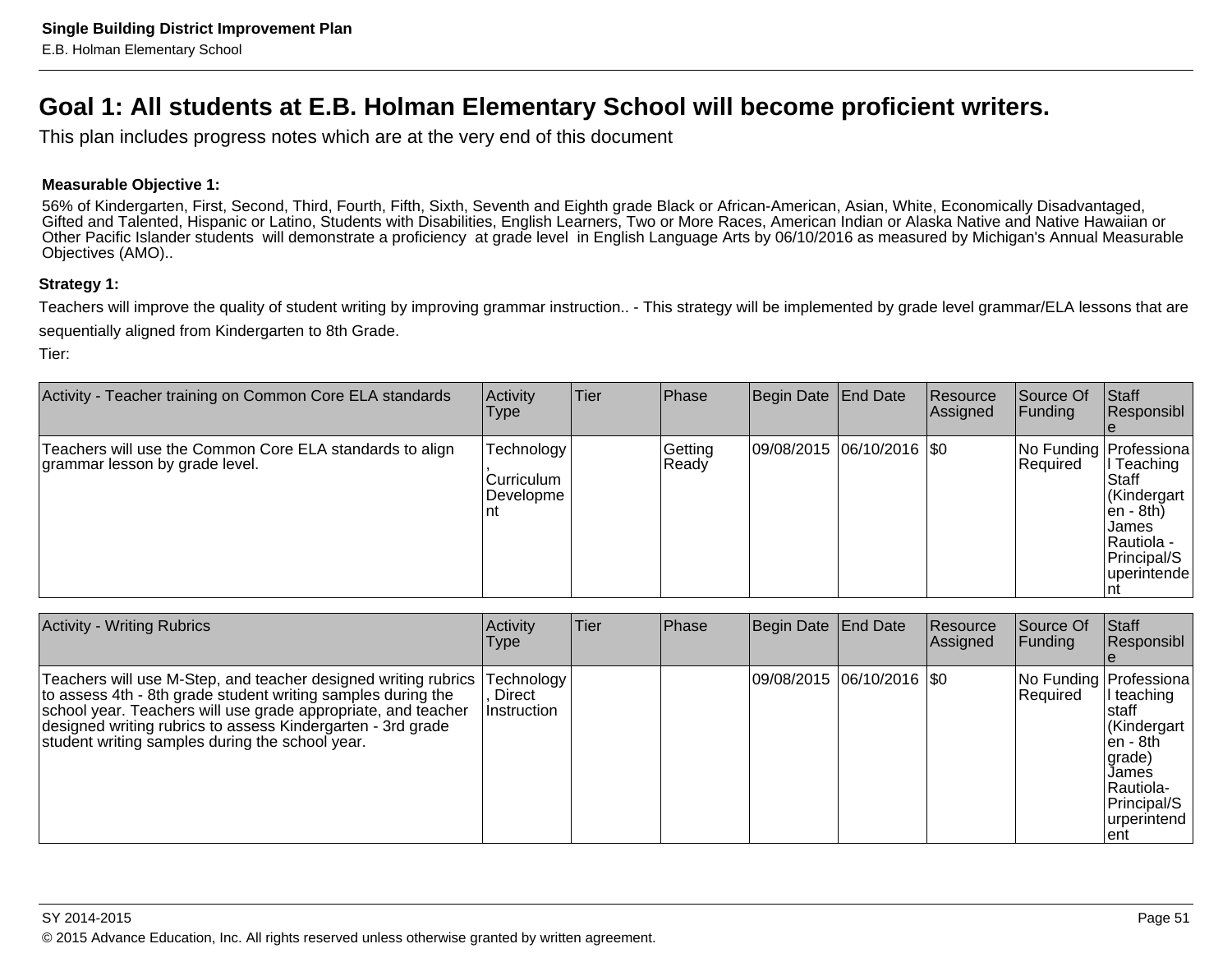E.B. Holman Elementary School

| <b>Activity - Grammar Lessons</b>                                                                                                                                                                | Activity<br>Type      | Tier | Phase      | Begin Date End Date           | Resource<br>Assigned | Source Of<br>Funding | Staff<br>Responsibl                                                                                                                                          |
|--------------------------------------------------------------------------------------------------------------------------------------------------------------------------------------------------|-----------------------|------|------------|-------------------------------|----------------------|----------------------|--------------------------------------------------------------------------------------------------------------------------------------------------------------|
| Teachers will teach grade level grammar lessons using<br>appropriate ELA materials and technology.<br>Title I/At Risk staff will teach remedial grammar lessons to<br>Istudents who show a need. | Direct<br>Instruction |      | Ilmplement | 09/08/2015 06/10/2016 \$21000 |                      |                      | Section 31a   Professiona<br>Teaching<br> Staff<br>Title I/At<br>Risk<br>Paraprofes<br>Isionals<br>IJames<br>Rautiola<br>Principal/S<br>luperintende<br>l nt |
| <b>Activity - Writing Portfolios</b>                                                                                                                                                             | Activity              | Tier | Phase      | Begin Date End Date           | Resource             | Source Of            | Start                                                                                                                                                        |

| Activity - Writing Portfolios                                                                                                                                                                                                                                                                                   | Activity<br>Type | Tier | Phase   | Begin Date   End Date       | Resource<br>Assigned | Source Of<br>IFundina                  | <b>Staff</b><br>Responsibl                                            |
|-----------------------------------------------------------------------------------------------------------------------------------------------------------------------------------------------------------------------------------------------------------------------------------------------------------------|------------------|------|---------|-----------------------------|----------------------|----------------------------------------|-----------------------------------------------------------------------|
| Teachers will create and maintain student writing portfolios for<br>all students. The portfolios will be used to save writing samples Instruction<br>throughout the school year for assessment purposes and to<br>show student growth. Teachers will also modify activities for<br>students with special needs. | <b>IDirect</b>   |      | Monitor | 09/08/2015 06/10/2016   \$0 |                      | No Funding Teaching<br><b>Required</b> | <b>Istaff</b><br>IJames<br>Rautiola -<br>Principal/S<br>  uperintende |

# **Strategy 2:**

Teachers will improve the quality of student writing by using Power Writing materials. - This strategy will be implemented by using the Power Writing materials toorganize student writing samples.

| Activity - Graphic Organizers                                                                                                                                                                                                                                           | Activity<br>Type                    | <b>Tier</b> | <b>Phase</b> | Begin Date End Date           | <b>Resource</b><br>Assigned | lSource Of<br> Fundina        | <b>Staff</b><br>Responsibl                                                                      |
|-------------------------------------------------------------------------------------------------------------------------------------------------------------------------------------------------------------------------------------------------------------------------|-------------------------------------|-------------|--------------|-------------------------------|-----------------------------|-------------------------------|-------------------------------------------------------------------------------------------------|
| Teachers will use the grade appropriate, pre-writing graphic<br>organizers in the Power Writing manuals to help students<br>organize pieces of writing. Title I staff will provide additional<br>assistance and time for writing, to students who need more<br>support. | Technology<br>Direct<br>Instruction |             | Implement    | $ 09/08/2015 06/10/2016 $ \$0 |                             | Title I<br>ISchoolwide Istaff | Teaching<br>Title I/At<br>Risk staff<br>James<br><b>Rautiola-</b><br>Principal/S<br>uperintende |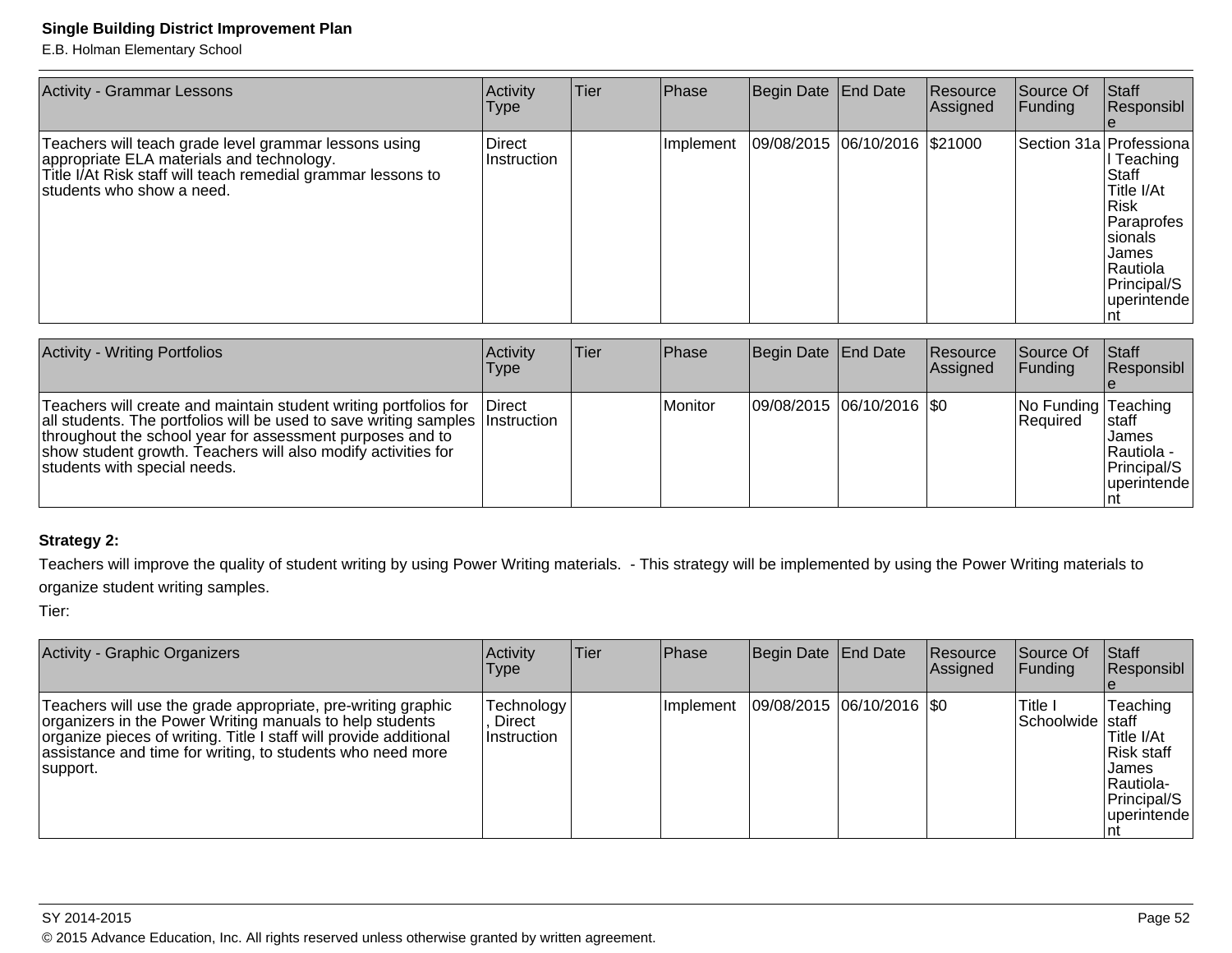# **Goal 2: All students at E.B. Holman Elementay School will become proficient in math skills.**

This plan includes progress notes which are at the very end of this document

# **Measurable Objective 1:**

54% of Kindergarten, First, Second, Third, Fourth, Fifth, Sixth, Seventh and Eighth grade Black or African-American, Asian, White, Economically Disadvantaged, Gifted and Talented, Hispanic or Latino, Students with Disabilities, English Learners, Two or More Races, American Indian or Alaska Native and Native Hawaiian or Other Pacific Islander students will demonstrate a proficiency at grade level in Mathematics by 06/10/2016 as measured by Michigan's annual measurable objective(AMO).

## **Strategy 1:**

Math Assessments - Students in grades Kindergarten through 8 will be assessed at least 3 times during the school year.

Research Cited: State assessmnt, Math Test data

| Activity - Math Pre/Post tests                                                                                                                                                                                                                                                                                                                                                                                                                 | Activity<br><b>Type</b>             | Tier | Phase | Begin Date End Date         | Resource<br>Assigned | Source Of<br>Funding | Staff<br>Responsibl                                                                                                                                               |
|------------------------------------------------------------------------------------------------------------------------------------------------------------------------------------------------------------------------------------------------------------------------------------------------------------------------------------------------------------------------------------------------------------------------------------------------|-------------------------------------|------|-------|-----------------------------|----------------------|----------------------|-------------------------------------------------------------------------------------------------------------------------------------------------------------------|
| Professional staff will administer Pre/Post assessments to<br>determine strengths and weaknesses throughout the year.<br>They will also modify assessments for students with special<br>needs.<br>Title I staff will provide targeted intervention during<br>assessments for those who need more help. For example, they<br>will help administer assessments to small groups or individuals<br>and provide extra time to students who need it. | Technology<br>Direct<br>Instruction |      |       | 09/03/2015 06/10/2016   \$0 |                      | <b>Title I Part</b>  | l Professiona<br>l Teaching<br>Staff<br>Kindergart<br>$en - 8th$<br>Grade)<br>Title I<br>Paraprofes<br>Isional<br>Jim<br>Rautiola -<br>Principal/S<br>uperintende |

| <b>Activity</b><br>- DIBELS Math Assessments | <b>Activity</b><br>'Type | 'Tier | <b>Phase</b> | Begin Date End Date |  | Resource<br><b>IAssigned</b> | Source Of<br><b>IFunding</b> | Staff<br><b>Responsibl</b> |
|----------------------------------------------|--------------------------|-------|--------------|---------------------|--|------------------------------|------------------------------|----------------------------|
|----------------------------------------------|--------------------------|-------|--------------|---------------------|--|------------------------------|------------------------------|----------------------------|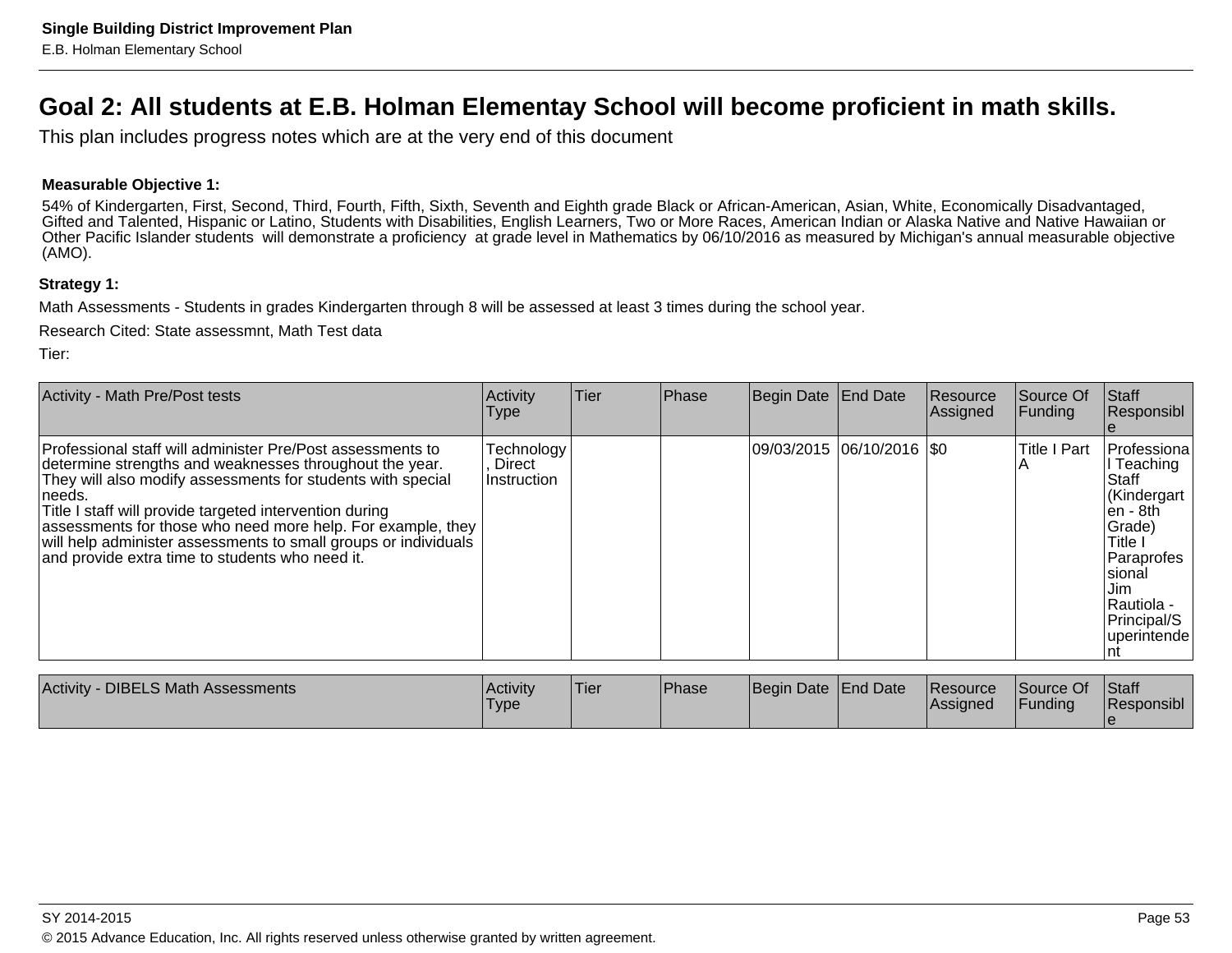E.B. Holman Elementary School

| Teachers in grades Kindergarten - 6 will administer the<br>DIBELS Math assessment 3 times during the school year. They, Direct<br>will also modify assessments for students with special needs.<br>Title I staff will provide targeted intervention during<br>assessments for those who need more help. For example, they<br>will help administer assessments to small groups or individuals<br>and provide extra time to students who need it. | Technology<br>Instruction |  | Monitor |  | 09/03/2015 06/10/2016 \$218 |  | <b>Title I Part</b> | Professiona<br>Teaching<br> Staff<br>Kindergart<br>len - 6th<br>Grade)<br>Title I/At-<br>l Risk<br>Paraprofes<br>sional Staff<br>Jim.<br> Rautiola-<br>Principal/S<br> uperintende |
|-------------------------------------------------------------------------------------------------------------------------------------------------------------------------------------------------------------------------------------------------------------------------------------------------------------------------------------------------------------------------------------------------------------------------------------------------|---------------------------|--|---------|--|-----------------------------|--|---------------------|------------------------------------------------------------------------------------------------------------------------------------------------------------------------------------|
|-------------------------------------------------------------------------------------------------------------------------------------------------------------------------------------------------------------------------------------------------------------------------------------------------------------------------------------------------------------------------------------------------------------------------------------------------|---------------------------|--|---------|--|-----------------------------|--|---------------------|------------------------------------------------------------------------------------------------------------------------------------------------------------------------------------|

| Activity - On-line assessments                                                                                                                                                                                                                                                                                                                                                                                                                         | Activity<br>Type                    | Tier | Phase            | Begin Date End Date         | Resource<br>Assigned | Source Of<br> Funding | <b>Staff</b><br>Responsibl                                                                                                                            |
|--------------------------------------------------------------------------------------------------------------------------------------------------------------------------------------------------------------------------------------------------------------------------------------------------------------------------------------------------------------------------------------------------------------------------------------------------------|-------------------------------------|------|------------------|-----------------------------|----------------------|-----------------------|-------------------------------------------------------------------------------------------------------------------------------------------------------|
| Professional staff will administer on-line math assessments,<br>throughout the school year, to increase student proficiency.<br>They will also modify assessments for students with special<br>needs. Title I/ At-Risk staff will provide targeted intervention<br>during assessments for those who need more help. For<br>example, they will administer assessments to small groups or<br>individuals and provide extra time to students who need it. | Technology<br>Direct<br>Instruction |      | Getting<br>Ready | 09/03/2015 06/10/2016   \$0 |                      | Title I Part          | Professiona<br>I teaching<br>lstaff K-8<br>Title 1/At-<br>Risk Para-<br>Iprofessiona<br>l staff<br>Jim.<br>Rautiola -<br>Principal/S<br>l uperintende |

# **Strategy 2:**

Pre/Post Test Scores - Teachers will analyze pre/post test scores to identify lowest performing students.

Research Cited: Michigan's annual measurable objective (AMO)

| <b>Activity</b><br><b>Microsoft Excel Training</b> | <b>Activity</b><br>Туре | 'Tier | <b>Phase</b> | Begin Date End Date |  | <b>Resource</b><br><b>Assigned</b> | Source Of<br>l Fundina | Staff<br>Responsibl |
|----------------------------------------------------|-------------------------|-------|--------------|---------------------|--|------------------------------------|------------------------|---------------------|
|----------------------------------------------------|-------------------------|-------|--------------|---------------------|--|------------------------------------|------------------------|---------------------|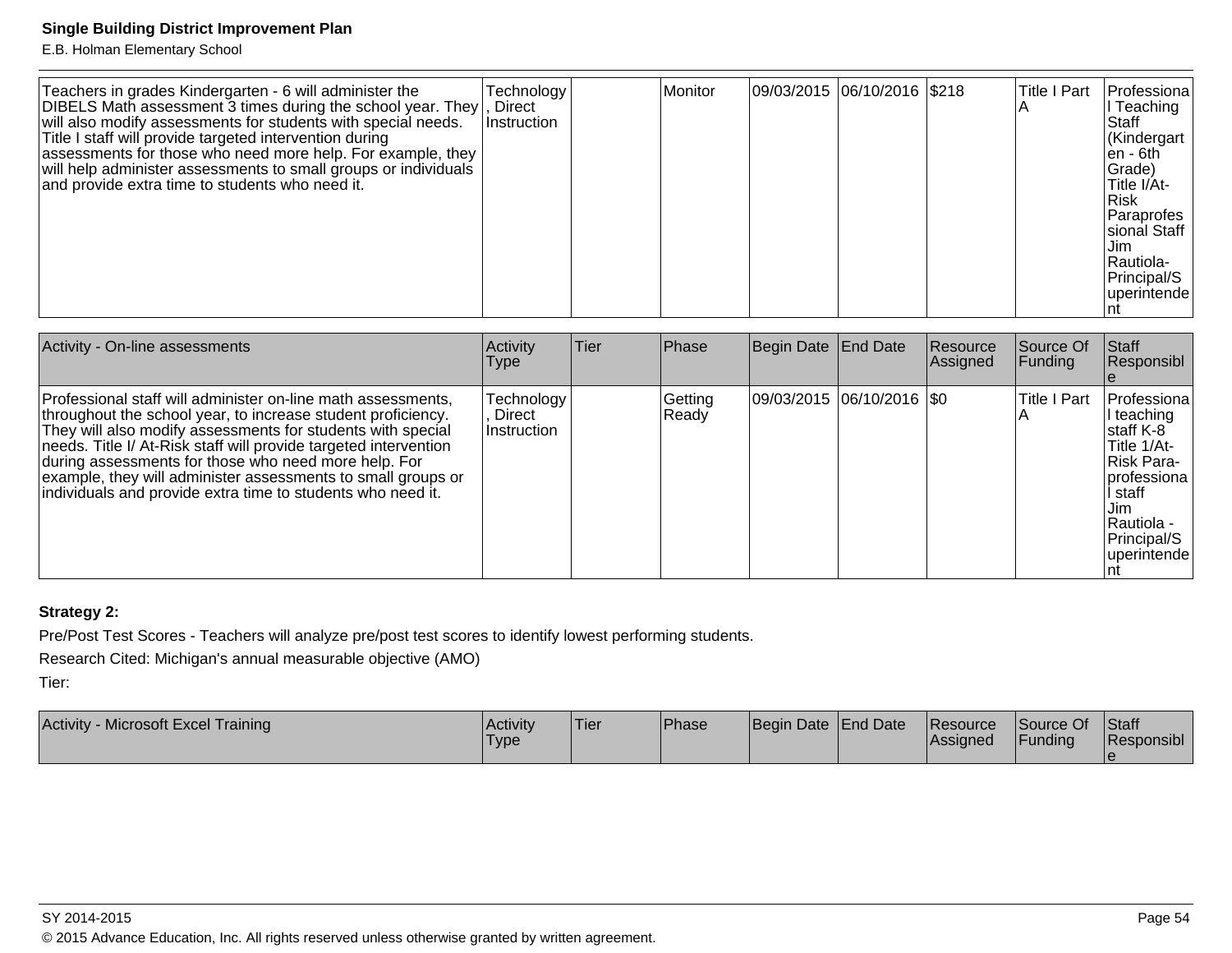E.B. Holman Elementary School

| All staff (professional, Title I) will learn how to import data for<br>pre/post tests, into Microsoft Excel. | Technology | Getting<br>Ready |  | $ 03/18/2015 06/10/2016 $ \$0 |  | Required | No Funding   Professiona  <br>I teaching<br>Istaff<br>Kindergart<br>∣en - 8th<br>Grade),<br>Title 1/At-<br>Risk<br>paraprofess<br>lionals, Jim<br>Rautiola -<br>Principal/S<br> uperintende |
|--------------------------------------------------------------------------------------------------------------|------------|------------------|--|-------------------------------|--|----------|---------------------------------------------------------------------------------------------------------------------------------------------------------------------------------------------|
|--------------------------------------------------------------------------------------------------------------|------------|------------------|--|-------------------------------|--|----------|---------------------------------------------------------------------------------------------------------------------------------------------------------------------------------------------|

# **Goal 3: All students at E.B. Holman Elementary School will become proficient readers.**

This plan includes progress notes which are at the very end of this document

# **Measurable Objective 1:**

A 68% increase of All Students will demonstrate a proficiency at grade level in English Language Arts by 06/10/2016 as measured by Michigan's Annual MeasurableObjectives (AMO)..

## **Strategy 1:**

Supplemental Reading Activities - Students will be offered supplemental reading activities during the school day, and after school.

Research Cited: M-Step Reading Test data

DIBELS Reading data

Read Naturally data

Tier:

| <b>Activity - Book Club</b>                                                                                                                                                                                                                                                                                                                                                  | Activity<br>Type                                     | lTier. | <b>Phase</b> | Begin Date End Date |                             | Resource<br>Assigned | Source Of<br> Funding | <b>Staff</b><br>Responsibl                                                                       |
|------------------------------------------------------------------------------------------------------------------------------------------------------------------------------------------------------------------------------------------------------------------------------------------------------------------------------------------------------------------------------|------------------------------------------------------|--------|--------------|---------------------|-----------------------------|----------------------|-----------------------|--------------------------------------------------------------------------------------------------|
| Students in grades 4 - 8 will be provided the opportunity to<br>participate in a book club, during the school day. One book will  <br>be chosen each semester. Those students would read a book,<br>and engage in group discussions and activities, directed by a<br>professional teaching staff member. Teachers will modify<br>activities for students with special needs. | <b>Technology</b><br>Academic<br>Support<br> Program |        |              |                     | 09/03/2013 06/10/2016 \$200 |                      | <b>Other</b>          | Professiona<br>l Teaching<br>Staff<br>IJames<br>Rautiola-<br>Principal/S<br> uperintende <br>ınt |

| Activity<br>⊺utoring | Activity<br>Type | <sup>1</sup> Tier | Phase | Begin Date End Date |  | Resource<br><b>Assigned</b> | Source Of<br>Funding | Staff<br>lResponsibl |
|----------------------|------------------|-------------------|-------|---------------------|--|-----------------------------|----------------------|----------------------|
|----------------------|------------------|-------------------|-------|---------------------|--|-----------------------------|----------------------|----------------------|

### SY 2014-2015

© 2015 Advance Education, Inc. All rights reserved unless otherwise granted by written agreement.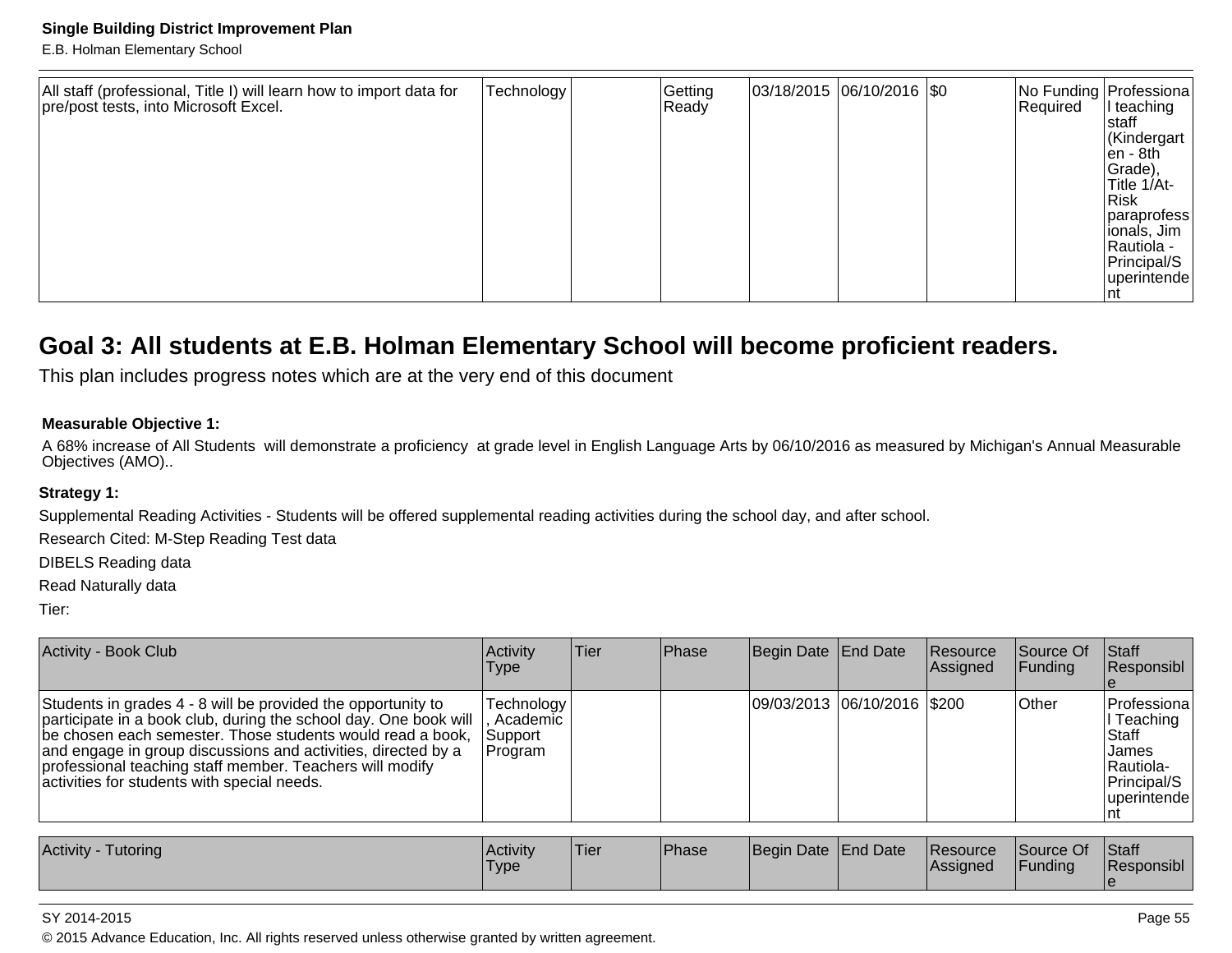E.B. Holman Elementary School

| 1. Various teachers in Kindergarten through 5th grade will<br>provide tutoring sessions, after school, to students who need<br>extra help in areas such as sight word vocabulary, reading<br>comprehension, and phonics in the core subjects.<br>2. Middle school teachers will provide tutoring sessions, during<br>the school day, to students who need extra help in areas such<br>as sight word vocabulary, reading comprehension, and spelling<br>in the core subjects.<br>3. Middle school students will provide help to students in<br>Kindergarten - 5th grade, at least 2 times a week. They will be<br>guided by the classroom teachers to help with reading across<br>the curriculum. | Technology <sup>1</sup><br>Direct<br>Instruction |  |  |  | 09/01/2015 06/10/2016  \$0 |  | Required | No Funding Professiona<br>II Teaching<br>IStaff<br>IJim.<br>lRautiola -<br>Principal/S<br> uperintende |
|--------------------------------------------------------------------------------------------------------------------------------------------------------------------------------------------------------------------------------------------------------------------------------------------------------------------------------------------------------------------------------------------------------------------------------------------------------------------------------------------------------------------------------------------------------------------------------------------------------------------------------------------------------------------------------------------------|--------------------------------------------------|--|--|--|----------------------------|--|----------|--------------------------------------------------------------------------------------------------------|
|--------------------------------------------------------------------------------------------------------------------------------------------------------------------------------------------------------------------------------------------------------------------------------------------------------------------------------------------------------------------------------------------------------------------------------------------------------------------------------------------------------------------------------------------------------------------------------------------------------------------------------------------------------------------------------------------------|--------------------------------------------------|--|--|--|----------------------------|--|----------|--------------------------------------------------------------------------------------------------------|

| Activity - Reading and assessing with Technology                                                                                                                                                                                                                                                                                                                                                                                                                                                                                                                                                               | Activity<br>Type                    | Tier | Phase | Begin Date End Date           | Resource<br>Assigned | Source Of<br> Funding | <b>Staff</b><br>Responsibl                                                                                                                                                               |
|----------------------------------------------------------------------------------------------------------------------------------------------------------------------------------------------------------------------------------------------------------------------------------------------------------------------------------------------------------------------------------------------------------------------------------------------------------------------------------------------------------------------------------------------------------------------------------------------------------------|-------------------------------------|------|-------|-------------------------------|----------------------|-----------------------|------------------------------------------------------------------------------------------------------------------------------------------------------------------------------------------|
| Professional Teaching Staff will give students more blended<br>learning opportunities to read grade level appropriate material<br>using computers Chromebooks and IPads. (story books and<br>chapter books, articles, etc.)<br>Professional Teaching Staff will administer more assessments<br>using technology.<br>Teachers will modify activities for students with special needs.<br>Title I staff will provide targeted intervention on reading skills for<br>those who need more help. For example they will work with<br>small groups and individuals and provide extra time to students<br>who need it. | Technology<br>Direct<br>Instruction |      |       | 09/08/2015 06/10/2016  \$8000 |                      |                       | Section 31a Professiona<br>l Teaching<br>Staff<br>Kindergart<br>len - 8)<br>Title I/At<br><b>Risk</b><br>Paraprofes<br>sional Staff<br>Jim.<br>lRautiola -<br>Principal/S<br>uperintende |

# **Goal 4: All students at E.B. Holman Elementary School will become proficient in science.**

This plan includes progress notes which are at the very end of this document

# **Measurable Objective 1:**

A 20% increase of All Students will demonstrate a proficiency by moving up from Level 4 to Levels 3, 2, or 1 on the M-Step Test in Science by 06/10/2016 asmeasured by Science M-Step data.

# **Strategy 1:**

Improve Science Instruction - Teachers will include science vocabulary lessons and will create a curriculum map of science instruction from Kindergarten to 8th grade.Research Cited: MEAP Science Test

Tier:

| <b>Activity</b><br>Vocabulary Lessons | Activity<br>Type. | <sup>1</sup> Tier | <b>Phase</b> | Begin Date End Date |  | <b>Resource</b><br><b>Assigned</b> | Source Of<br>Funding | Staff<br><b>Responsibl</b> |
|---------------------------------------|-------------------|-------------------|--------------|---------------------|--|------------------------------------|----------------------|----------------------------|
|---------------------------------------|-------------------|-------------------|--------------|---------------------|--|------------------------------------|----------------------|----------------------------|

### SY 2014-2015

© 2015 Advance Education, Inc. All rights reserved unless otherwise granted by written agreement.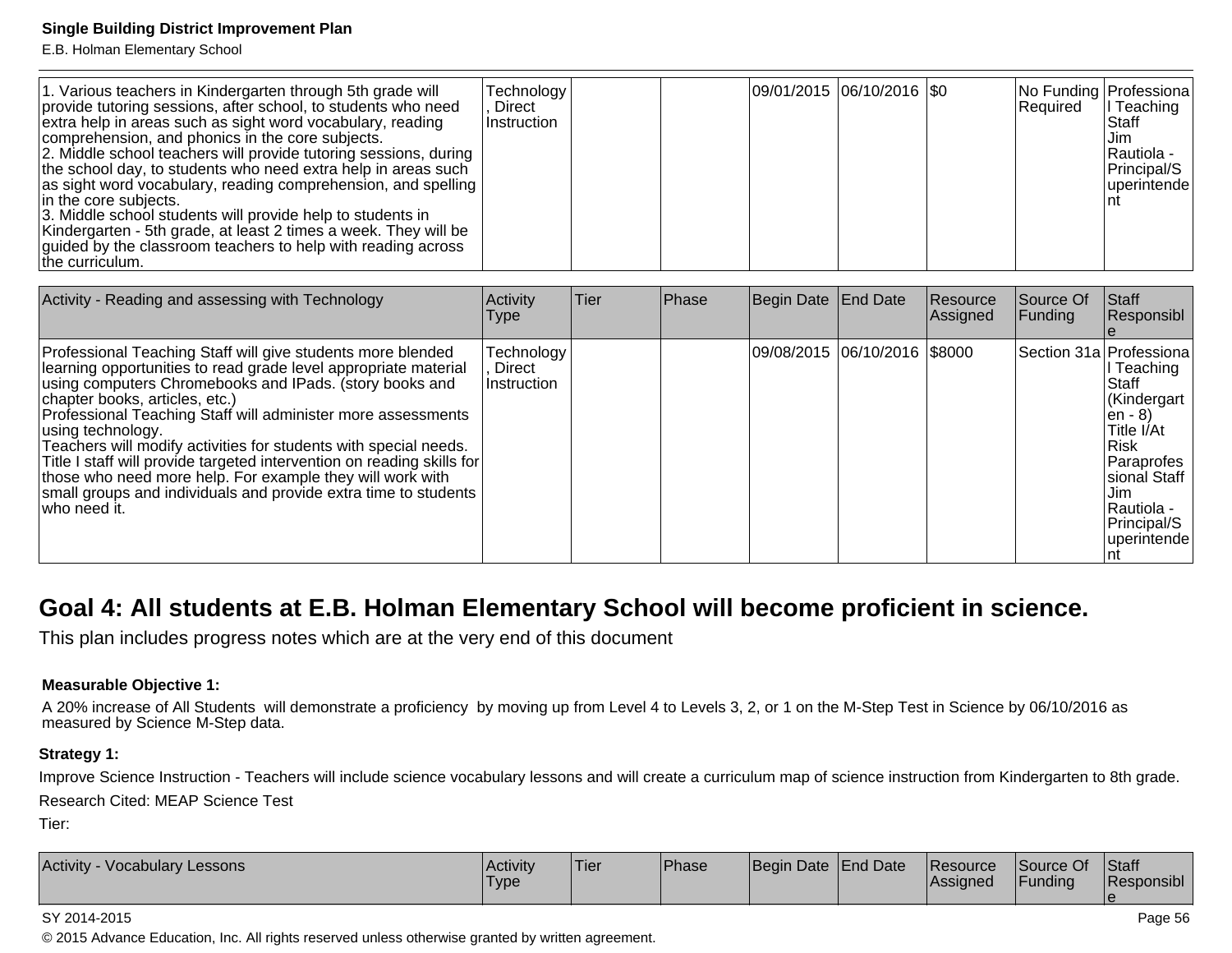E.B. Holman Elementary School

| Teachers will create vocabulary lists from Science M-Step<br>support materials (released vocabulary units). On-line tutorials<br>Teachers will teach vocabulary throughout the school year, in<br>age appropriate ways.<br>Title 1/At Risk staff will provide intervention during vocabulary<br>lessons for those who need more help. For example, they will<br>help teach vocabulary to small groups or individuals and<br>provide extra time to students. | Technology  <br>Direct<br>Instruction |  |  |  | 09/01/2015 06/10/2016  \$0 |  | <b>Title I Part</b> | Professiona<br>l Teaching<br>Staff -<br>Kindergarte<br>In to 8th<br>Grade<br>Title I/At<br>l Risk<br>Paraprofes<br>Isionals<br>James<br>l Rautiola -<br>Principal/S<br>luperintende |
|-------------------------------------------------------------------------------------------------------------------------------------------------------------------------------------------------------------------------------------------------------------------------------------------------------------------------------------------------------------------------------------------------------------------------------------------------------------|---------------------------------------|--|--|--|----------------------------|--|---------------------|-------------------------------------------------------------------------------------------------------------------------------------------------------------------------------------|
|-------------------------------------------------------------------------------------------------------------------------------------------------------------------------------------------------------------------------------------------------------------------------------------------------------------------------------------------------------------------------------------------------------------------------------------------------------------|---------------------------------------|--|--|--|----------------------------|--|---------------------|-------------------------------------------------------------------------------------------------------------------------------------------------------------------------------------|

| <b>Activity - Curriculum Mapping</b>                                                                                                                                                                   | Activity<br><b>Type</b>          | Tier | Phase | Begin Date   End Date       | Resource<br>Assigned | Source Of<br><b>Funding</b> | Staff<br>Responsibl                                                                                                                                                |
|--------------------------------------------------------------------------------------------------------------------------------------------------------------------------------------------------------|----------------------------------|------|-------|-----------------------------|----------------------|-----------------------------|--------------------------------------------------------------------------------------------------------------------------------------------------------------------|
| Teachers will create a curriculum map for science lessons from  Technology<br>Kindergarten to 8th grade. They will determine if there are any<br>gaps in instruction and make a plan to fill the gaps. | Curriculum<br> Developme <br>∣nt |      |       | 09/01/2015  06/10/2016  \$0 |                      | Required                    | No Funding   Professiona  <br>Teaching<br>Staff<br>Kindergart<br>len to 8th<br>(arade<br><b>James</b><br><b>IRautiola -</b><br>Principal/S<br><i>l</i> uperintende |

# **Strategy 2:**

Supplemental Science Activities - E.B. Holman Elementary School will provide supplemental activities to support science instruction.

Research Cited: Science M-Step test data

| Activity - E.B. Holman Science Fair | <b>Activity</b><br>'Type | <sup>I</sup> Tier | <b>Phase</b> | Begin Date End Date |  | <b>Resource</b><br> Assigned | Source Of<br><b>Funding</b> | Staff<br>Responsibl |
|-------------------------------------|--------------------------|-------------------|--------------|---------------------|--|------------------------------|-----------------------------|---------------------|
|-------------------------------------|--------------------------|-------------------|--------------|---------------------|--|------------------------------|-----------------------------|---------------------|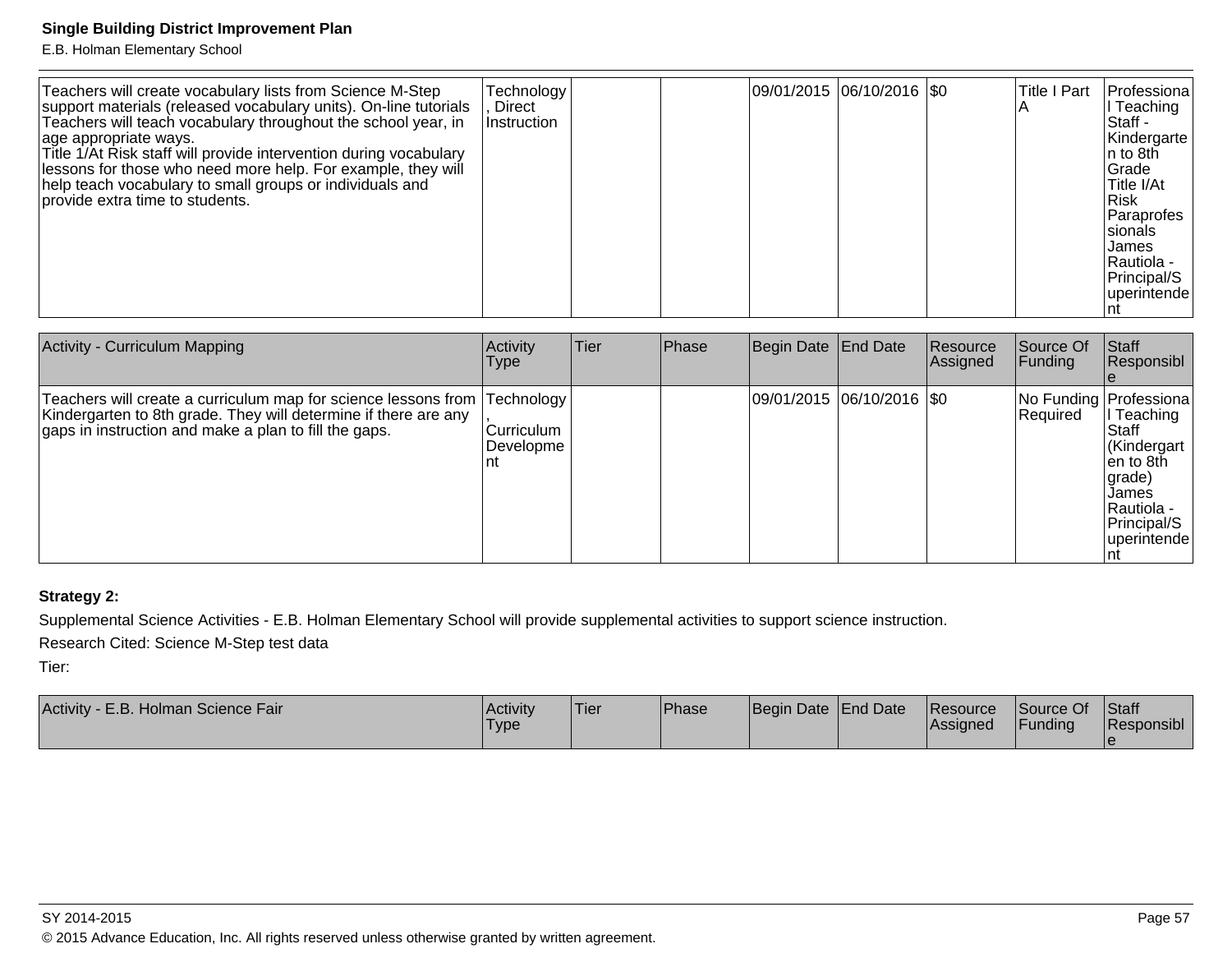E.B. Holman Elementary School

| All grades will complete investigations and have the opportunity Technology<br>to present them to the school community. Students in $K - 8$ will $\parallel$ , Academic<br>have an opportunity to compete in the annual Western U.P.<br>Science Fair held at Michigan Tech. University | Support<br> Program |  |  | 09/01/2015 06/01/2016 \$125 |  | lGeneral<br>lFund | <b>IProfessiona</b><br>Teaching<br>Staff<br>Kindergart<br>len to 8th<br>Grade)<br>James<br>Rautiola-<br>Principal/S<br>uperintende |
|----------------------------------------------------------------------------------------------------------------------------------------------------------------------------------------------------------------------------------------------------------------------------------------|---------------------|--|--|-----------------------------|--|-------------------|------------------------------------------------------------------------------------------------------------------------------------|
|----------------------------------------------------------------------------------------------------------------------------------------------------------------------------------------------------------------------------------------------------------------------------------------|---------------------|--|--|-----------------------------|--|-------------------|------------------------------------------------------------------------------------------------------------------------------------|

| Activity - Outdoor Classroom Lessons                                                                                                                                         | Activity<br>Type          | Tier | Phase | Begin Date   End Date |                            | Resource<br>Assigned | Source Of<br>Funding | <b>Staff</b><br>Responsibl                                                                                                                               |
|------------------------------------------------------------------------------------------------------------------------------------------------------------------------------|---------------------------|------|-------|-----------------------|----------------------------|----------------------|----------------------|----------------------------------------------------------------------------------------------------------------------------------------------------------|
| Teachers will use the outdoor classroom space to conduct<br> investigations. They will also use the science lesson backpacks   Direct<br>to teach grade appropriate lessons. | Technology<br>Instruction |      |       |                       | 09/01/2015 06/01/2016  \$0 |                      | Required             | No Funding   Professiona  <br>II Teaching<br>lStaff<br>Kindergart<br>len - 8th<br>Grade)<br>IJames<br>lRautiola -<br>Principal/S<br><i>l</i> uperintende |

| <b>Activity - Guest Presentations/Presenters</b>                                                                                                                                                                                                                                                                               | Activity<br>Type                    | Tier | Phase | Begin Date End Date         | Resource<br> Assigned | Source Of<br><b>Funding</b> | <b>Staff</b><br>Responsibl                                                                                                    |
|--------------------------------------------------------------------------------------------------------------------------------------------------------------------------------------------------------------------------------------------------------------------------------------------------------------------------------|-------------------------------------|------|-------|-----------------------------|-----------------------|-----------------------------|-------------------------------------------------------------------------------------------------------------------------------|
| E.B. Holman Elementary School will schedule guest<br>presenters, throughout the year, to support student learning in<br>science related topics.<br>E.B. Holman Elementary School will schedule presenters, from Program<br>the Michigan Tech Outdoor Field Trips program, at least once a<br>year for grades Kindergarten - 8. | Technology<br>, Academic<br>Support |      |       | 09/01/2015  06/01/2016  \$0 |                       | <b>Other</b>                | Professiona<br>I Teaching<br>Staff<br>Kindergart<br>len - 8th_<br>Grade)<br>James<br>Rautiola-<br>Principal/S<br>Iuperintende |

# **Goal 5: All students at E.B. Holman Elementary School will become proficient in social studies.**

This plan includes progress notes which are at the very end of this document

## **Measurable Objective 1:**

49% of All Students will demonstrate a proficiency at grade level in Social Studies by 06/10/2016 as measured by Michigan's Annual Measurable Objectives (AMO)..

### SY 2014-2015

© 2015 Advance Education, Inc. All rights reserved unless otherwise granted by written agreement.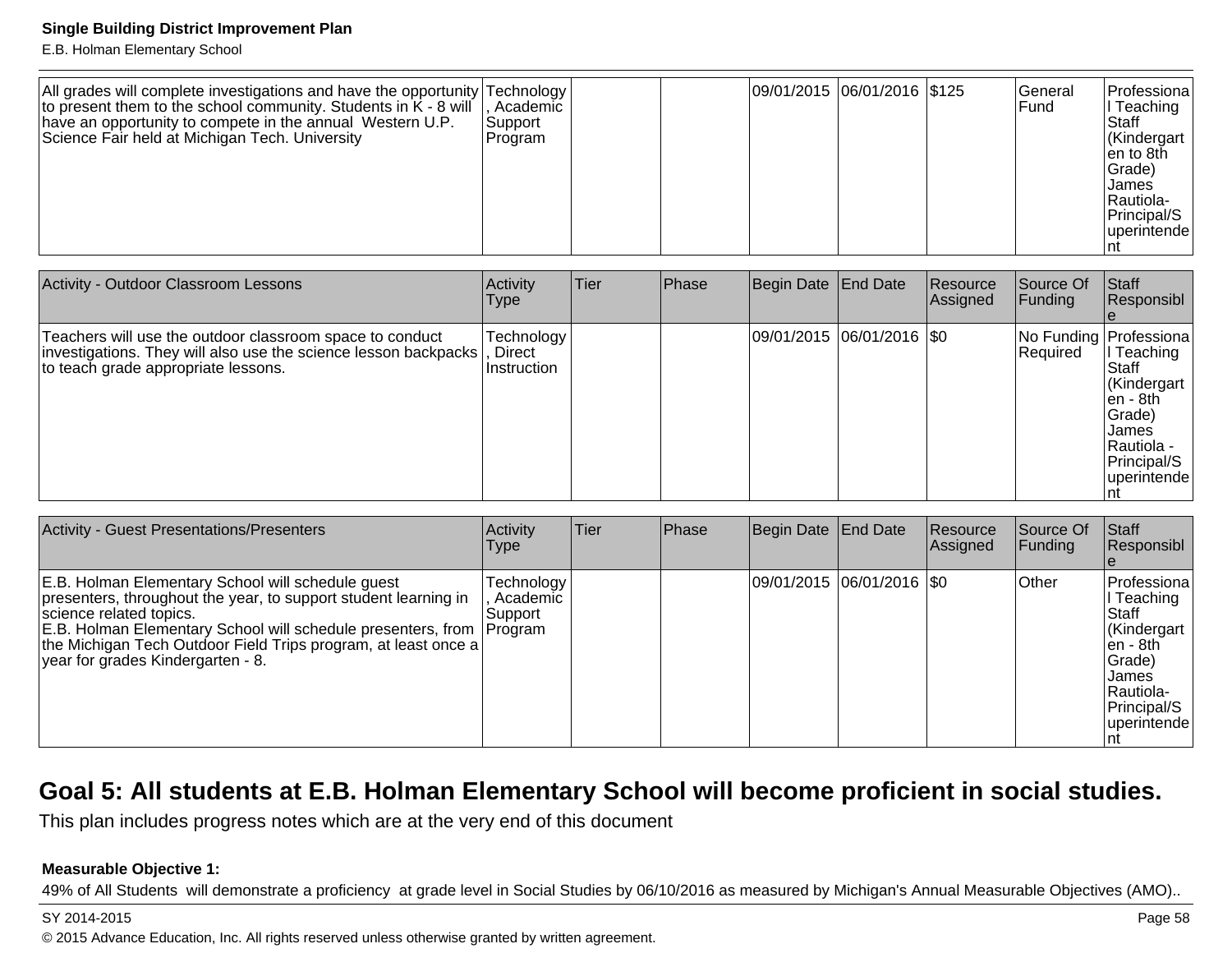# **Strategy 1:**

Improve Social Studies Instruction - Improve Social Studies instruction - teachers will include S.S. vocabulary lessons throughout school year.

Research Cited: MEAP data

| <b>Activity - Vocabulary Lessons</b>                                                                                                                                                                                                                                                  | Activity<br>Type                    | lTier. | Phase | Begin Date End Date         | Resource<br>Assigned | Source Of<br><b>Funding</b> | Staff<br>Responsibl                                                                                                                            |
|---------------------------------------------------------------------------------------------------------------------------------------------------------------------------------------------------------------------------------------------------------------------------------------|-------------------------------------|--------|-------|-----------------------------|----------------------|-----------------------------|------------------------------------------------------------------------------------------------------------------------------------------------|
| Teachers will create vocabulary lists from social studies<br>material.<br>Teachers will teach vocabulary throughout the school year, in<br>age appropriate ways.<br>Title 1/At-Risk staff will provide interventions during vocabulary<br>lessons for those who need more assistance. | Technology<br>Direct<br>Instruction |        |       | 09/08/2015 06/10/2016   \$0 |                      |                             | Section 31a Professiona<br>II teaching<br>staff K-8<br>Title 1/At<br>Risk staff<br>IJames<br>Rautiola -<br>Principal/S<br> uperintende <br>ınt |

| Activity - MC3 Lessons                                                                                | Activity<br><b>Type</b> | Tier | Phase | Begin Date End Date       | Resource<br>Assigned | Source Of<br>Funding | Staff<br>Responsibl                                                                                                                         |
|-------------------------------------------------------------------------------------------------------|-------------------------|------|-------|---------------------------|----------------------|----------------------|---------------------------------------------------------------------------------------------------------------------------------------------|
| Teaches will use MC3 materials throughout the school year in a Technology<br>blended learning format. | Direct<br>Instruction   |      |       | 09/08/2015 06/10/2016 \$0 |                      | General<br>lFund     | Professiona<br>I Staff K-8<br>Title 1/At<br>Risk Staff<br>Itor<br>lintervention<br>IJim.<br>Rautiola -<br>Principal/S<br> uperintende<br>nt |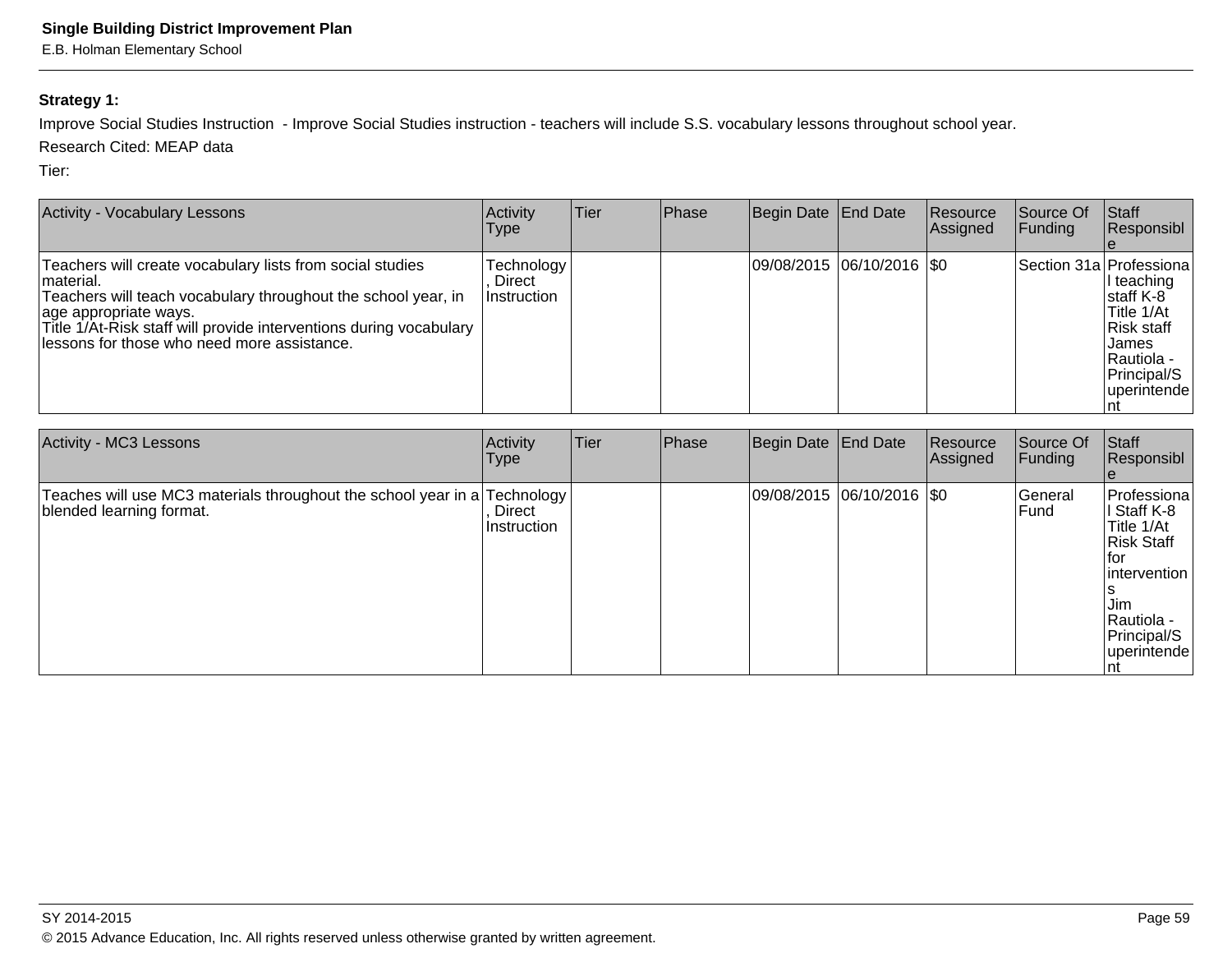# **Activity Summary by Funding Source**

# **Below is a breakdown of your activities by funding source**

# **Title I Part A**

| <b>Activity Name</b>      | Activity Description                                                                                                                                                                                                                                                                                                                                                                                                                                               | Activity<br><b>Type</b>             | Tier | Phase | Begin Date | <b>End Date</b>             | Resource<br>Assigned | Staff<br>Responsibl                                                                                                                                                                       |
|---------------------------|--------------------------------------------------------------------------------------------------------------------------------------------------------------------------------------------------------------------------------------------------------------------------------------------------------------------------------------------------------------------------------------------------------------------------------------------------------------------|-------------------------------------|------|-------|------------|-----------------------------|----------------------|-------------------------------------------------------------------------------------------------------------------------------------------------------------------------------------------|
| <b>Vocabulary Lessons</b> | Teachers will create vocabulary lists from Science<br>M-Step support materials (released vocabulary<br>units). On-line tutorials<br>Teachers will teach vocabulary throughout the<br>school year, in age appropriate ways.<br>Title 1/At Risk staff will provide intervention during<br>vocabulary lessons for those who need more help.<br>For example, they will help teach vocabulary to<br>small groups or individuals and provide extra time<br>lto students. | Technology<br>Direct<br>Instruction |      |       |            | 09/01/2015 06/10/2016 \$0   |                      | Professiona<br>I Teaching<br>Staff -<br>Kindergarte<br>n to 8th<br>Grade<br>Title I/At<br><b>Risk</b><br>Paraprofes<br>sionals<br>James<br>Rautiola -<br>Principal/S<br>uperintende<br>nt |
| Math Pre/Post tests       | Professional staff will administer Pre/Post<br>assessments to determine strengths and<br>weaknesses throughout the year. They will also<br>modify assessments for students with special<br>Ineeds.<br>Title I staff will provide targeted intervention during<br>assessments for those who need more help. For<br>example, they will help administer assessments to<br>small groups or individuals and provide extra time<br>to students who need it.              | Technology<br>Direct<br>Instruction |      |       |            | 09/03/2015 06/10/2016   \$0 |                      | Professiona<br>I Teaching<br>Staff<br>(Kindergart<br>$en - 8th$<br>Grade)<br>Title I<br>Paraprofes<br>sional<br>Jim<br>Rautiola -<br>Principal/S<br>uperintende<br>Int                    |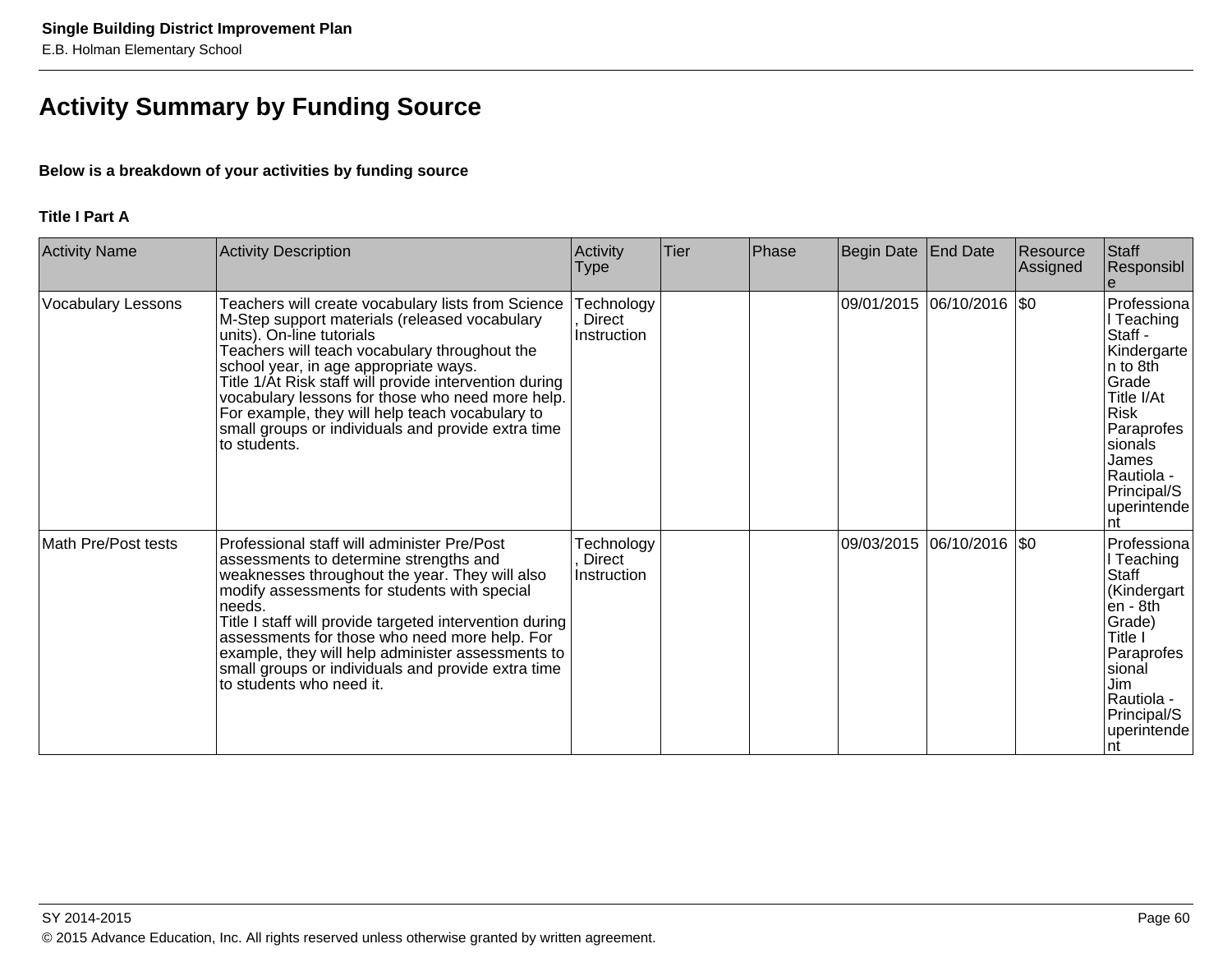E.B. Holman Elementary School

| DIBELS Math<br>Assessments | Teachers in grades Kindergarten - 6 will<br>administer the DIBELS Math assessment 3 times<br>during the school year. They will also modify<br>assessments for students with special needs.<br>Title I staff will provide targeted intervention during<br>assessments for those who need more help. For<br>example, they will help administer assessments to<br>small groups or individuals and provide extra time<br>to students who need it.                | Technology<br>Direct<br>Instruction | Monitor          | 09/03/2015  06/10/2016  \$218 | Professiona<br>I Teaching<br>Staff<br>(Kindergart<br>$en - 6th$<br>Grade)<br>Title I/At-<br>Risk<br>Paraprofes<br>sional Staff<br>Jim.<br>Rautiola-<br>Principal/S<br>uperintende |
|----------------------------|--------------------------------------------------------------------------------------------------------------------------------------------------------------------------------------------------------------------------------------------------------------------------------------------------------------------------------------------------------------------------------------------------------------------------------------------------------------|-------------------------------------|------------------|-------------------------------|-----------------------------------------------------------------------------------------------------------------------------------------------------------------------------------|
| On-line assessments        | Professional staff will administer on-line math<br>assessments, throughout the school year, to<br>increase student proficiency. They will also modify<br>assessments for students with special needs. Title<br>I/ At-Risk staff will provide targeted intervention<br>during assessments for those who need more<br>help. For example, they will administer<br>assessments to small groups or individuals and<br>provide extra time to students who need it. | Technology<br>Direct<br>Instruction | Getting<br>Ready | 09/03/2015  06/10/2016  \$0   | Professiona<br>I teaching<br>staff K-8<br>Title 1/At-<br>Risk Para-<br>professiona<br>İ staff<br>Jim<br>Rautiola -<br>Principal/S<br>uperintende                                  |

# **Section 31a**

| <b>Activity Name</b> | Activity Description                                                                                                                                                                             | Activity<br><b>Type</b>      | Tier | Phase     | Begin Date End Date |                                 | Resource<br><b>Assigned</b> | <b>Staff</b><br>Responsibl                                                                                                                     |
|----------------------|--------------------------------------------------------------------------------------------------------------------------------------------------------------------------------------------------|------------------------------|------|-----------|---------------------|---------------------------------|-----------------------------|------------------------------------------------------------------------------------------------------------------------------------------------|
| Grammar Lessons      | Teachers will teach grade level grammar lessons<br>using appropriate ELA materials and technology.<br>Title I/At Risk staff will teach remedial grammar<br>llessons to students who show a need. | <b>Direct</b><br>Instruction |      | Implement |                     | 09/08/2015  06/10/2016  \$21000 |                             | Professiona<br>I Teaching<br>Staff<br>Title I/At<br>l Risk<br>Paraprofes<br>Isionals<br><b>James</b><br>Rautiola<br>Principal/S<br>uperintende |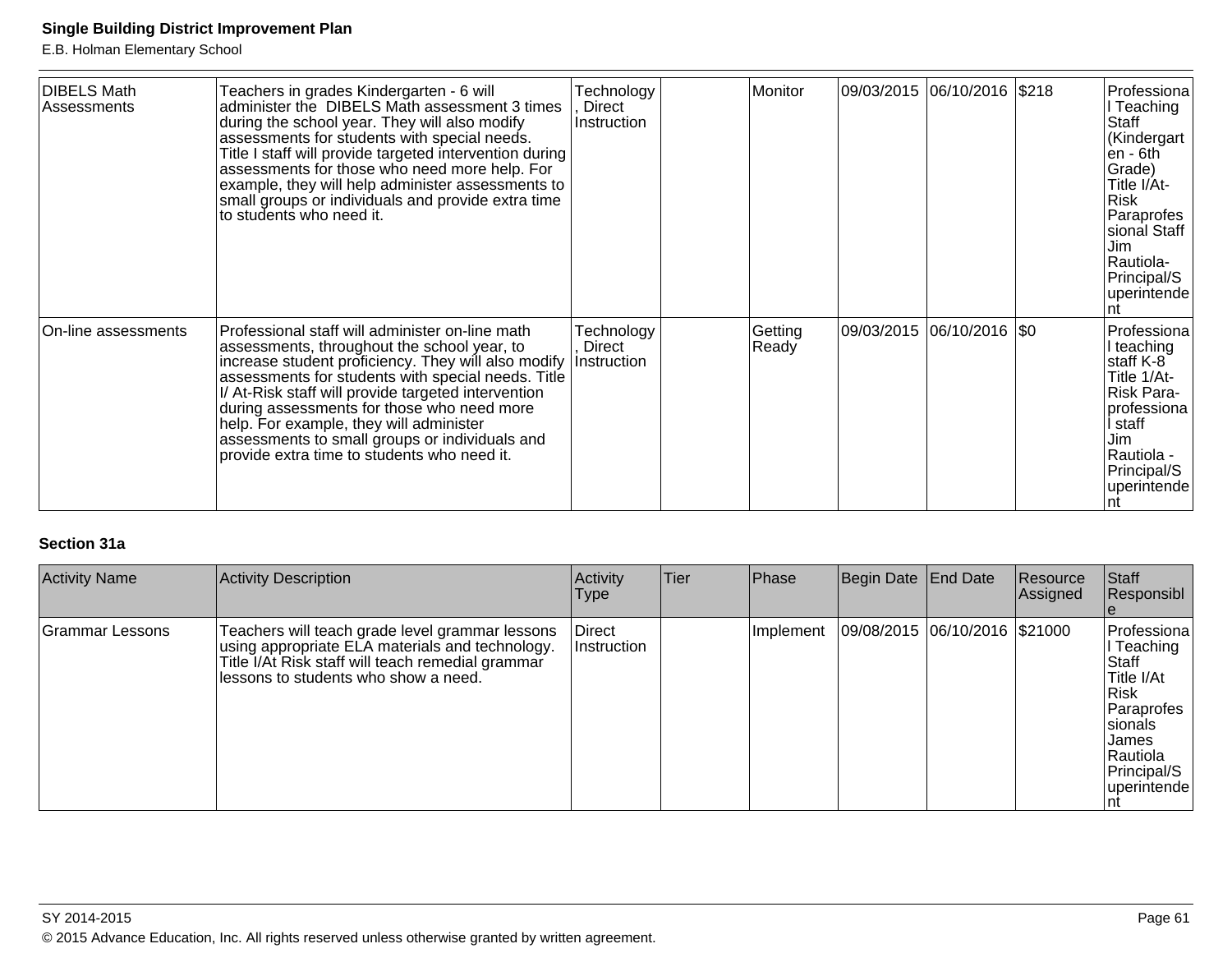E.B. Holman Elementary School

| <b>Vocabulary Lessons</b>                | Teachers will create vocabulary lists from social<br>studies material.<br>Teachers will teach vocabulary throughout the<br>school year, in age appropriate ways.<br>Title 1/At-Risk staff will provide interventions<br>during vocabulary lessons for those who need<br>more assistance.                                                                                                                                                                                                                                                                                                                                | Technology<br>Direct<br>Instruction |  | 09/08/2015 06/10/2016 \$0    | Professiona<br>I teaching<br>staff K-8 <br>Title 1/At<br>Risk staff<br>James<br>Rautiola -<br>Principal/S<br>uperintende<br>Int                                                            |
|------------------------------------------|-------------------------------------------------------------------------------------------------------------------------------------------------------------------------------------------------------------------------------------------------------------------------------------------------------------------------------------------------------------------------------------------------------------------------------------------------------------------------------------------------------------------------------------------------------------------------------------------------------------------------|-------------------------------------|--|------------------------------|--------------------------------------------------------------------------------------------------------------------------------------------------------------------------------------------|
| Reading and assessing<br>with Technology | Professional Teaching Staff will give students<br>more blended learning opportunities to read grade<br>level appropriate material using computers<br>Chromebooks and IPads. (story books and<br>chapter books, articles, etc.)<br>Professional Teaching Staff will administer more<br>assessments using technology.<br>Teachers will modify activities for students with<br>special needs.<br>Title I staff will provide targeted intervention on<br>reading skills for those who need more help. For<br>example they will work with small groups and<br>individuals and provide extra time to students who<br>need it. | Technology<br>Direct<br>Instruction |  | 09/08/2015 06/10/2016 \$8000 | Professiona<br> I Teaching<br>Staff<br>Kindergart<br>$\overline{en}$ - 8)<br>Title I/At<br>Risk<br>Paraprofes<br>sional Staff<br>IJim.<br>Rautiola -<br>Principal/S<br> uperintende<br>Int |

# **No Funding Required**

| <b>Activity Name</b>         | Activity Description                                                                                                                                                  | <b>Activity</b><br><b>Type</b>      | <b>Tier</b> | Phase | Begin Date End Date |                             | Resource<br>Assigned | Staff<br>Responsibl                                                                                                                   |
|------------------------------|-----------------------------------------------------------------------------------------------------------------------------------------------------------------------|-------------------------------------|-------------|-------|---------------------|-----------------------------|----------------------|---------------------------------------------------------------------------------------------------------------------------------------|
| Outdoor Classroom<br>Lessons | Teachers will use the outdoor classroom space to<br>conduct investigations. They will also use the<br>science lesson backpacks to teach grade<br>appropriate lessons. | Technology<br>Direct<br>Instruction |             |       |                     | 09/01/2015 06/01/2016   \$0 |                      | Professiona<br>Teaching<br><b>Staff</b><br>Kindergart<br>len - 8th.<br>Grade)<br>James<br>Rautiola -<br>Principal/S<br>luperintende l |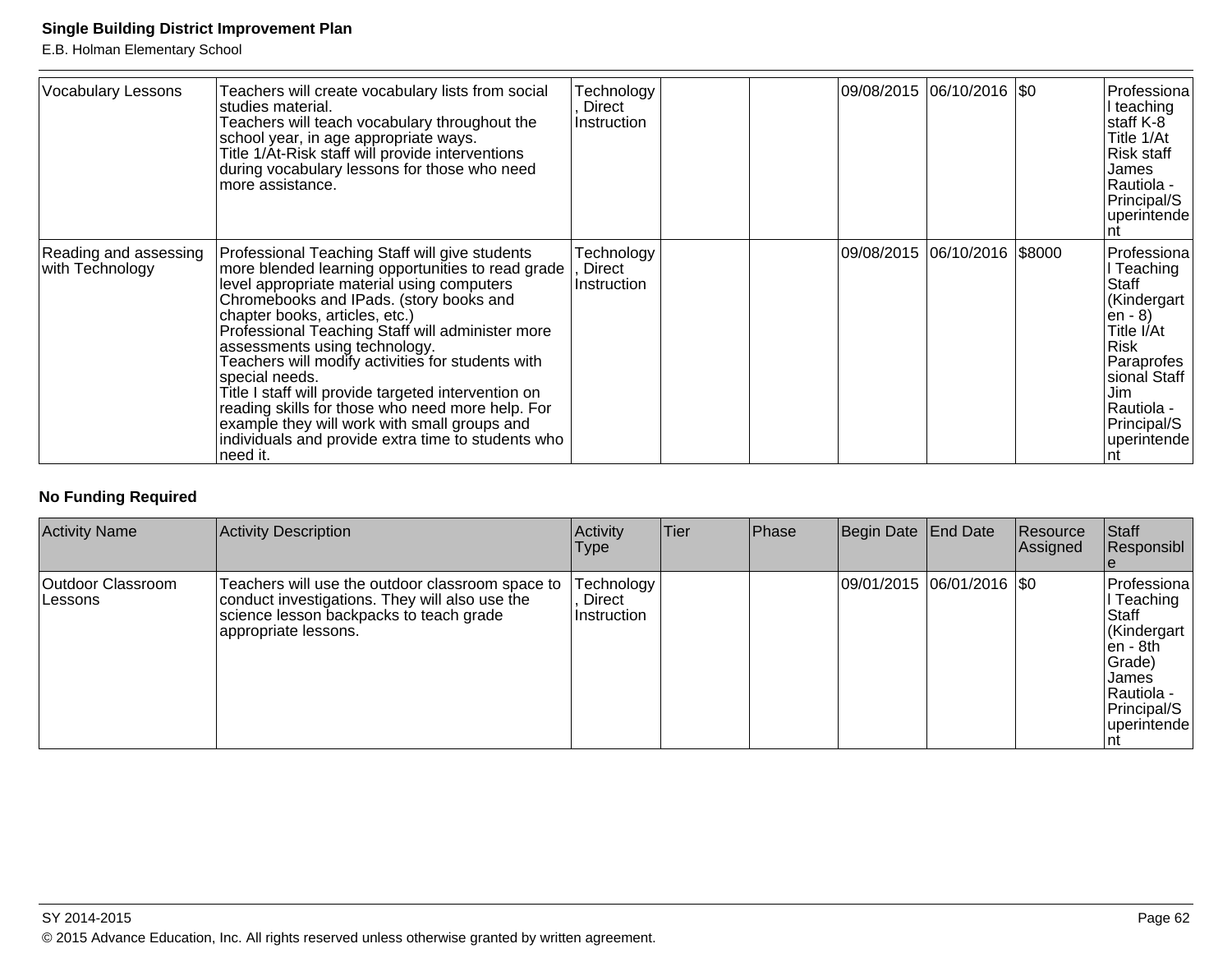E.B. Holman Elementary School

| Tutoring                                            | 1. Various teachers in Kindergarten through 5th<br>grade will provide tutoring sessions, after school,<br>to students who need extra help in areas such as<br>sight word vocabulary, reading comprehension,<br>and phonics in the core subjects.<br>2. Middle school teachers will provide tutoring<br>sessions, during the school day, to students who<br>need extra help in areas such as sight word<br>vocabulary, reading comprehension, and spelling<br>in the core subjects.<br>3. Middle school students will provide help to<br>students in Kindergarten - 5th grade, at least 2<br>times a week. They will be guided by the | Technology<br><b>Direct</b><br>Instruction  |                  |            | 09/01/2015 06/10/2016 \$0 | Professiona<br>I Teaching<br>Staff<br>Jim<br>Rautiola -<br>Principal/S<br>uperintende<br>nt                                                                                                                 |
|-----------------------------------------------------|--------------------------------------------------------------------------------------------------------------------------------------------------------------------------------------------------------------------------------------------------------------------------------------------------------------------------------------------------------------------------------------------------------------------------------------------------------------------------------------------------------------------------------------------------------------------------------------------------------------------------------------|---------------------------------------------|------------------|------------|---------------------------|-------------------------------------------------------------------------------------------------------------------------------------------------------------------------------------------------------------|
|                                                     | classroom teachers to help with reading across<br>the curriculum.                                                                                                                                                                                                                                                                                                                                                                                                                                                                                                                                                                    |                                             |                  |            |                           |                                                                                                                                                                                                             |
| Microsoft Excel Training                            | All staff (professional, Title I) will learn how to<br>import data for pre/post tests, into Microsoft Excel.                                                                                                                                                                                                                                                                                                                                                                                                                                                                                                                         | Technology                                  | Getting<br>Ready |            | 03/18/2015 06/10/2016 \$0 | Professiona<br>I teaching<br><b>staff</b><br>(Kindergart<br>$\overline{\text{en}}$ - 8th<br>Grade),<br>Title 1/At-<br>Risk<br>paraprofess<br>ionals, Jim<br>Rautiola -<br>Principal/S<br>uperintende<br>Int |
| <b>Writing Portfolios</b>                           | Teachers will create and maintain student writing<br>portfolios for all students. The portfolios will be<br>used to save writing samples throughout the<br>school year for assessment purposes and to show<br>student growth. Teachers will also modify activities<br>for students with special needs.                                                                                                                                                                                                                                                                                                                               | Direct<br>Instruction                       | Monitor          | 09/08/2015 | 06/10/2016   \$0          | Teaching<br>staff<br>James<br>Rautiola -<br>Principal/S<br>uperintende<br>nt                                                                                                                                |
| Teacher training on<br>Common Core ELA<br>standards | Teachers will use the Common Core ELA<br>standards to align grammar lesson by grade level.                                                                                                                                                                                                                                                                                                                                                                                                                                                                                                                                           | Technology<br>Curriculum<br>Developme<br>nt | Getting<br>Ready |            | 09/08/2015 06/10/2016 \$0 | Professiona<br>I Teaching<br>Staff<br>(Kindergart<br>$\overline{en}$ - 8th)<br>James<br>Rautiola -<br>Principal/S<br>uperintende<br>Int                                                                     |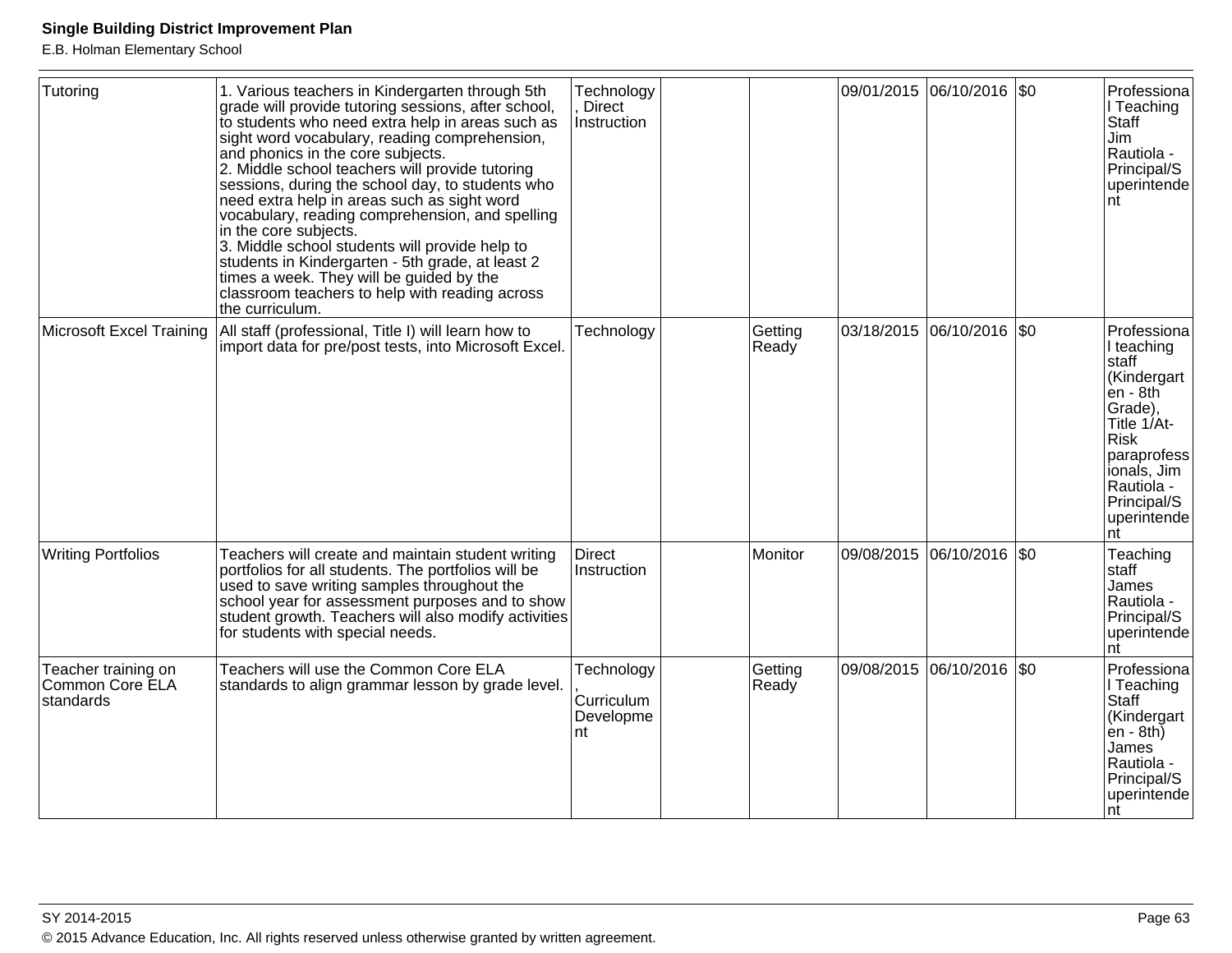E.B. Holman Elementary School

| <b>Writing Rubrics</b>    | Teachers will use M-Step, and teacher designed<br>writing rubrics to assess 4th - 8th grade student<br>writing samples during the school year. Teachers<br>will use grade appropriate, and teacher designed<br>writing rubrics to assess Kindergarten - 3rd grade<br>student writing samples during the school year. | Technology<br>Direct<br><b>Instruction</b>   |  | 09/08/2015  06/10/2016  \$0 | Professiona<br>I teaching<br>staff<br>Kindergart<br>len - 8th<br>grade)<br>James<br>Rautiola-<br>Principal/S<br>lurperintend<br>lentl |
|---------------------------|----------------------------------------------------------------------------------------------------------------------------------------------------------------------------------------------------------------------------------------------------------------------------------------------------------------------|----------------------------------------------|--|-----------------------------|---------------------------------------------------------------------------------------------------------------------------------------|
| <b>Curriculum Mapping</b> | Teachers will create a curriculum map for science<br>lessons from Kindergarten to 8th grade. They will<br>determine if there are any gaps in instruction and<br>make a plan to fill the gaps.                                                                                                                        | Technology<br><b>Curriculum</b><br>Developme |  | 09/01/2015  06/10/2016  \$0 | Professiona<br>I Teaching<br>Staff<br>Kindergart<br>len to 8th<br>grade)<br>James<br> Rautiola -<br>Principal/S<br>uperintende        |

# **Other**

| <b>Activity Name</b>                          | <b>Activity Description</b>                                                                                                                                                                                                                                                                                                                                                              | Activity<br>Type                             | Tier | Phase | Begin Date End Date         |                              | Resource<br> Assigned | Staff<br>Responsibl                                                                                                             |
|-----------------------------------------------|------------------------------------------------------------------------------------------------------------------------------------------------------------------------------------------------------------------------------------------------------------------------------------------------------------------------------------------------------------------------------------------|----------------------------------------------|------|-------|-----------------------------|------------------------------|-----------------------|---------------------------------------------------------------------------------------------------------------------------------|
| Guest<br><b>Presentations/Presenter</b><br>۱S | E.B. Holman Elementary School will schedule<br>guest presenters, throughout the year, to support<br>student learning in science related topics.<br>E.B. Holman Elementary School will schedule<br>presenters, from the Michigan Tech Outdoor Field<br>Trips program, at least once a year for grades<br>Kindergarten - 8.                                                                | Technology<br>Academic<br>Support<br>Program |      |       | 09/01/2015  06/01/2016  \$0 |                              |                       | l Professiona<br>l Teaching<br>Staff<br>(Kindergart<br>len - 8th<br>Grade)<br>James<br>IRautiola-<br>Principal/S<br>uperintende |
| <b>Book Club</b>                              | Students in grades 4 - 8 will be provided the<br>opportunity to participate in a book club, during the<br>school day. One book will be chosen each<br>semester. Those students would read a book, and Program<br>engage in group discussions and activities,<br>directed by a professional teaching staff member.<br>Teachers will modify activities for students with<br>special needs. | Technology<br>Academic<br>Support            |      |       |                             | 09/03/2013 06/10/2016  \$200 |                       | Professiona<br>Teaching<br>Staff<br>James<br>IRautiola-<br>Principal/S<br>uperintende                                           |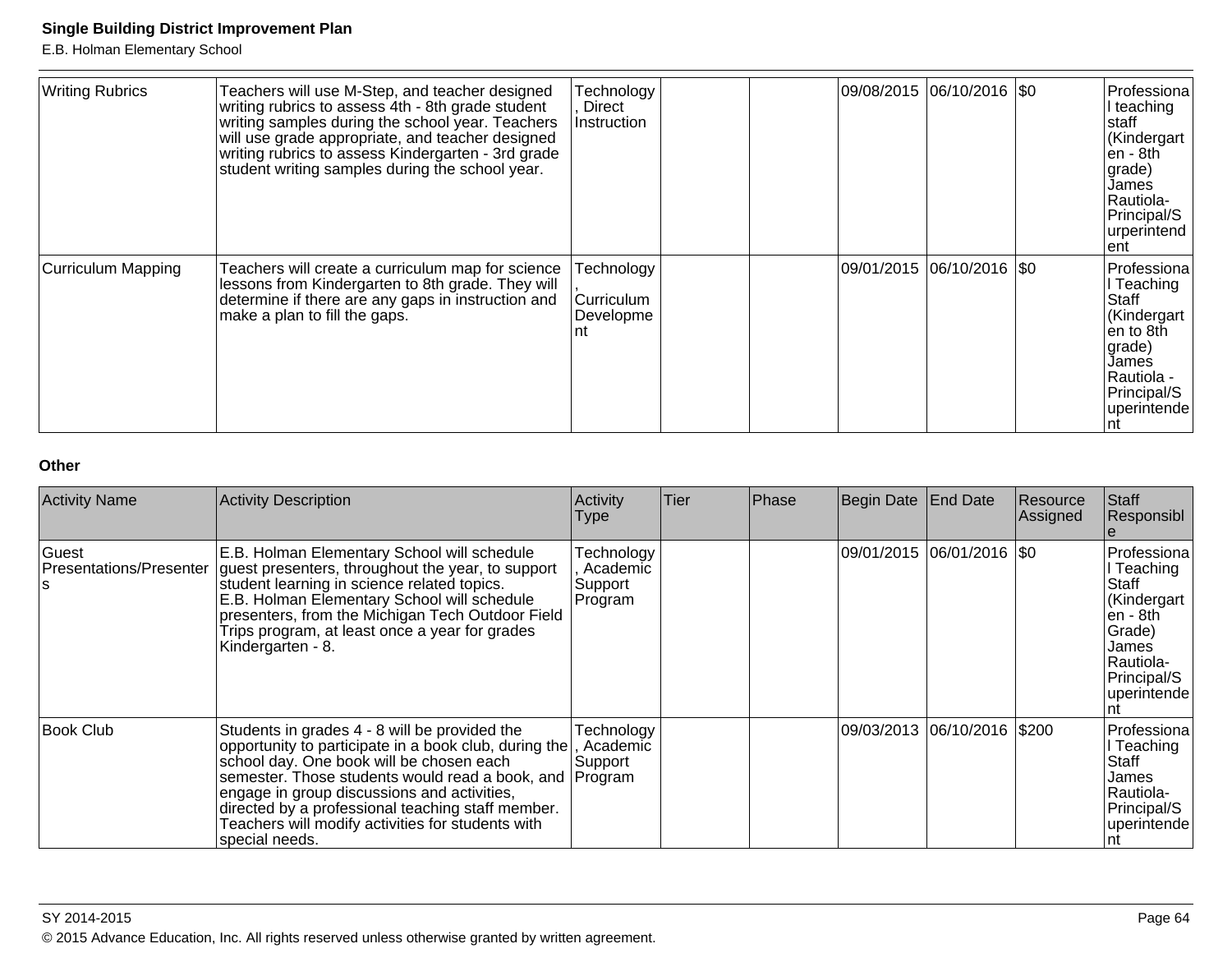E.B. Holman Elementary School

# **General Fund**

| <b>Activity Name</b>        | <b>Activity Description</b>                                                                                                                                                                                                                              | Activity<br><b>Type</b>                      | Tier | Phase | Begin Date | <b>End Date</b>             | Resource<br>Assigned | Staff<br>Responsibl                                                                                                                             |
|-----------------------------|----------------------------------------------------------------------------------------------------------------------------------------------------------------------------------------------------------------------------------------------------------|----------------------------------------------|------|-------|------------|-----------------------------|----------------------|-------------------------------------------------------------------------------------------------------------------------------------------------|
| MC3 Lessons                 | Teaches will use MC3 materials throughout the<br>school year in a blended learning format.                                                                                                                                                               | Technology<br>Direct<br>Instruction          |      |       |            | 09/08/2015 06/10/2016 \$0   |                      | Professiona<br>I Staff K-8<br>Title 1/At<br>Risk Staff<br>lfor<br><i>intervention</i><br>Jim<br>Rautiola -<br>Principal/S<br>uperintende<br>Int |
| E.B. Holman Science<br>Fair | All grades will complete investigations and have<br>the opportunity to present them to the school<br>community. Students in K - 8 will have an<br>opportunity to compete in the annual Western<br>U.P. Science Fair held at Michigan Tech.<br>University | Technology<br>Academic<br>Support<br>Program |      |       |            | 09/01/2015 06/01/2016 \$125 |                      | Professiona<br>I Teaching<br>Staff<br>(Kindergart<br>en to 8th<br>Grade)<br>James<br>Rautiola-<br>Principal/S<br>uperintende<br>Int             |

# **Title I Schoolwide**

| <b>Activity Name</b> | Activity Description                                                                                                                                                                                                                                                        | Activity<br><b>Type</b>             | Tier | <b>Phase</b> | Begin Date End Date           | Resource<br>Assigned | Staff<br>Responsibl                                                                                       |
|----------------------|-----------------------------------------------------------------------------------------------------------------------------------------------------------------------------------------------------------------------------------------------------------------------------|-------------------------------------|------|--------------|-------------------------------|----------------------|-----------------------------------------------------------------------------------------------------------|
| Graphic Organizers   | Teachers will use the grade appropriate, pre-<br>writing graphic organizers in the Power Writing<br>manuals to help students organize pieces of<br>writing. Title I staff will provide additional<br>assistance and time for writing, to students who<br>need more support. | Technology<br>Direct<br>Instruction |      | Implement    | $ 09/08/2015 06/10/2016 $ \$0 |                      | Teaching<br>staff<br>Title I/At<br>Risk staff<br><b>James</b><br>Rautiola-<br>Principal/S<br>luperintende |